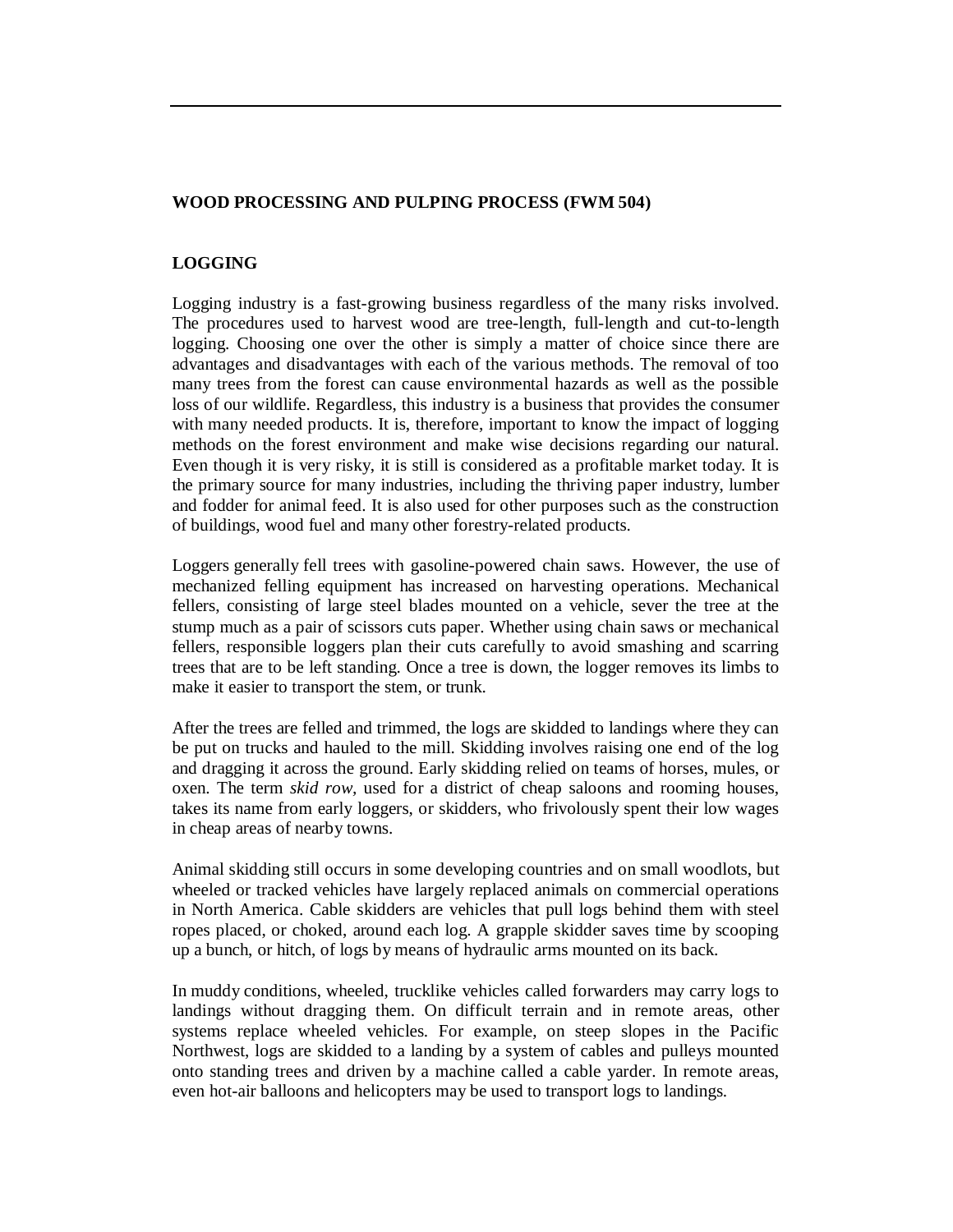After the trees reach a landing, loggers cut, or buck, them into sawlogs—logs that are large enough to be sawed into lumber. At the landing, the logs are scaled and graded. Scaling estimates the number of board feet a sawlog contains. Grading describes the quality of the log, taking into account visible defects such as branch scars or rot. An experienced logger bucks trees in a manner that maximizes the scale and grade. The sawlogs are then loaded onto trucks by hydraulic booms and transported to a sawmill.

Technological advances have increased the speed and efficiency of harvesting through mechanization and reliable equipment that can perform under extreme conditions. Still, logging ranks as one of the most hazardous occupations, and many safety precautions are necessary to avoid injury. Vehicles used as skidders are equipped with rollover cages and seat belts to protect the operator should the equipment turn over or a tree fall on it. Chain saws have safety features that allow quick shutoff in an emergency. Well-equipped loggers wear safety equipment, such as hard hats, ear protection, face screens, and steel-toed boots. Clothing made from the same material used in bullet-proof vests protects them from chain-saw cuts.

Logging is the felling, skidding, on-site processing, and loading of trees or logs onto trucks. In forestry, the term logging is sometimes used in a narrow sense concerning the logistics of moving wood from the stump to somewhere outside the forest, usually a sawmill or a lumber yard. However, in common usage, the term may be used to indicate a range of forestry or Silviculture activities. For example the practice of the removal of valuable trees from the forest has been called **Selective logging,**  sometimes confused with selection cut.

Illegal logging refers to what in forestry might be called timber theft. In common usage what is sometimes called clear-cut logging is not necessarily considered a type of logging but a harvest or Silviculture method and is simply called clear-cutting or block cutting. In the forest products industry logging companies may be referred to as logging contractors.

Logging usually refers to above-ground forestry logging. Submerged forests exist on land that has been flooded by damming to create reservoirs. Such trees are logged using underwater logging or by the lowering of the reservoirs in question.

#### **Clear-cutting**

Clear-cutting, or clear-felling, is a harvest method that removes essentially all the standing trees in a selected area. Depending on management objectives, a clear-cut may or may not have reserve trees left to attain goals other than regeneration, including wildlife habitat management, mitigation of potential erosion or water quality concerns. Silviculture objectives for clear-cutting, (for example, healthy regeneration of new trees on the site) and a focus on forestry distinguish it from deforestation.

#### **METHODS OF LOGGING**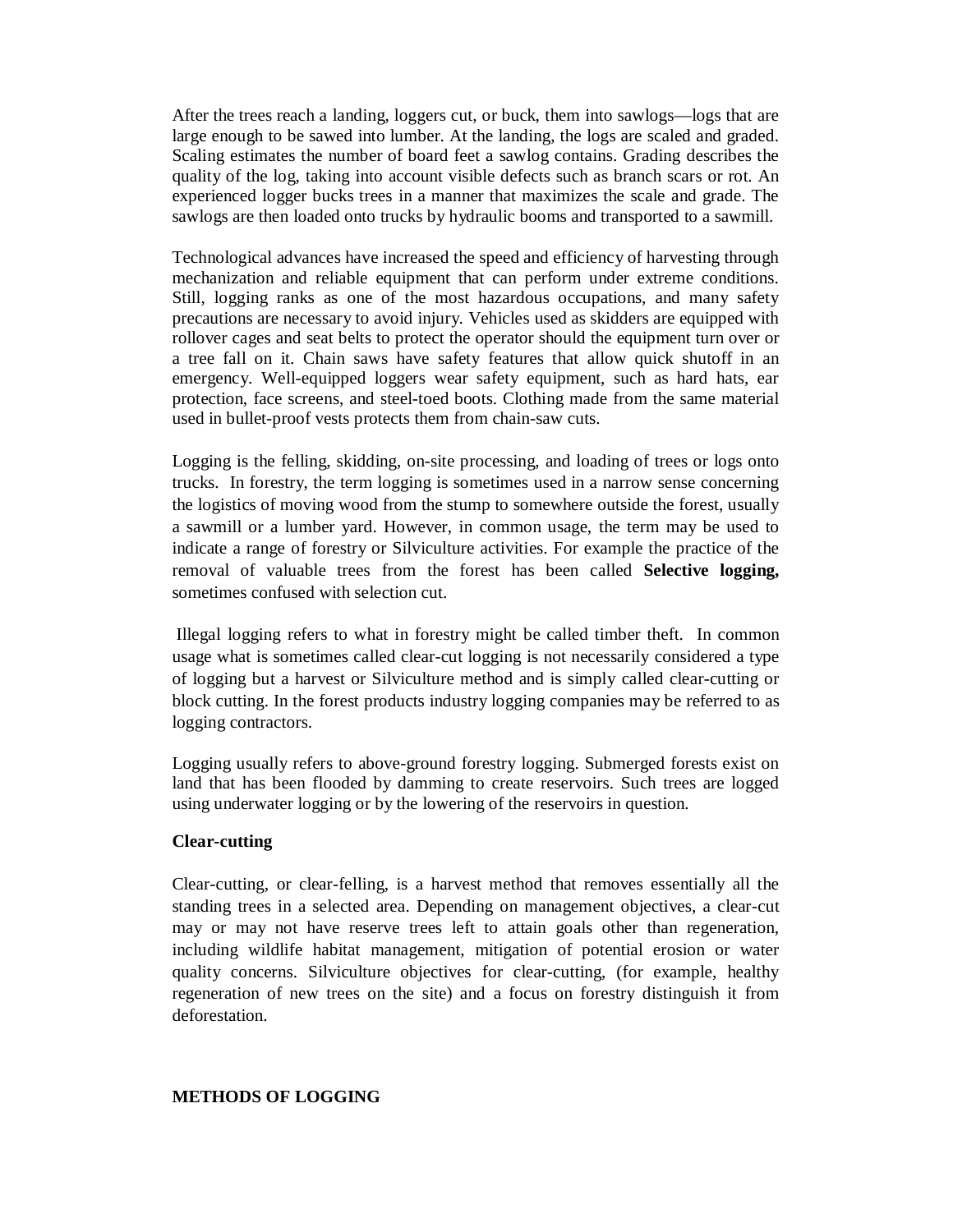There are several procedures that have been utilized for the purpose of harvesting wood, including tree-length, full-length and cut-to-length logging.

- **Tree-length -** Using this type of technique, trees are felled manually or mechanically using a chainsaw to cut them. After being felled, the removal of the branches and crowns will follow at the same location before the logs are transported to sawmill or lumberyards. Forestry trucks, such as feller bunchers or harvesters, often play an important role in de-limbing and bucking the wood. When this type of harvesting method is used, the entire tree is transported to the production plant. At the lumber yard, applicable parts are separated for other functional purposes. If the trunks are too long, they will be cut into three segments at the felling site for long distance transport.
- **Full-length Logging -** This technique involves cutting down the trees then transporting them to the roadside with branches and crowns intact. The transportation of the wood to the roadside is usually done by a grapple skidder. Full trees are then hauled to sawmills and/or lumberyards for further processing. Sometimes de-limbing and de-barking are done at the roadside before they are transported to the mills.
- **Cut-to-Length Logging -** This technique is otherwise known as short-wood. Trees are felled, bucked and de-limbed to several lengths. The trunks are measured and cut in the forest and are then piled up into the trucks which will transport them according to their functional use. They are cut into saw logs, lathe logs and pulpwood before they are ultimately transported to the processing plants. Forestry trucks such as harvesters and forwarders typically handle this method. Harvesters fell and de-limb the trunks while forwarders do the hauling to the roadside.

## **WOOD CONSERVATION**

As an organic material, wood normally decays under combined biological and chemical degradation when buried in earth; it may, however, survive prolonged exposure to extreme dryness or wetness. In shipwreck sites, the wooden components of the hull and small artifacts (object made by man e.g. tool) of wood often survive in good condition, albeit thoroughly waterlogged. The mechanisms of the organic deterioration of wood are succinctly (brief to point) presented in Florian (1987).

Successful conservation of wooden artifacts is dependent upon knowledge of wood structure and types. Trees are divided into two broad categories: hardwoods and softwoods. Hardwoods are classified as angiosperms, which refers to broadleaf trees which are usually deciduous. Angiosperms are referred to as 'porous' woods because they have vessel pores. Oak and birch are typical examples of hardwoods. Softwoods, or gymnosperms, are needle-bearing trees or conifers. Gymnosperms are considered 'non-porous' because they lack vessel pores. Pines are typical examples of softwood. It is critical that conservators know the category of wood that they are treating; in many instances, it is equally important that a wooden object is identified to the species level in order to successfully conserve the waterlogged wood.

Through the loss of moisture, freshly cut, sound wood will generally experience a radial shrinkage of ca. 3-6 percent, a tangential shrinkage of 5-10 percent, and a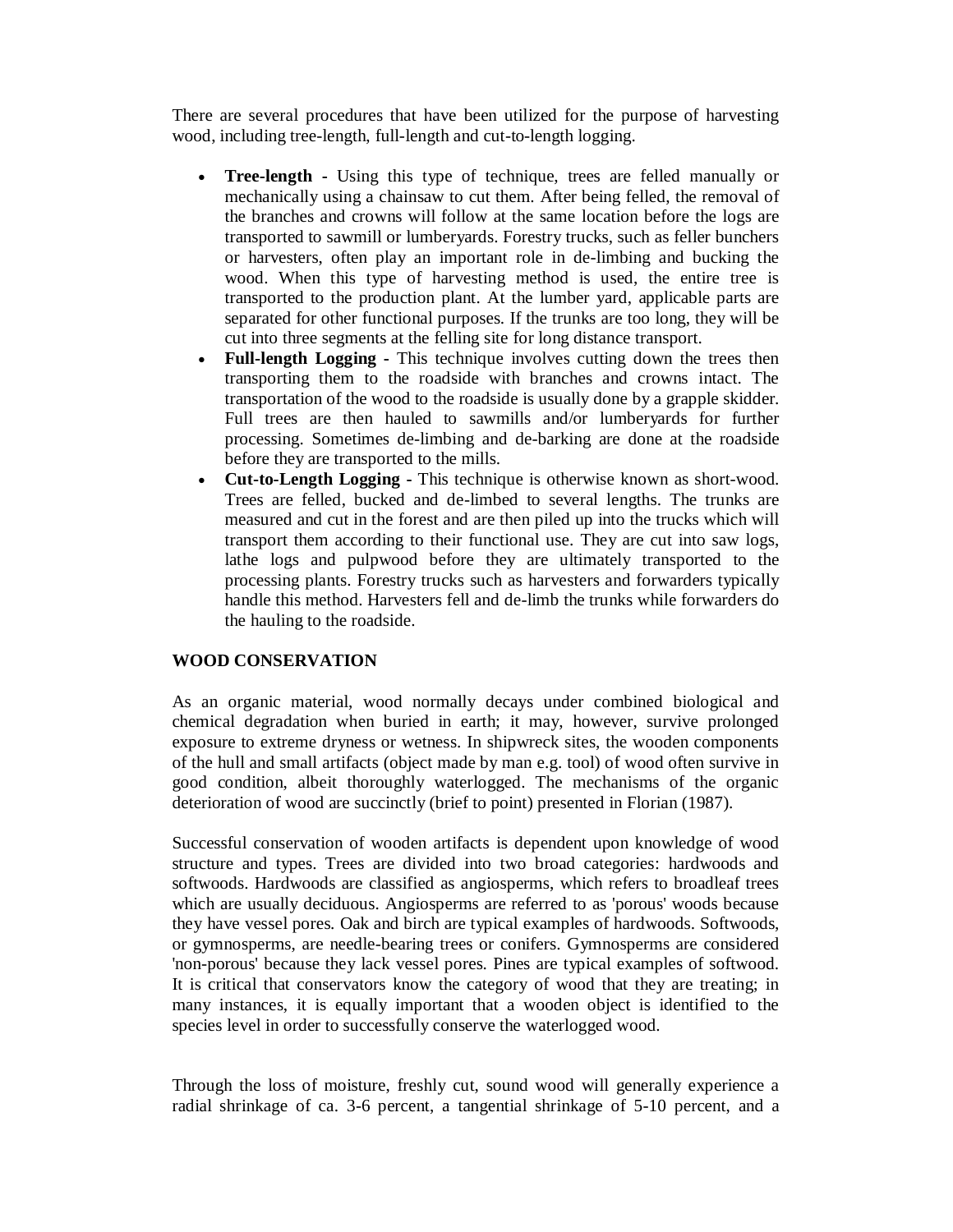longitudinal shrinkage of - 0.5 percent. Fresh oak shrinks 4 percent radially and 8 percent tangentially when air dried after cutting, while waterlogged oak can shrink 12 percent radially and ca. 24 percent tangentially. Proper conservation treatments can control the amount of shrinkage experienced by waterlogged wood during drying. In practice, a particular conservation technique is often selected because it is known that the treated wood will shrink a desired amount (Patton 1988:43).

The manner in which a plank of wood was originally sawn from a log will have an effect on how the plank, or an object manufactured from the plank, will shrink after undergoing any conservation treatment. Flat- or plain-sawn lumber has similar proportions of radial and tangential surfaces with arched grain patterns; these features predispose the wood to warping during drying. In order for lumber to exhibit true tangential and radial planes, it must be rift- or flitch-sawn. Because rift sawing is complex and inefficient, a modified pattern called quarter-sawing was developed. Quarter-sawing results in lumber with predominantly radial surfaces on the faces, a feature which makes the wood less likely to warp during the drying process. In some cases, the manner in which planks were extracted from a log will result in the cracking and warping of a treated wooden object, regardless of the conservation technique used.

In most environments the primary factors for the degradation of wood include:

(1) Physical action (changes in temperature, fluctuations in relative humidity, etc.),

- (2) Insect attack, and
- (3) Fungal decay.

Fungal decay can be eliminated as long as the wood is kept in an environment with a relative humidity of less than 65 percent. In anaerobic waterlogged environments, however, wood undergoes profound chemical changes and alterations that result in a significant loss of strength while retaining overall shape and form.

## **WATERLOGGED WOOD**

In all wood, after long periods in wet soil, peat bogs, and marine sites, bacterial action causes a degradation of cell wall components. In general, water-soluble substances, such as starch and sugar, are the first to be leached from waterlogged wood, along with mineral salts, colouring agents, tanning matters, and other bonding materials. In time, through hydrolysis, cellulose in the cell walls disintegrates, leaving only a lignin network to support the wood. Even the lignin will break down over a long period of time. As a result of the disintegration of cellulose and lignin, spaces between the cells and molecules increase, and the wood becomes more porous and permeable to water. All of the deteriorated elements of the wood, including all cell cavities and intermolecular spaces, are filled with water. The remaining lignin structure of wood cells and the absorbed water preserves the shape of the wood. The loss of the finer cellulose tissue does not cause much alteration in the gross volume of wood, but the porosity is increased, and the wood absorbs water like a sponge. A waterlogged wooden object will retain its shape as long as it is kept wet. If the wood is exposed to air, the excess water evaporates, and the resulting surface tension forces of the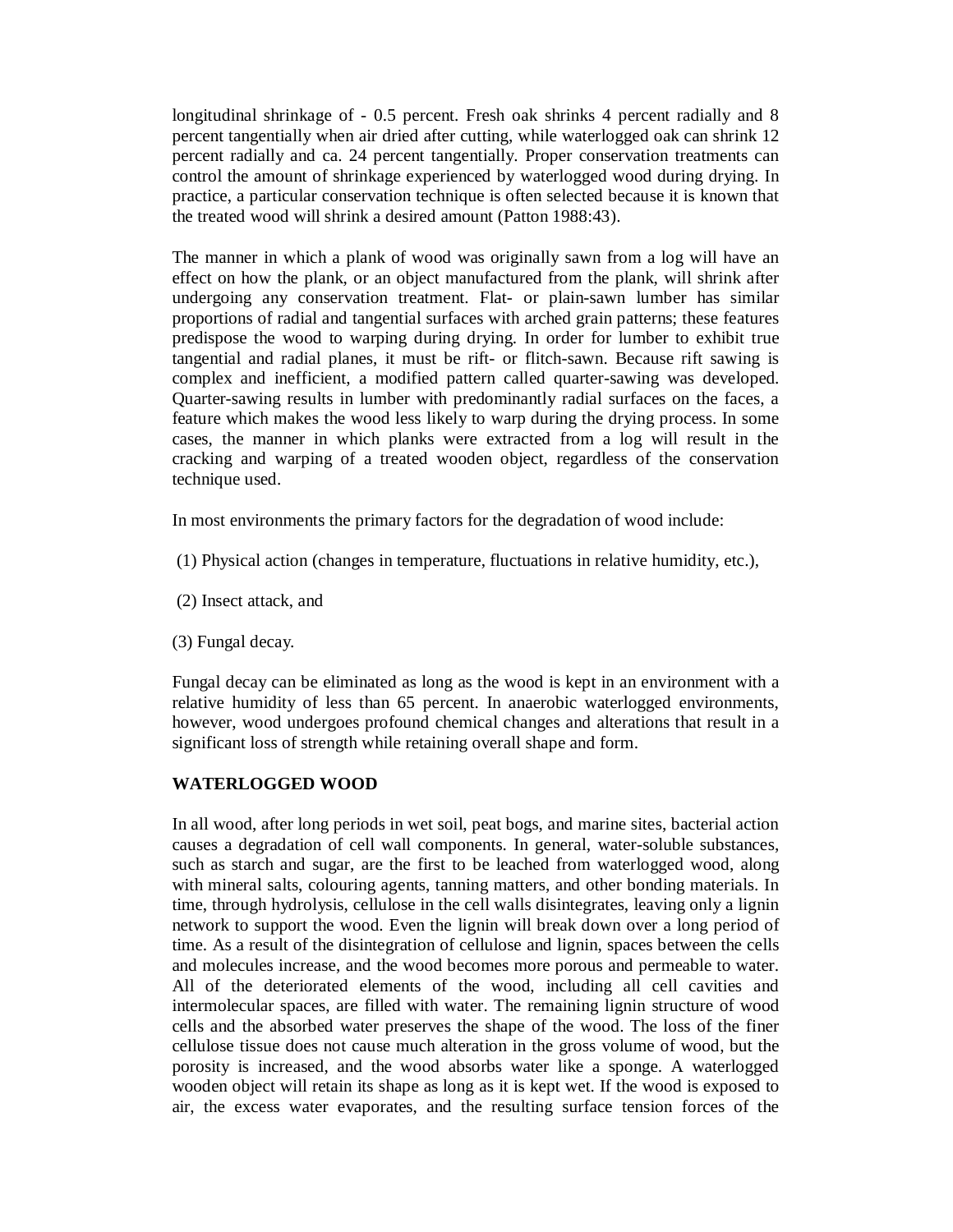evaporating water cause the weakened cell walls to collapse, creating considerable shrinkage and distortion. The amount of shrinkage is dependent upon the degree of disintegration and the amount of water present. The amount of water in waterlogged wood is determined by the following formula:

% water =  $weight\ of\ wet\ wood$  - weight of oven-dried wood  $x\ 100$ 

#### Weight of oven-dried wood

Wood containing more than 200 percent water is considered to be degraded; it is not uncommon to find wood that contains more than 500 percent or even 1000 percent water. Waterlogged wood is often classed according to the amount of water is contains.

Class I; over 400% water

Class I; over 185-400% water

Class I; less than 185% water

The Class III hardwoods are the most difficult to conserve.

#### **WATERLOGGED WOOD CONSERVATION METHOD**

The conservation of waterlogged wood is a two-fold process that involves (1) the incorporation of a material into the wood that will consolidate and confer mechanical strength to the wood while the water is being removed (e.g., PEG- or sugar-bulking treatments), and (2) the removal of the excess water by a method which will prevent any shrinkage or distortion of the wood (e.g., solvent- or freeze-drying). The most common techniques for treating waterlogged wood are discussed below. In any treatment involving wood recovered from a salt water environment, it is necessary that the bulk of the soluble salts be removed first. If the salts are not removed prior to treatment, they will cause a white bloom on the conserved wood and may adversely affect any remaining iron components in the wood and even other material in the same room or environment in which the treated wood is stored.

#### **POLYETHYLENE GLYCOL (PEG) METHOD**

Polyethylene glycol (PEG) is a synthetic material that has the generalized formula  $H<sub>2</sub>OCH (CH<sub>2</sub>OH<sub>2</sub>) CH<sub>2</sub>OH.$  The low molecular weight PEGs (300 - 600) are liquids, the intermediate members (1000-1500) are semi-liquids or have the consistency of Vaseline, and the higher molecular weight PEGs (3250-6000) are wax-like materials. The various PEGs are now designated by their average molecular weight. What was once called PEG 1500 is now called 540 Blend (it is equal parts PEG 300 and PEG 1500), PEG 1540 is now called PEG 1500, and PEG 4000 is now called PEG 3250. Although the PEGs have some of the physical properties of waxes, they are distinguished from true waxes by the fact that they are freely soluble in alcohol (ethanol, methanol, isopropanol), as well as water. PEG 4000, which has a melting point of 53-55°C, was once the most commonly used PEG because it is the least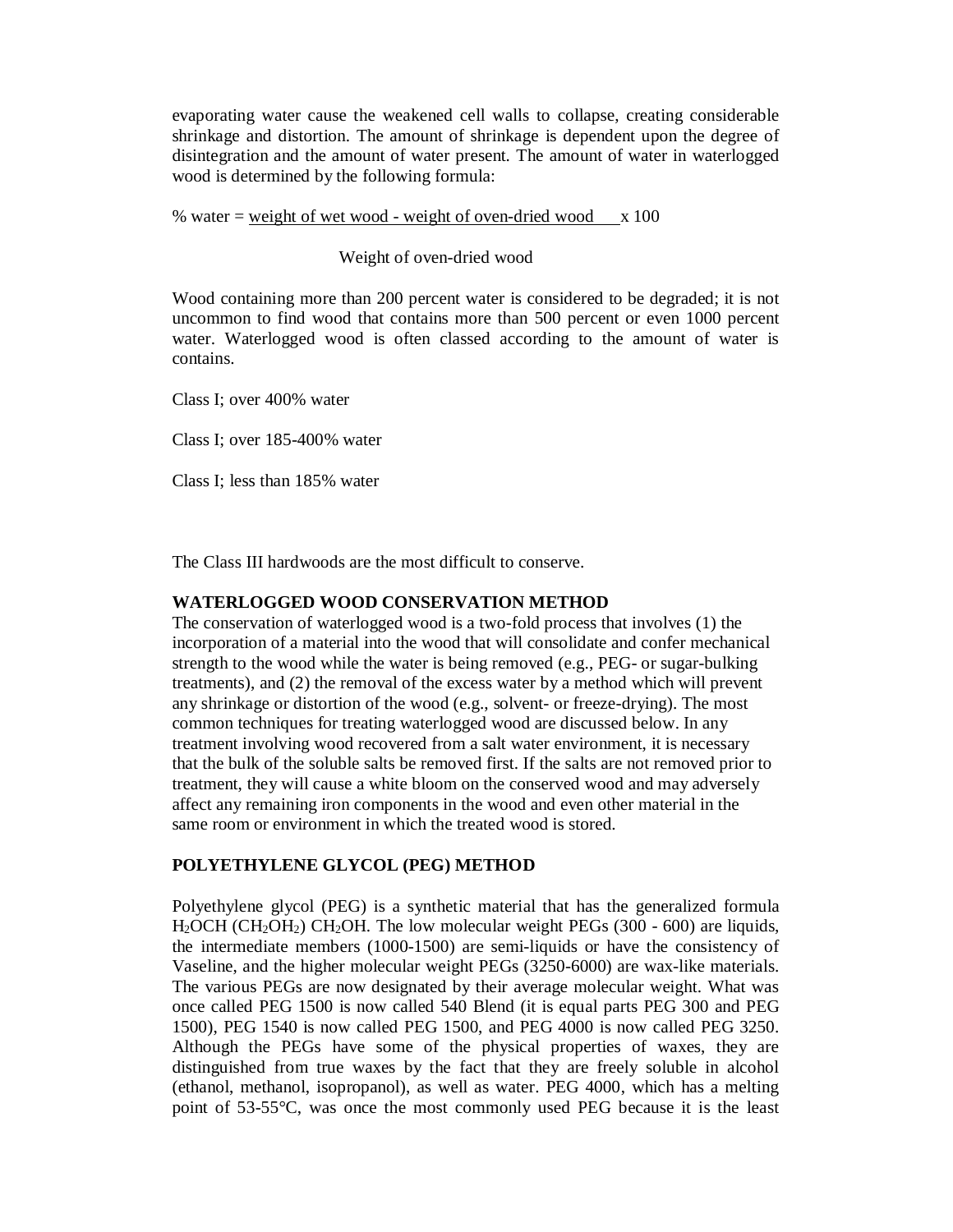hygroscopic; its large molecules, however, prevent it from penetrating dense wood. Now PEG 1500 and the 540 Blend are more commonly used.

The PEG conservation process was the first reliable method for treating waterlogged wood that was also relatively simple to perform. This method removes excess water while simultaneously bulking the wood. After preliminary cleaning to remove all surface dirt, the waterlogged object is placed in a ventilated vat containing a solution of PEG and solvent (water or alcohol). The vat temperature is gradually increased until, after a period of days or weeks, it has reached  $60^{\circ}$ C. During this time, the PEG percentage of the solution increases as additional increments of PEG are added while the solvent evaporates. During the conservation process, the wax slowly permeates the wood, displacing the water. At the end of the operation, the wooden object is covered with 70-100 percent molten PEG, depending upon the nature of the wood. The object is then removed, the excess wax wiped off, and the object is allowed to cool. After cooling, any excess wax on the surface of the object is removed with a hot-air gun or with hot water.

In most instances, the wood to be treated is placed in a vat of water containing a small increment of PEG (usually 1-5 percent. The vat is kept at a constant temperature of approximately 52°C. If the solution is not heated, it will solidify when the concentration of PEG in the solution reaches 20-30 percent. Over a period of months (or even years), the PEG percentage of the solution is increased in small increments until a minimum concentration of 70 percent is reached. If this minimum concentration is reached, the wood will remain stable. In some instances, if the percentage of PEG in solution exceeds 70 percent, water may be drawn out of the well-preserved heartwood without being replaced by PEG; this will cause the wood to collapse. The size of the PEG increments is dependent upon the condition, size, and specie of the wood being treated.

An additional method of treating waterlogged wood that is only appropriate for small objects and thus is seldom used in practice involves using a container in which the PEG concentration is increased solely by the evaporation of the solvent. When performing this procedure, it is important that the dimensions of the container be such that the amount of PEG in solution will be more than enough to cover the object at the end of the process.

It has already been noted that PEG is soluble in both water and various alcohols. Water is generally used in PEG solutions for large objects, as it is considerably cheaper than an equal volume of alcohol. When using PEG in water it is necessary to add a fungicide, such as Dowicide 1 (ortho phenylphenol), at .05 to .1 percent of the weight of the PEG used. During the conservation of the 17th-century warship*Wasa,* a fungicide consisting of seven parts boric acid and three parts sodium borate (1 percent of weight of PEG) was used (Barkman 1975:82). For smaller objects, it is often more convenient to use alcohol in the PEG solution. This considerably reduces the overall treatment time, and the finished product is lighter in both weight and color. To further reduce treatment time, the additional step of dehydrating the wood in at least three baths of ethanol before placing it in the first PEG/alcohol solution is recommended. However, it is not critical that all the water be removed from the wood prior to treatment, as PEG is soluble in both water and alcohol. Alcohol treatments save time but are less cost-effective and always pose the risks inherent in heating alcohol. Since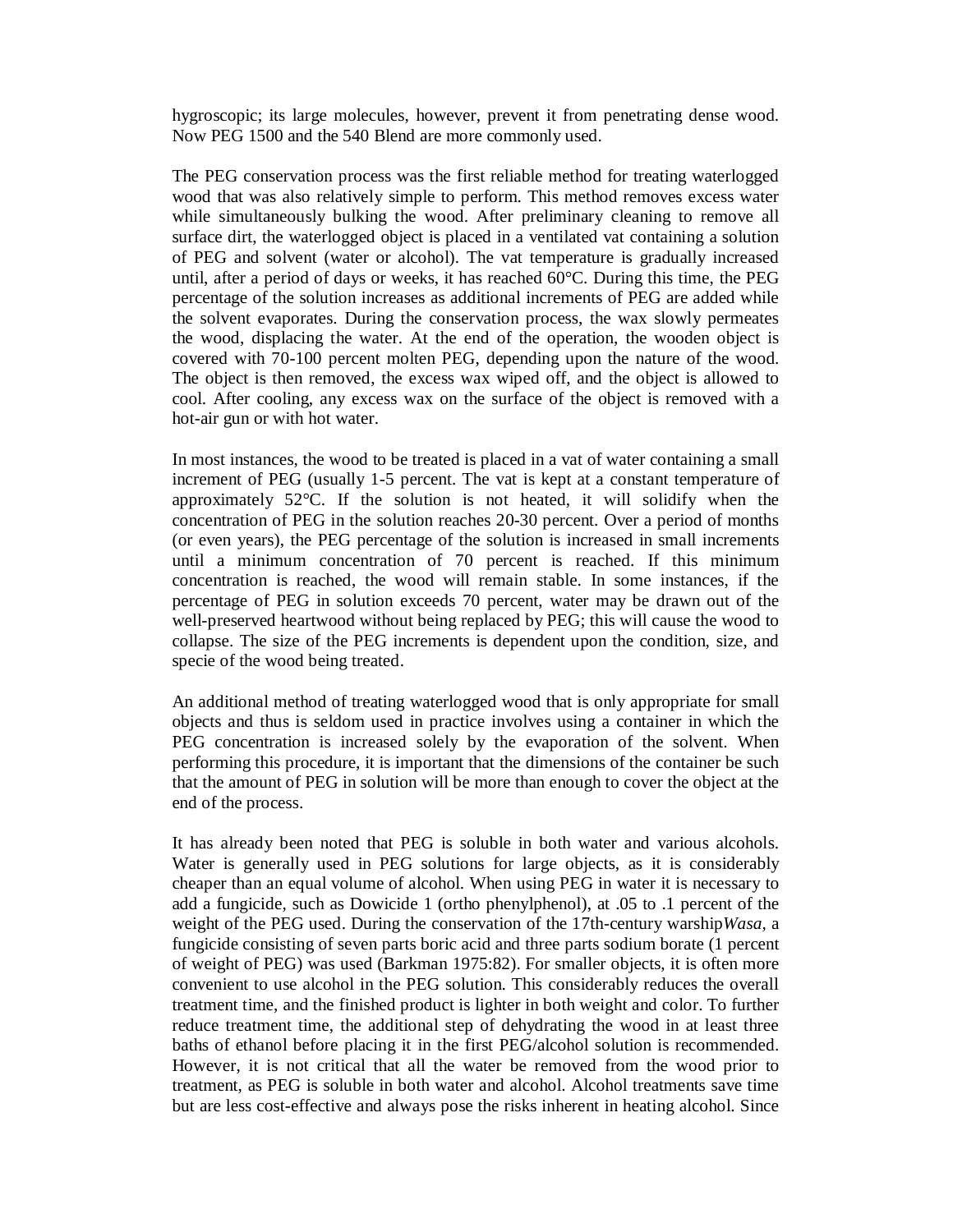all alcohols are fungicidal, no fungicide is required when using alcohol in PEG solutions. Before a decision is made to conserve wood with PEG, it is important to consider the fact that PEG is corrosive to all metals, especially iron. For this reason, PEG treatments should not be used on wood that will be in contact with any metal (e.g., gun stocks).

Treating small waterlogged wood artifacts with PEG in the laboratory is a simple and straightforward process. Small vats (stainless steel or glass) are readily available and they can be placed in a thermostatically controlled oven to maintain the correct temperature; furthermore, only a small amount of PEG is required. In contrast, when large pieces of wood are treated, there is a considerable investment in PEG (sometimes measured in the tons). A substantial vat must also be constructed with the capability to heat and circulate the solution. Laboratories that intend to conserve large pieces of waterlogged wood must be prepared to make major investments in both equipment and chemicals. Of all of the wood conservation methods discussed in this section, any of the various PEG treatments with water is the most utilized because of its reliability and low cost.

## **SUCROSE METHOD**

The sucrose (sugar) method of conserving waterlogged wood was developed as an alternative to more expensive methods (Parrent 1983, 1985). The procedure is identical to that described for PEG, except that sucrose is used. Wood to be conserved should be carefully cleaned by rinsing in baths of fresh water to remove all ingrained dirt and to remove the bulk of any soluble salts that are present. Once the wood is cleaned, the following procedure is recommended:

- 1. Prepare a solution with a sufficiently low sucrose (1-5 percent) concentration to prevent the dehydration of well-preserved wood or regions of sound wood within an otherwise deteriorated piece. This necessitates the thorough examination of the wood to be treated in order to determine its state of preservation before treatment begins. With highly degraded wood, it is possible to start with a higher concentration of sucrose; however, if in doubt, start with a 1 percent weight/volume solution. Commence a program of weighing a representative sample of wood in treatment to determine when the wood has reached equilibrium with its solution. Once saturation with a given x percent solution is achieved, increase the sugar concentration by 1-10 percent.
- 2. Select an antimicrobial agent, such as Dowicide A, and add it to the first mixture of sucrose and water when it is initially prepared. This allows for the complete penetration and protection of the wood by the antimicrobial agent.
- 3. The incremental percentages of increase can be higher and more closely spaced if the wood is highly degraded. It is best to start with a low percentage increase, e.g., 1-5 percent, until a concentration of 50 percent is reached. Then the solution can be increased in 10-percent increments. Again, if in doubt, the same incremental increases used at the start of the treatment can be used throughout the treatment. The treatment continues until sucrose concentration reaches 70 percent, and the wood has equalized at this concentration.
- 4. If necessary, select an additive that will discourage insect and rodent attacks on the treated wood. There are many pesticides that will work, and selection depends on local availability. For thorough protection of wood, add the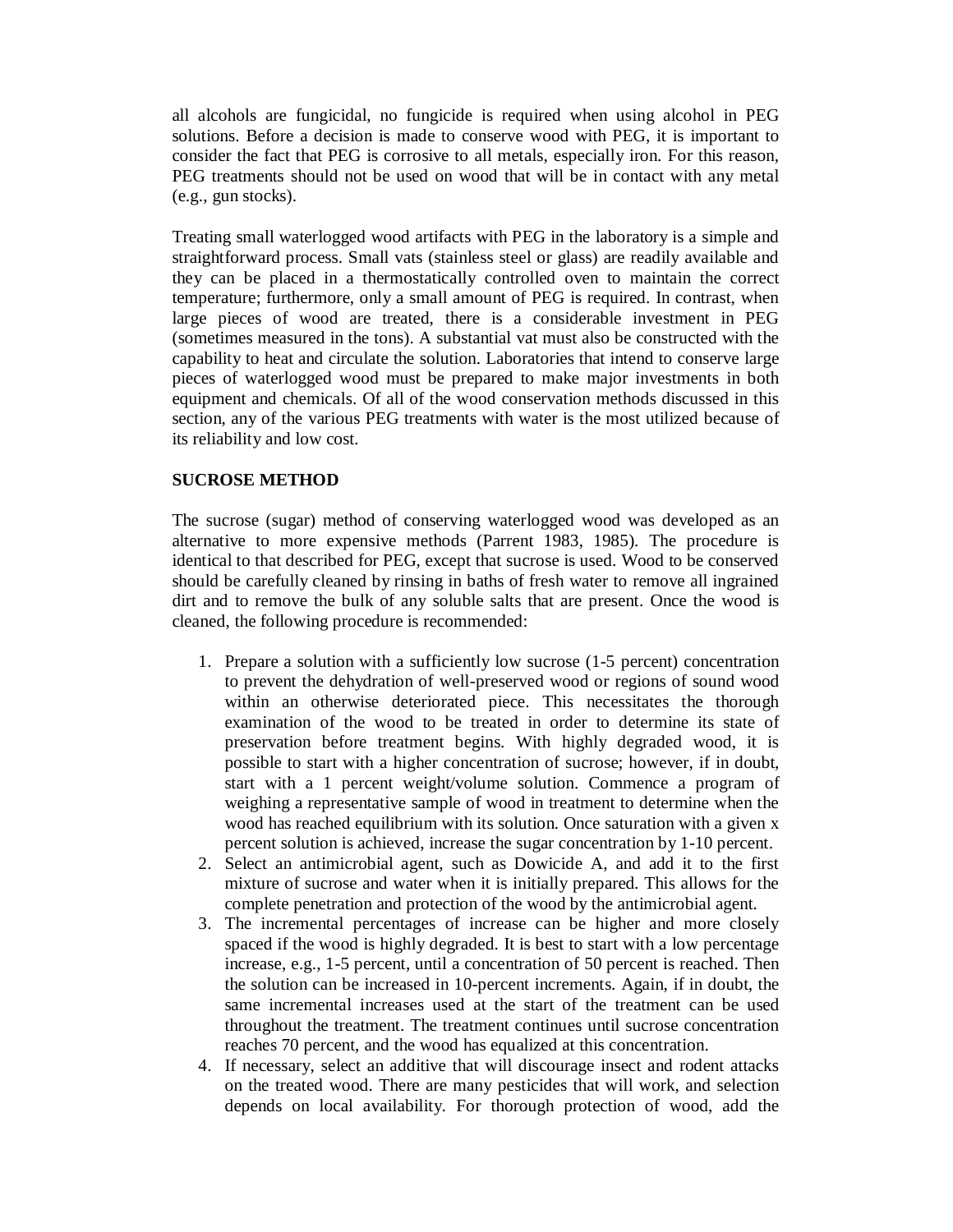insecticide to the initial solution. If the wood is kept in a museum environment, problems with insects and rodents should be minimal and probably would be controlled by alternative means.

- 5. When the wood has reached equilibrium with the highest solution desired, air dries it slowly under conditions of controlled high humidity. Humidity can be lowered slowly as the wood dries. Submitting the wood too quickly to conditions of low humidity will damage it. Slow, controlled drying and adjustment to the prevailing atmospheric conditions, as is the case in all the wood treatments described here, will maximize the success of the overall treatment.
- 6. Store the wood under conditions of less than 70 percent humidity if possible. The wood should not be subjected to humidity over 80 percent because of the possibility of condensation forming on the wood; this could leach out the sugar.

If sugar is selected as the treating medium, refined white sugar (pure sucrose) should be used. The brown- coloured, coarse-grained unrefined sugar (Type A sugar) should be avoided, as it is much more hygroscopic than the white. Each time the relative humidity rises, the surfaces of wood treated in unrefined sugar will become wet. This hygroscopicity is analogous to that encountered when using the medium molecular weight PEGs. The Type A sugar-treated wood, however, remains dimensionally stable. Maintaining artifacts treated by sugar in a controlled atmosphere will ensure the continued success of the conservation procedure. Artifacts conserved with this method require no more or no less care than those treated with other preservatives. This method constitutes an acceptable means of conserving waterlogged wood and is the least expensive of the methods currently available. Sucrose-treated wood, however, has a dull muted colour, and small hair line cracks will frequently form on the surfaces. The treatment will produce dimensionally stable wood and is a viable alternative when the overall cost is a major consideration. The required equipment is the same as discussed above for PEG treatments.

## **ACETONE-ROSIN METHOD**

The treatment consists of replacing the water in wood with natural rosin, in this case, pine rosin (also called colophony). This treatment was developed to conserve wellpreserved hardwoods that cannot be penetrated by the higher molecular weight PEGs (McKerrel and Varanyi 1972; Bryce et al. 1975).

The following procedure is recommended:

- 1. Wash object thoroughly, removing all dirt. It is usually necessary to store the wood in several rinses of fresh water.
- 2. Dehydrate the wood completely in three successive baths of acetone. Objects 5-10 cm thick require about four days in each acetone bath, while objects less than 5 cm thick require about two days in each acetone bath. It is important that all the water be removed, as water is incompatible with rosin.
- 3. Place the wood in a sealed container containing a saturated solution of rosin dissolved in acetone heated to 52°C. Only lump, technical-grade rosin should be used. Do not use powdered rosin, as it is difficult to handle and usually has a powdered substance added to it to keep it from sealing together.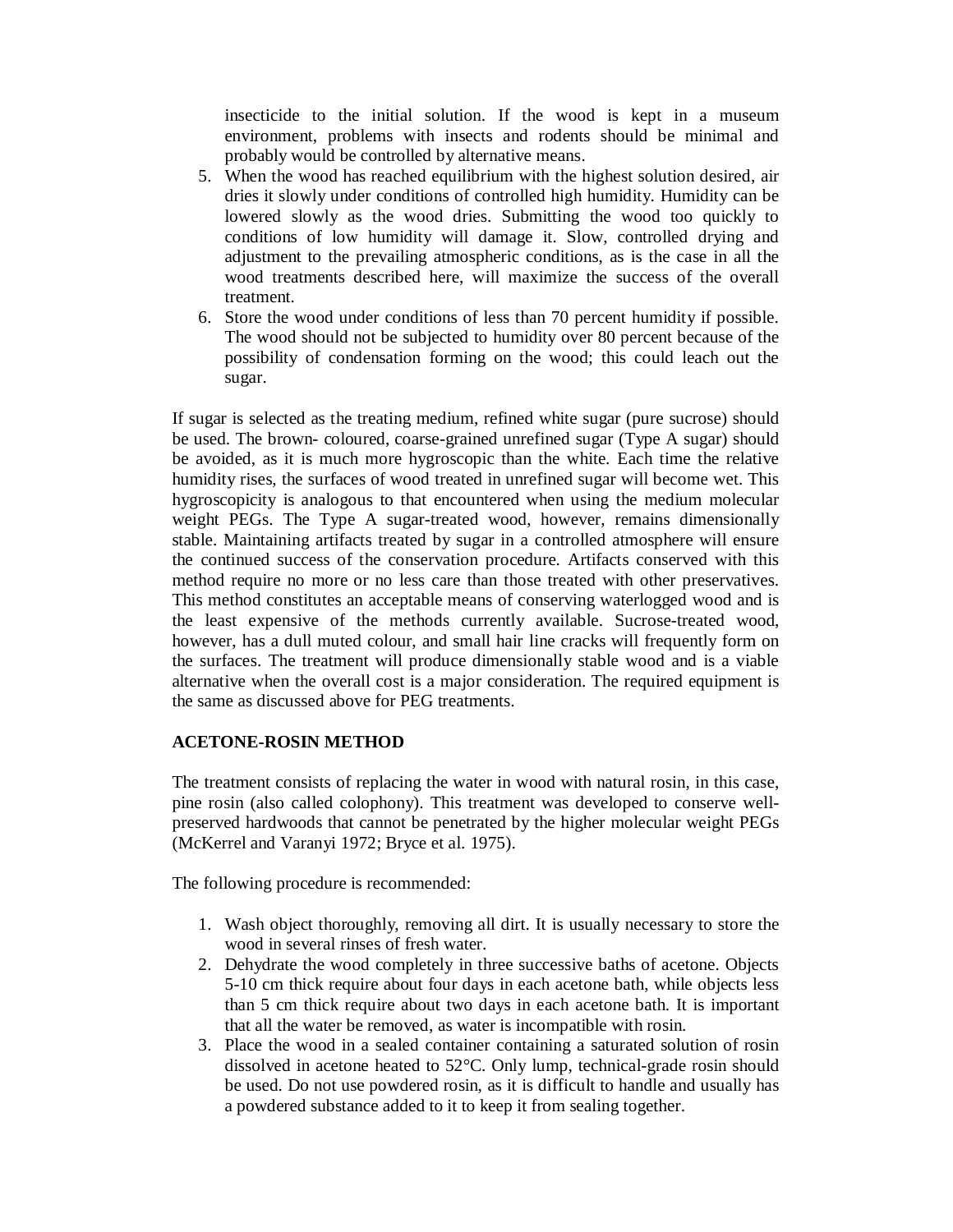In a sealed container at a thermostatically controlled 52°C, a saturated solution of rosin in acetone is 67 percent rosin. To ensure a saturated solution, an excess amount of rosin should be placed in the container. This results in a thick, viscous layer of rosin that will settle to the bottom of the container. The object being treated should be suspended or supported above this undissolved rosin. Objects 5-10 cm thick should be left in the solution for four weeks, while objects less than 5 cm thick should be left in the solution for two weeks. These treatment durations are only rough approximations; each piece of wood should be evaluated based upon its own characteristics.

4. Remove the object from the rosin solution, and wipe off excess rosin with acetone-moistened rags.

In some cases, when conserving very well-preserved hardwood, the conservator might consider submerging the wood in a 10 percent hydrochloric acid (HCl) bath after washing the object and before dehydrating the wood in Step 2 (above). Pre-treatment with hydrochloric acid improves the penetration of the rosin into the object by breaking down the organic acids in the wood. Caution must be exercised, however, as hydrochloric acid may result in a checked surface, which is more subject to cracking post-treatment. In addition, hydrochloric acid is supposed to bleach the wood to a more natural or original colour, but the bleaching is only temporary and rarely affects the final colour of the treated piece. (Hydrochloric acid pre-treatment can also be used to improve the penetration of PEG into wood, although the finished product may be more prone to checking and shrinkage.) To make the pre-treatment bath, mix one volume of HCl to nine volumes of water. The duration of pre-treatment is very variable, but objects 5-10 cm thick should be left in the acid for approximately four days, while objects less then 5 cm should be left in the acid for about two days. After pre-treatment, it is necessary to rinse the wood in running water for three to five days to thoroughly remove all traces of the acid before continuing to Step 2 (above). This pre-treatment is optional and is often eliminated because of the potential damage to the object.

In practice, ethanol is often used instead of accetone as a solvent for the rosin (especially when treatment is carried out in a PVC pipe). Room-temperature treatments, both in acetone and isopropanol, are also commonly employed. If room temperature treatments are used, the treatment time is increased considerably to ensure complete saturation of the object with the rosin solution.

The advantages of the acetone-rosin treatment include the fact that treated wood is light in weight, dry, strong, and can be glued and repaired easily. Because rosin does not react with any of the metals, the acetone-rosin treatment can be used on compound wood and metal objects. It is considered by many to be the treatment of choice for all composite wood/metal artifacts. Disadvantages include the flammability of acetone and the high cost of materials, which make this treatment practical only for small objects. In addition, the treatment would not be an ideal choice in cases where it is necessary to flex the treated wood (i.e., when reconstructing a composite object) because the wood will splinter and break if it is flexed too much.

In general, the only problems that have resulted from using acetone-rosin have occurred when an old solution was used in which the acetone had already absorbed a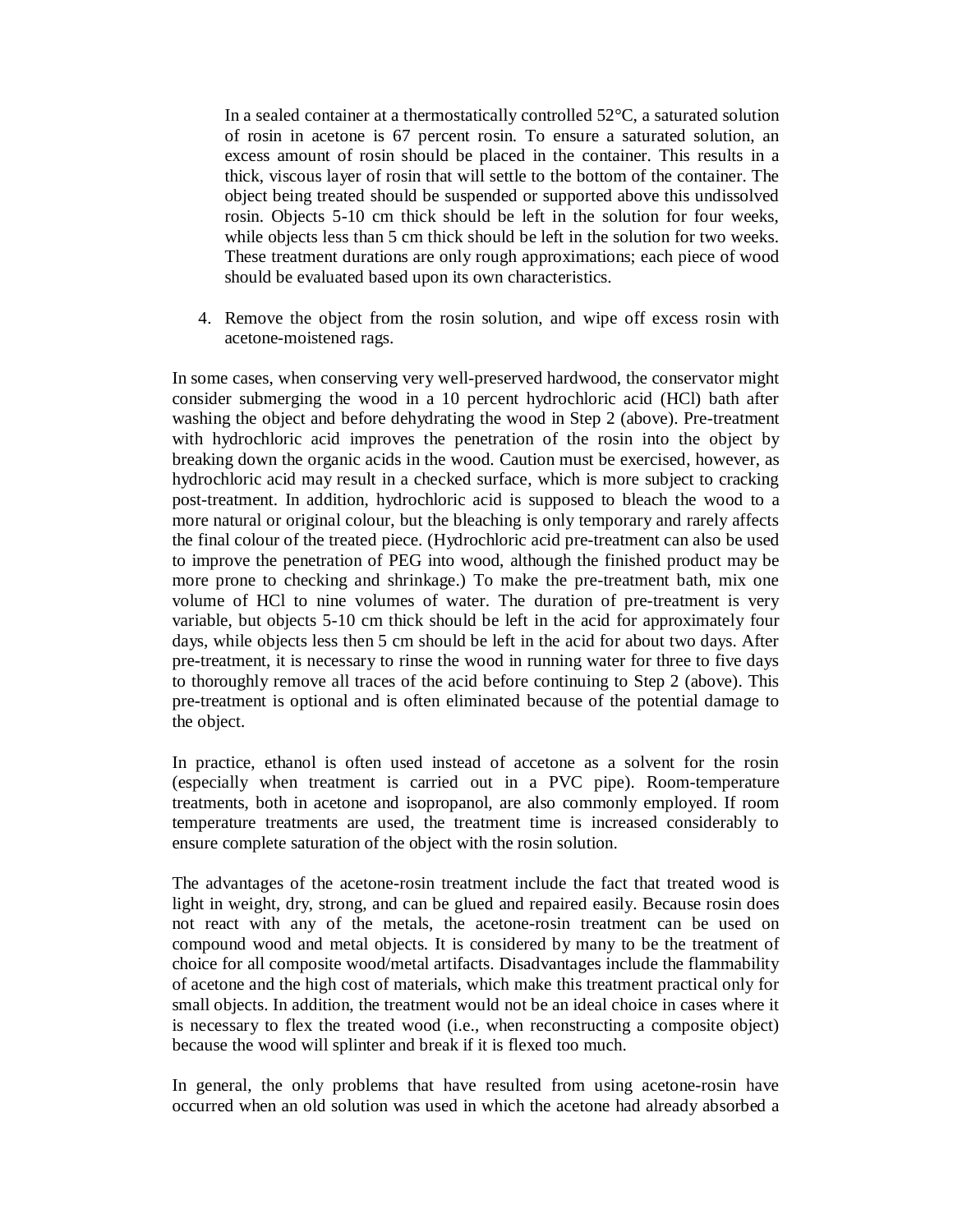considerable amount of water from the atmosphere. It is important that dry acetone or alcohol be used. Despite the inherent dangers of the treatment and the relative expense, the acetone-rosin treatment should be used more frequently by conservators, particularly for small pieces. This treatment has one of the better success records in wood conservation and produces the most dimensionally stabilized wood after the PEG 400 and 540 Blend treatments but without the hygroscopic problems of PEG (Grattan 1982b).

## **ALCOHOL-ETHER METHOD**

This method is similar to the process used for drying out biological specimens. If necessary, the wood should be cleaned prior to treatment. The waterlogged object is first immersed in successive baths of alcohol until all the water has been replaced by the alcohol. Iso-propanol or ethanol is usually used. This is followed by successive baths of acetone. If necessary, the dehydration progress can be monitored by measuring the specific gravity of each bath. When all water has been replaced by acetone, the object is immersed in successive baths of di-methyl ether to replace all the acetone with ether. When this has been accomplished, the object is dried very quickly by placing it in vacuum to rapidly volatize the ether. Ether is used because it has a very low surface tension of 0.17 dyne/cm compared to 0.72 dyne/cm for water. This means that when the ether evaporates, the surface tension forces are so low that there is no appreciable collapse of the weakened cell wall. If desired, 10-20 percent dammar resin, colophony rosin, or a mixture of the two may be dissolved in the final bath of ether to consolidate the wood and to protect it from warping due to changes in relative humidity. PVA may be used in place of the resins on some pieces.

This method has proved to very successful, producing a very natural-looking wood that is light in both weight and colour. The dehydration process is very efficient, but the alcohols and ether must be water-free. For many objects, a dehydration of only alcohol and acetone is effective. Due to the high cost of the materials, this method is practical only for the treatment of small objects. The alcohols and especially the ether are highly flammable, and extreme caution should be taken when conserving wood with this method.

## **CAMPHOR-ALCOHOL METHOD**

In essence, this treatment is analogous to the dehydration method described above but with a temporary bulking agent added. The water in the wood is completely displaced by a water-miscible alcohol, which is then displaced by camphor. The camphor fills the cavities and cell walls of the wood, and then slowly sublimates (goes directly from a solid state to a gas) without exerting any surface tension on the cell walls. Consequently, the wood does not collapse, shrink, or distort. The treatment results in a very aromatic, lightweight, and light-coloured wood. Camphor can be dissolved in any of the alcohols. The following procedure is recommended.

- 1. Wash object thoroughly and with care.
- 2. Dehydrate the specimen in a series of alcohol baths. Begin with a 50 percent alcohol/50 percent water bath (50/50 percent), then 75/25 percent, then 90/10 percent, and finally 100 percent alcohol. This is the most conservative procedure and, in practice, the exact strength of the alcohol baths can vary.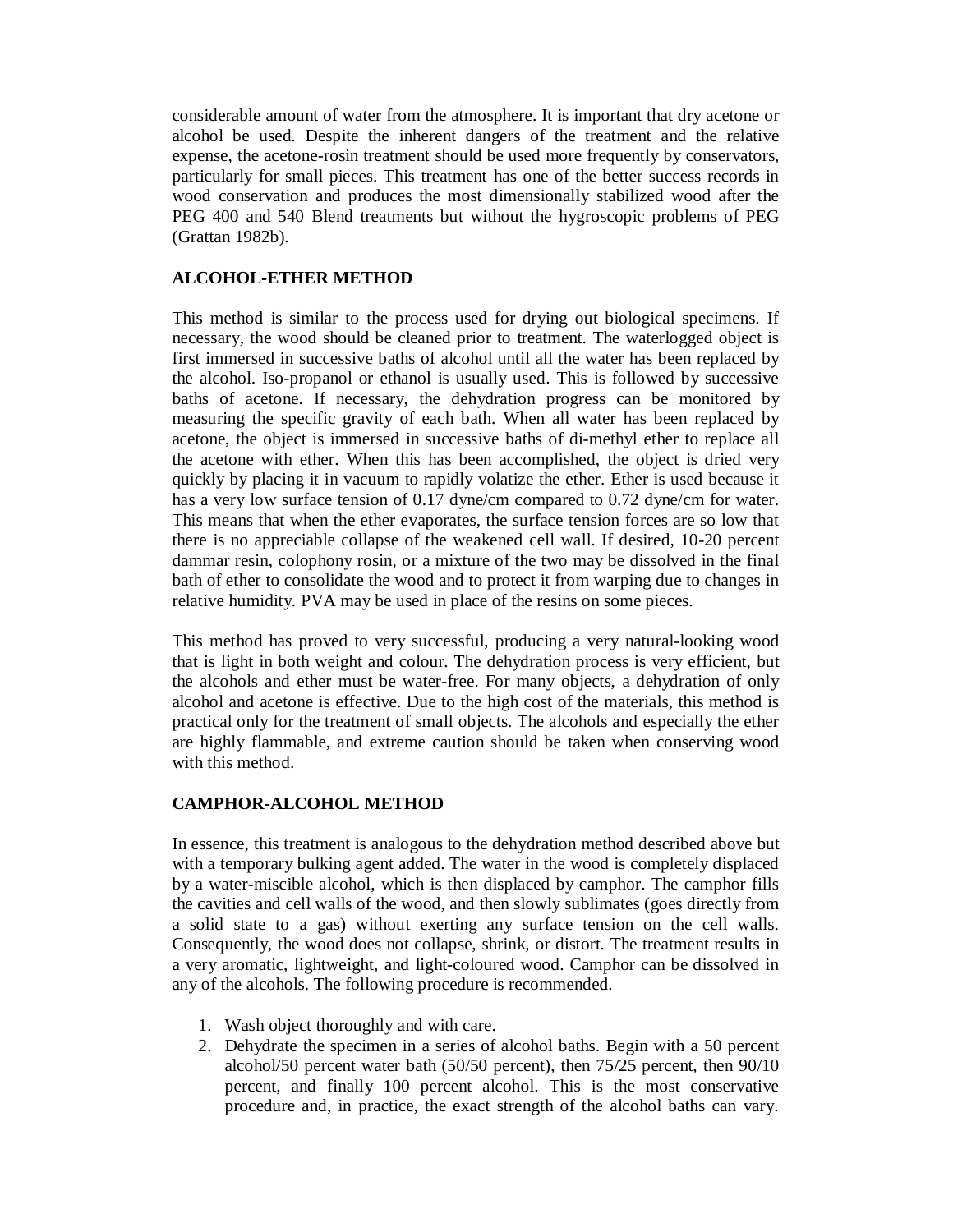The dehydration process is dependent upon the condition of the object to be treated.

- 3. Accurately weigh the object after it has been dehydrated. Leave the specimen in a 95 percent alcohol/5 percent camphor solution heated to 52°C until the object stops gaining weight. Check the progress by weighing daily. Each time the weight levels off, add 5 percent camphor to the solution until a concentration of 75-80 percent camphor is achieved. This process may take several weeks or even months. Throughout the treatment the solution is kept heated to 52°C, and the level of the solution is kept constant by the addition of more alcohol. In practice, the treatment is carried out to completion with little monitoring.
- 4. After the object is removed from the bath, the alcohol will evaporate over a period of weeks, leaving behind crystallized camphor in the cell walls. Over a period of months, the camphor will vaporize by sublimation. Varnish, wax, polyurethane, dammar resin, colophony, and even PVA can be applied to the surface of the wood to reduce the evaporation of the camphor.

The camphor-alcohol method comes very highly recommended, but like the alcoholether method, it is economically impractical for the treatment of large objects and the solution is highly flammable.

## **FREEZE DRYING**

Freeze drying is used with some regularity of small pieces of wood, but the only limitation is access to the properly sized freeze-drying container (Ambrose 1970, 1975; Rosenquist 1975; McCawley et al. 1982; Watson 1982). In the past, the main problem that presented itself was the tendency for the surface of the wood to check and crack. This is caused by the ice crystals expanding and damaging the cell walls. Ambrose (1970) found that if the wood is pre-treated by soaking it in a 10 percent solution of PEG 400 until it is saturated, the formation of ice crystals during the freeze-drying process is essentially eliminated. This pre-treatment has become a standard element of the freeze-drying method for wood, as well as for leather. In addition to inhibiting the formation of ice crystals during freeze drying, the PEG introduced into the object during pre-treatment will act as a humectant (absorbent substance) after treatment and prevents the wood from undergoing excessive shrinkage.

More recently, Watson (1987:274-275) observed that a 20 percent or higher PEG solution will dehydrate and kill any micro-organisms present in the solution through osmosis. He recommends using 20 percent PEG 400 for mildly degraded wood and 10 percent PEG 400 + 15 percent PEG 4000 for more degraded pieces. For severely degraded wood, the PEG 4000 may be increased to up to 25 percent, but treatment time is increased when PEG 4000 is used. If a PEG solution of less than 20 percent is used, a fungicide, such as 1 percent borax/boric acid or Dowicide 1, should be mixed with the PEG solution to stop any slime or mould from growing in the solution during pre-treatment.

Following pre-treatment with PEG, the wood is frozen in a domestic freezer. After freezing, it is recommended that the wood be placed in a freeze-drying chamber at a temperature of -32 to -40°C, and a vacuum applied after the temperature of the wood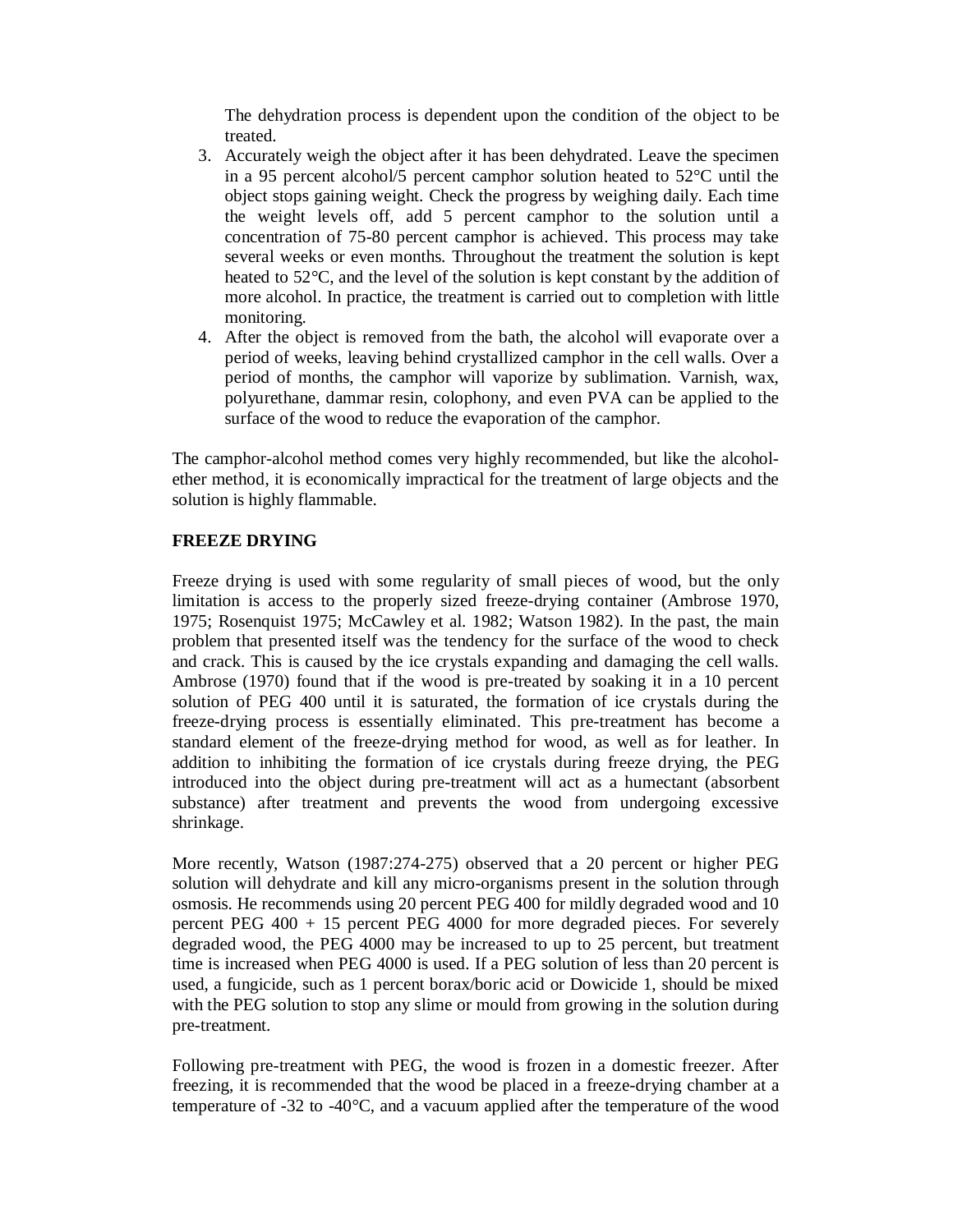reaches -25°C. During the process, the frozen ice crystals sublimate, and the water vapour is frozen onto the condenser coils. This continues until all the water is removed, which can be determined by weighing the piece being treated. The treatment is completed when the weight loss stabilizes. After treatment, the wood should be stored in a relative humidity of 45-60 percent. Freeze drying as described here and in the chapter on leather is essentially the same when treating any waterlogged organic material

Although the freezing can be done in a chest freezer, like biological specimens, a quick freeze is best. This can be achieved by immersing the wood in a container with acetone and dry ice (frozen  $CO<sub>2</sub>$ ). Some acceptable results have been achieved using non-vacuum freeze drying in a domestic freezer (particularly frost-free freezers). When a domestic freezer is used, the pre-treated wood is placed in the freezer and left there until it is dried. In this non-vacuum process, treatment times are in terms of months, as opposed to weeks in a vacuum freeze drier (McCawley et al. 1982).

Of all of the treatments discussed in this section, freeze drying is the most expensive due to the high cost of freeze dryers. Because of the size limitations of most freeze dryers, and the substantially higher costs when investing in equipment capable of treating larger objects, freeze drying is restricted to small objects in most laboratories.

## **SILICONE OIL TREAMENT**

Since 1993, Dr. C. Wayne Smith of the Conservation Research Laboratory and the Archaeological Preservation Research Laboratory at Texas A&M University has been conducting research in the use of polymer media for the stabilization and conservation of organic materials. Waterlogged wood, glass, leather, woven basketry, and cork have been successfully conserved with polymer media, as well as artifacts such as corn cobs, which have been nearly impossible to conserve while maintaining the diagnostic features of the samples. The conservation of animal hides, biological tissues, and archaeological and histological bone samples has also been successful. Electron microscopic and chemical analysis of organic samples, which have been stabilized by the displacement of free water and air with silicone polymers exhibit some unique qualities over water-stored and air-dried specimens. An informal survey of university laboratories and departments has indicated that there are numerous areas where silicone bulking and related technologies would have almost immediate beneficial impact. The same holds true for museum artifact conservation, archival work, and in industrial applications.

A simplified version of the silicone bulking process, which is applicable for the treatment of small wood artifacts and other organic materials, is as follows:

- 1. Place waterlogged wood directly into a bath of ethanol and hold under a vacuum (10 kg) for approximately one hour.
- 2. Place the dried wood into a bath of acetone and hold under a vacuum for approximately one hour.
- 3. Measure out a suitable amount of SFD-1 silicone oil and mix 4 percent isobutyltrimethoxysilane by weight into the silicone oil. The isobutyltrimethoxysilane is a cross linker that sets the silicone oil up for curing in the next steps. Keep wood submerged in this mixture under a low vacuum (5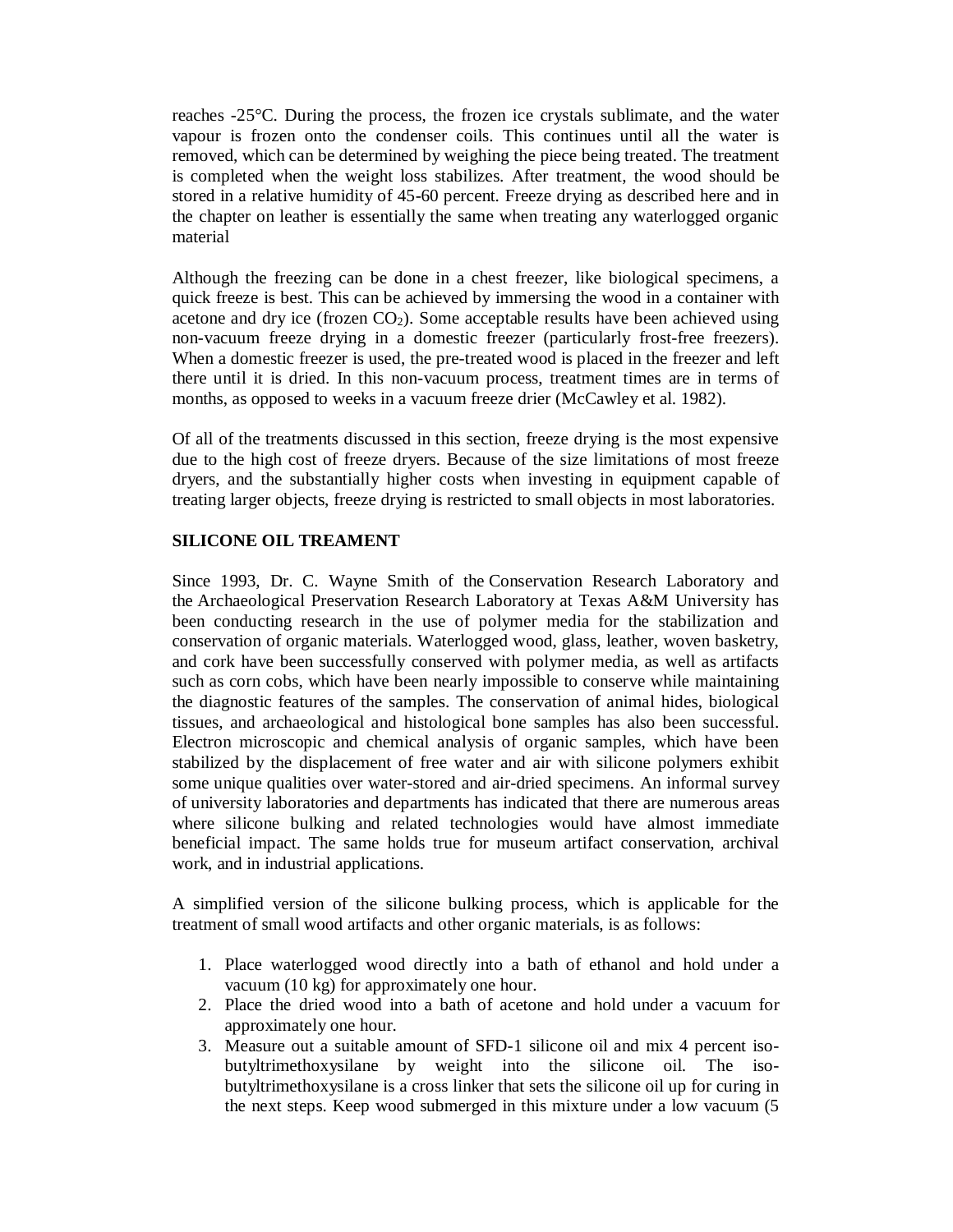kg) overnight. It is important during this stage not to draw too high of a vacuum; this will prevent the collapse of the wood cells.

- 4. Remove wood and pat dry with a dry rag to remove excess silicone oil on surface.
- 5. Place the wood in a closed container with a small dish containing a small volume of FASCAT Catalyst 4200 in it. Place everything in a furnace heated to 52°C. The heat of the furnace vaporizes the FASCAT and cures the silicone oil in the wood..

This silicone oil treatment results in a very naturally coloured wood that undergoes little to no dimensional changes. The wood is stable and does not require the close environmental controls like some other treated woods. The conservator must keep in mind that this treatment is not reversible; however, few of the other treatments outlined in this chapter are reversible.

#### **WOOD PROCESSING**

The trees used as raw material by the forest industry are often classified as either *softwoods* or *hardwoods*. Softwoods, or conifers, belong to the group of plants known as gymnosperms (flowerless seed-bearing plants). Conifers include pines, cedars, spruces, larches, and firs, and conifers are common in the world's temperate and boreal (northern) regions. Hardwoods belong to the group of plants called angiosperms (flowering plants). They include broad-leaved tree species such as oak, maple, beech, walnut, mahogany, teak, and balsa.

The name *softwood* does not imply that the wood of such a tree is softer than that from a hardwood. Indeed, the wood of some softwood trees is harder than that of some hardwood trees. All trees are formed mostly of cells whose length runs parallel to the stem. A smaller number of cells run perpendicular to the stem. Cells of both categories serve three functions in a tree: to transport water and nutrients, to provide mechanical strength and support, and to allow food storage. Hardwood trees have a greater variety of types of vertically aligned cells than do softwood trees. This greater variety often produces attractive grain patterns when wood is cut and finished along the length of these cells (the grain). Many hardwoods are desirable for making furniture, cabinets, and panelling.

#### **Round wood products**

The terms *roundwood* and *log* refer to the long section of the tree stem, or trunk. Roundwood products include fence posts, home-building logs, utility poles, and marine pilings. Roundwood products are manufactured by first removing the bark and then milling the resulting log to the desired shape and diameter. Some roundwood products are treated with chemical preservatives, such as creosote and chromated copper arsenate (CCA), to prevent damage from insects and rotting.

#### **Lumber products**

Lumber is a rectangular length of wood sawn parallel to the tree stem and cut to specific width, thickness, and length. To manufacture lumber, logs are received in a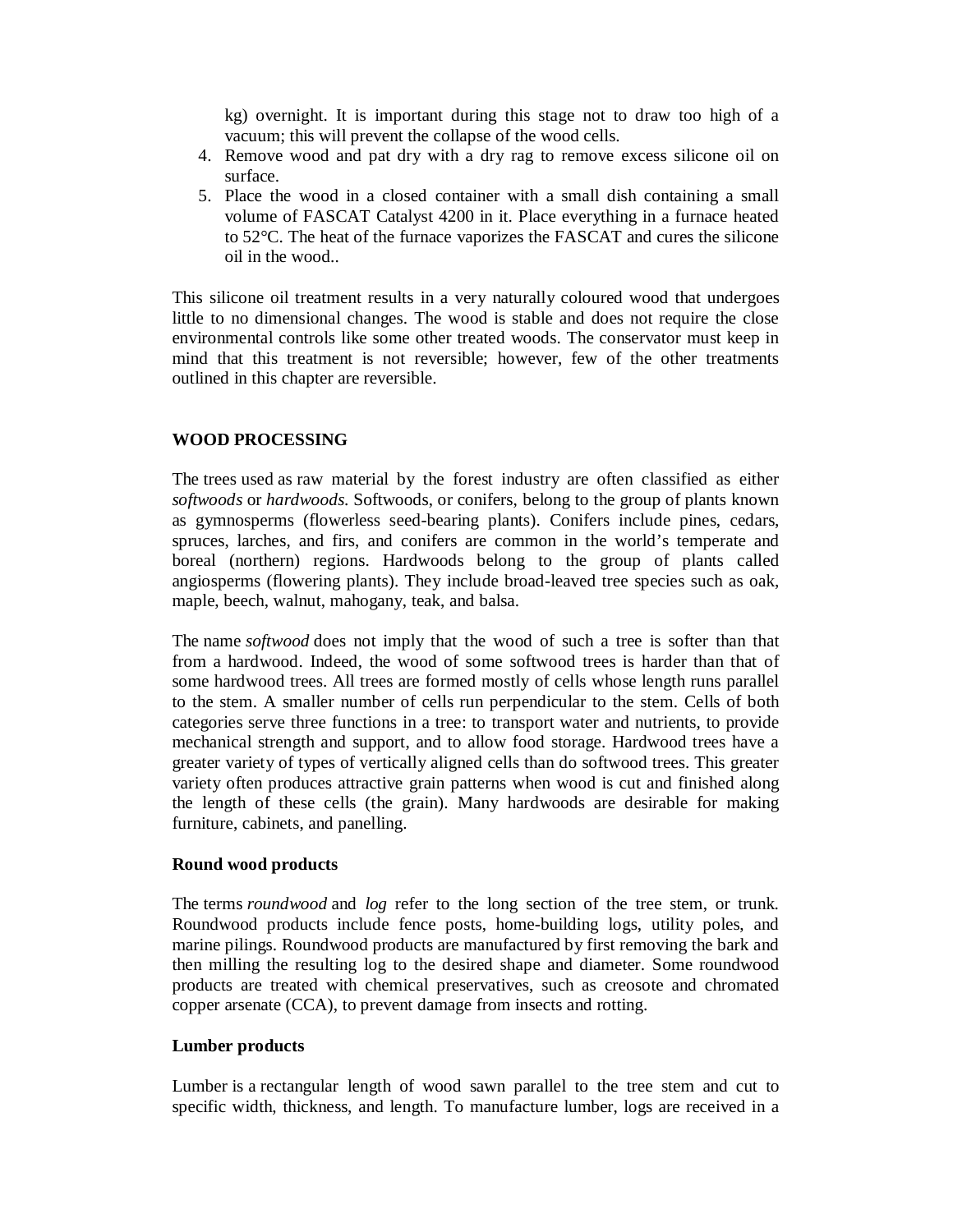sawmill yard where they are sorted and graded to identify which logs are best suited for making specific products. Next, machines remove the bark from the logs, and then the logs are crosscut (cut perpendicular to the grain) to specific lumber lengths. Each crosscut log is conveyed into a saw that cuts through the log lengthwise at measured intervals to produce boards of a given thickness. These boards are cut lengthwise to square the edges by removing the round outside surface of the log and to produce lumber of standardized widths. Then the ends of the boards are cut to square the ends and to produce lumber of standard lengths. Although this lumber may be sold in its "rough" condition, most lumber is dried in a kiln (drying oven) and then planed (levelled) to smooth the surfaces before being marketed.

Lumber is marketed in three major grades: structural grade, appearance grade, and factory grade. Structural grades are used as load-bearing (support) lumber in houses and other buildings. Structural lumber is typically covered by other materials in the finished building, so the appearance of structural lumber is often not a major consideration. Softwood species such as Douglas fir, western hemlock, and southern pines are the most common types of structural-grade lumber.

As its name suggests, appearance-grade lumber is valued for colour and texture. It is often used for flooring, panelling, shelving, and interior trimming. This grade of lumber is often stained or left in its natural state because of its quality appearance. Appearance-grade lumber of lower quality is used for crating and pallets, fence boards, and light general construction. Hardwood species used for appearance grade include oak, birch, maple, and cherry. Softwood species include Douglas fir, western hemlock, white pine, and ponderosa pine.

Factory-grade lumber is used to manufacture furniture, windows, doors, mouldings, stairs, cabinets, and many other products. While both structural-grade and appearance-grade lumbers typically are not tooled extensively for use, factory-grade lumber is usually tooled extensively to form furniture and other products. Lumber is limited by both tree size and the strength of the particular type of wood. These limitations can be overcome by finger-jointing, edge-gluing, and laminating boards together to create lumber of almost any size. Finger-jointing is a process of cutting grooves into board ends so that wood pieces can be fitted together end-to-end and glued into longer pieces. Edge-gluing is a process where the sides of narrow boards are glued together to make wider pieces. Laminating is a process where lumber is stacked and then glued together to make structural beams and other products. These processes are used to make products such as shelving, doors, and windows.

Techniques such as finger-jointing, edge-gluing, and laminating allow manufacturers to produce beams and other building components that are customized to meet specific size and strength requirements. The individual boards comprising a piece of laminated lumber can be kiln dried at precise temperatures, and knots and other defects are later removed as well. This type of quality control is not possible with large, single units of structural lumber; therefore, laminated lumber can be made stronger and with more uniform properties. Another advantage is that laminated beams can be shaped into curves and other configurations during the lamination process. For example, many arenas built for the 1994 Winter Olympic Games in Lillehammer, Norway, included laminated wood beams. In addition, large wood beams used in churches, gymnasiums, and office and shopping buildings are often composed of laminated lumber.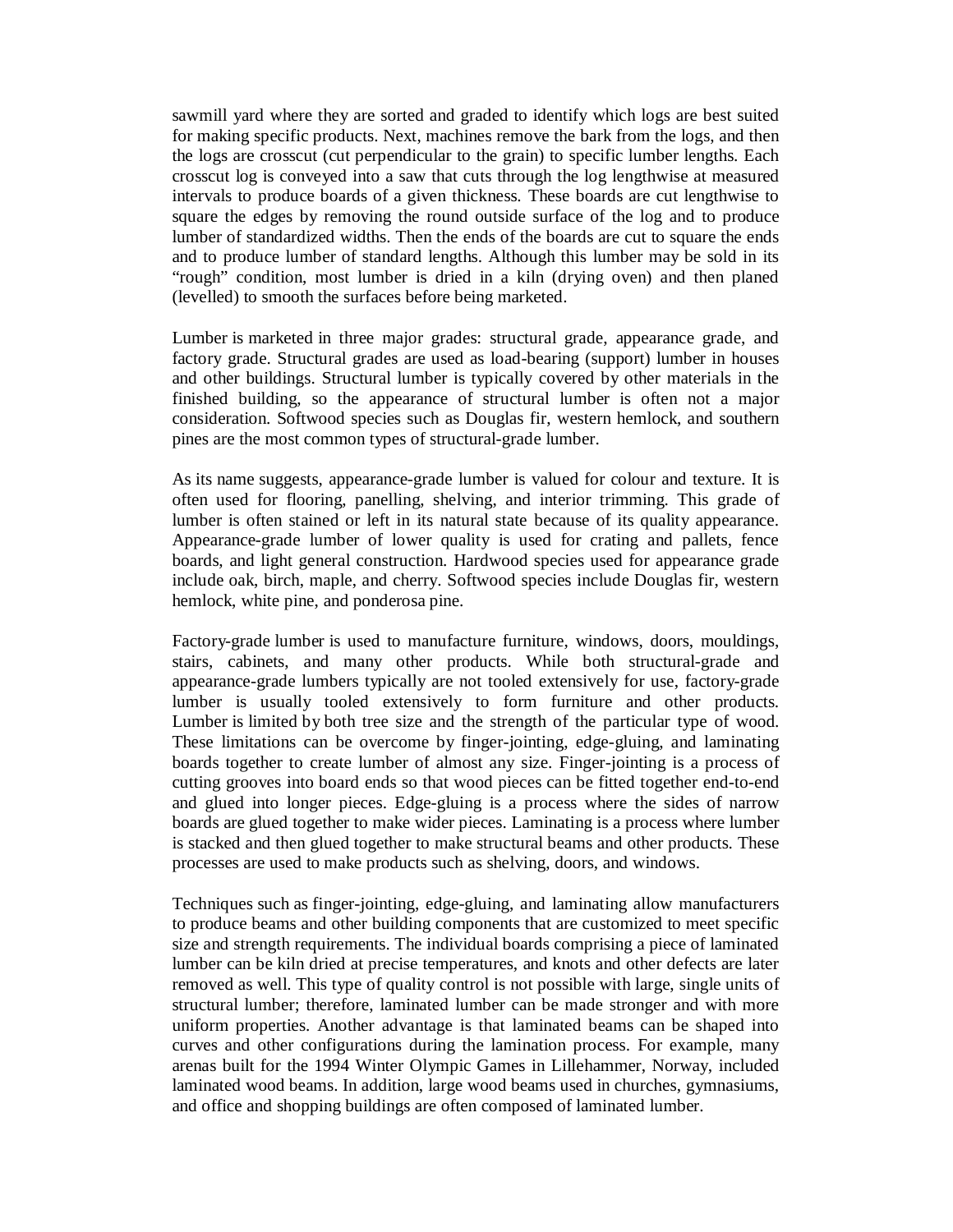#### **Veneer products**

Veneer products are made by stacking wood sheets and then gluing these layers together. Once arranged, the sheets are glued together into a strong construction material that is used to make wall panels, highway signs, boats, cabinets, furniture, and numerous other wood products that are thin, strong, and can cover a large surface area. Two important types of veneer products are plywood and laminated veneer lumber.

## **Plywood**

Plywood consists of several layers, or plies, of wood thoroughly bonded to one another by glue or synthetic resins. The layers are laid with the grain in different directions, generally perpendicular to one another, so that the resultant sheet of plywood is equally strong in all directions. The bonded joint is at least as strong as the wood itself, and moisture-resistant glues can be used if necessary, so that plywood is as durable as the wood of which it is made. So-called laminated wood is a similar product, made by bonding layers of wood with the grain all running in one direction. This procedure results in a product that, like ordinary lumber, is extremely strong in the direction of the grain and weak in other directions.

Only the layers on the outside of the plywood need have hardness and good appearance; the inner layers need only be strong. In some cases, only one side of the plywood is a high-grade layer; such plywoods are used, for example, in making cabinets of which the inside will not be visible. Fine and expensive woods, such as mahogany, satinwood, ebony, and zebrawood, are now commonly used in the form of plywood, with a thin layer of expensive wood covering several layers of strong but inexpensive ordinary wood such as Douglas fir. In this way, the expense of the wood is greatly reduced, the appearance is in no way changed, and the strength and resistance to warping is greatly increased. Plywoods made of less expensive wood have been used to substitute for metals.

Plywood may have first been used in the United States in 1830 as a construction material for pianos. Soon afterward, plywood was being used to make panelled doors, desktops, and many other furniture items. Early adhesives were not moisture-resistant, so plywood was confined mostly to interior use. When moisture-resistant synthetic resin adhesives were developed in the 1930s, plywood became a major construction and siding material.

Modern veneer mills make plywood by removing the bark from logs and cross-cutting each log into short sections about 2.5 m (8 ft) long. The log sections are softened with steam. They are then spun lengthwise on a rotary lathe against a long sharp knife to produce a long, wide ribbon of wood, similar to unrolling a length of paper. The rotary lathe cuts into the log until only a long, thin post (called a peeler core) remains. The long wood sheet is then cut to specific lengths, the sheets are dried, and knot holes in the sheets are patched. Next, the sheets are coated with an adhesive and arranged in layers of three to seven sheets, with the wood-grain direction of each layer running in alternate directions to strengthen the product. The sheets are then glued and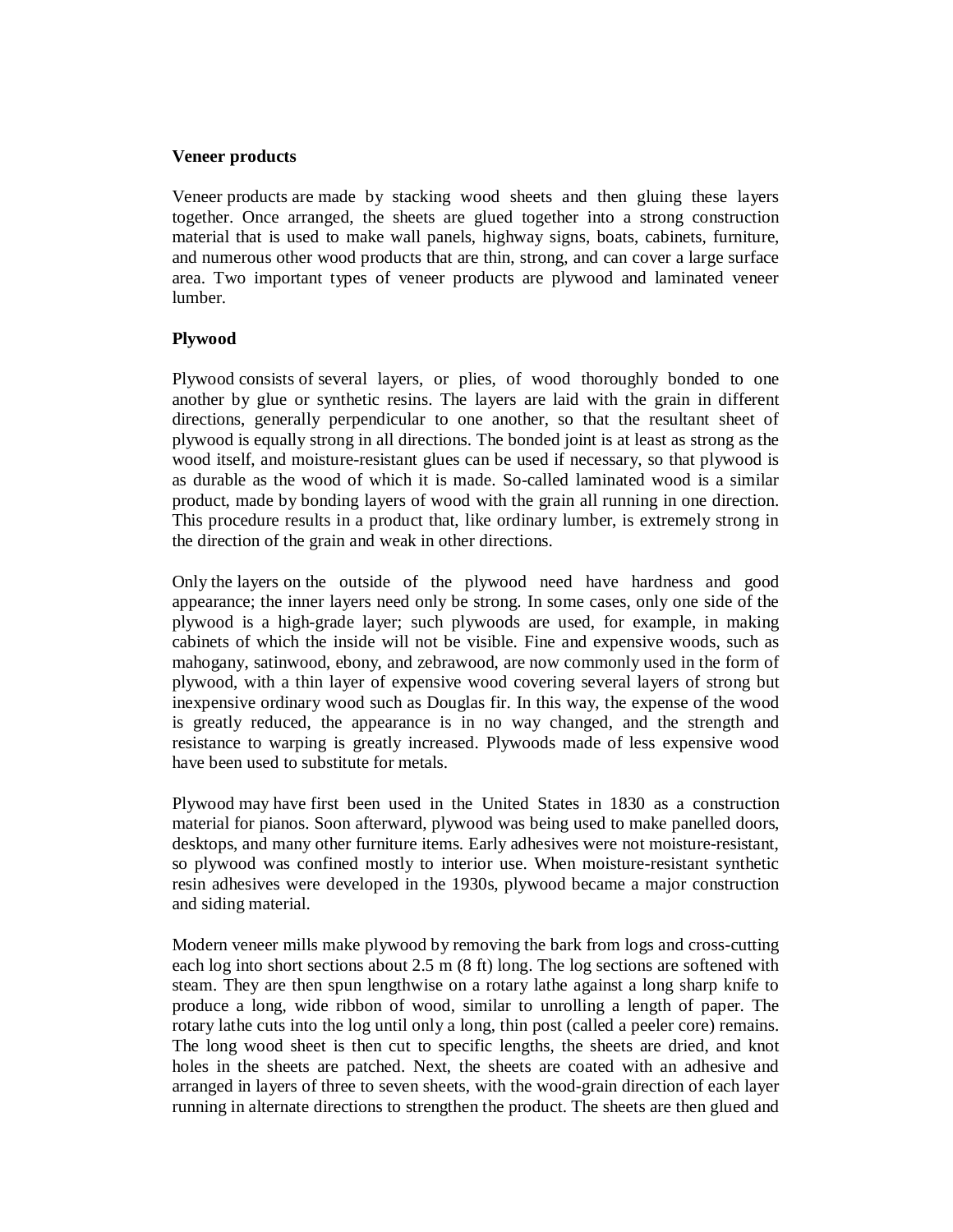mechanically pressed together. The plywood is then graded and packaged for shipping. Although plywood sheet thickness varies, standard thickness begins at 0.64 cm  $(0.25 \text{ in})$ . The standard width and length of plywood are 1.22 by 2.44 m  $(4 \text{ by } 8)$ ft).

Plywood is used widely as a construction material because it is light, strong, durable, and inexpensive (the cost of producing plywood is often reduced by using less-costly wood for the inner layers). Plywood resists warping and cracking, and is moderately flexible because the grain direction of each layer is alternated.

Plywood is used to underlay floors, roofs, and walls in homes and buildings. It is used for making boats, truck campers, trailers, highway signs, pallets, bins, and other crating. Plywood is used to make concrete forms for basements, bridges, and other foundations. Plywood is also used for decorative applications inside the home, including furniture, cabinets, and interior wall panels. While softwood plywood is typically used by the construction, transportation, and container industries, hardwood plywood is more commonly used for decorative applications. Most softwood plywood is made from Douglas fir and southern pine, while hardwood plywood is made from birch, oak, cottonwood, mahogany, and other tree species.

#### **Laminated veneer lumber**

Laminated veneer lumber is a product engineered to substitute for traditional structural lumber. Sheets of adhesive-covered veneer are stacked with the wood grains running in parallel directions. Typically, these layers are assembled into boards 1.22 m  $(4 \text{ ft})$  wide and 3.8 cm  $(1.5 \text{ in})$  thick. The boards are put through a press that applies heat and pressure to dry the adhesive. As each board exits the press, it is cut into specified lengths and widths. Laminated veneer lumber is becoming a popular substitute for standard lumber because it is strong, has uniform properties, does not warp easily, and can be produced in a range of dimensions. Laminated veneer lumber is often combined with plywood to produce beams that can replace steel and concrete.

## **Particleboard**

Particleboard is usually manufactured from small, low-quality logs that are milled into wood particles. It may also be made from sawdust, shavings, and other wood waste generated by wood manufactures. These logs or wood scraps are milled to a specific particle size, and the particles are blended with an adhesive. This blend is then bonded in a hot press to form a panel. Particleboard is commonly used for making inexpensive furniture, cabinets, and shelving. It is also used to underlay floors, roofs, stairs, and countertops.

## **Wood flake and strand products**

Like particleboard, wood flake and strand products differ from standard lumber and veneer products in that the log is first broken apart, and the products are then formed from these pieces. As their name implies, wood flake and strand (long thin strip of wood) products are made from large flakes and strands of wood that are arranged in layers and then pressed into panels. These panels can be as strong as plywood but are cheaper to make because flakes can be made from lower-quality logs.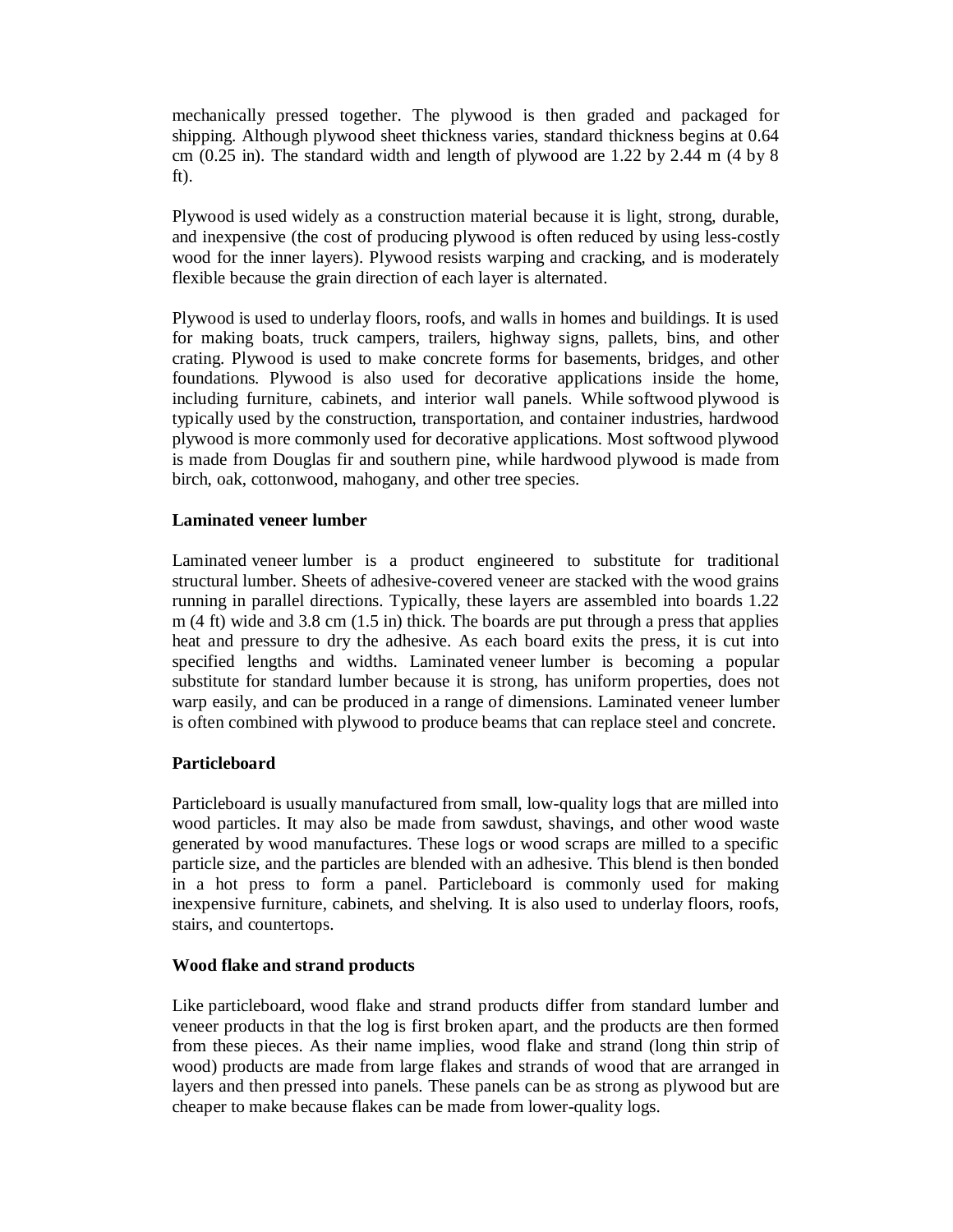## **Waferboard and oriented strand board**

For waferboard, the bark is removed from the logs, which are then mechanically broken apart into square to rectangular flakes typically 5 to 8 cm (2 to 3 in) long. These fragments are dried, coated with adhesive, distributed randomly, and pressed into a large panel, called waferboard, that is then cut into smaller panels—often with the same dimensions as plywood sheets.

Today, waferboard has been largely replaced by oriented strand board, which is stiffer and stronger than waferboard. Oriented strand board is made by the same method as waferboard but with longer wood flakes—about 8 to 10 cm (3 to 4 in) long. In addition to being longer than waferboard flakes, the flakes used to make oriented strand board are also narrower, allowing them to be more closely aligned. Three to five layers of flakes are stacked with the direction of the flakes in each layer running perpendicular to that of the flakes in the adjacent layers. These layers are then pressed into a panel.

The close alignment of the flakes and the perpendicular layering give oriented strand board nearly the same strength and stiffness as plywood. However, because small, crooked, and otherwise low-quality logs unsuitable for lumber or veneer can be used to make oriented strand board, it can be made less expensively than plywood. Being less expensive, it is replacing plywood in many applications, such as siding in building construction.

#### **Laminated Strand Lumber and Oriented Strand Lumber**

Laminated strand lumber and oriented strand lumber are made of wood flakes 30 cm (12 in) long. These flakes are much longer than the flakes used to make oriented strand board. They are dried, coated with adhesive, and pressed. Unlike oriented strand board, these types of engineered lumber are manufactured to dimensions that correspond to conventional lumber dimensions. Because of their strength, uniformity, straightness, and lower cost, laminated strand lumber and oriented strand lumber are increasingly replacing structural lumber as wall studs, rafters, and joists (floor- and ceiling-supporting beams).

## **Wood Fiber Products**

Wood pulp (a mixture of ground up and moistened wood cells or "fibers") is the main source for paper and many other fiber products. While papermaking has been practiced for centuries, other wood fiber products, such as fiberboard, hardboard, and insulation board, have been developed in more recent years.

## **Medium Density Fiberboard**

Density fiberboard is manufactured from mechanically pulped wood fibers that are blended with an adhesive and pressed into dense (517-834 kg/cu m; 31-50 lb/cu ft) panels. Medium density fiberboard is inexpensive because it is made from wood fibers generated from pulp chips, shavings, sawdust, and low-quality logs. Medium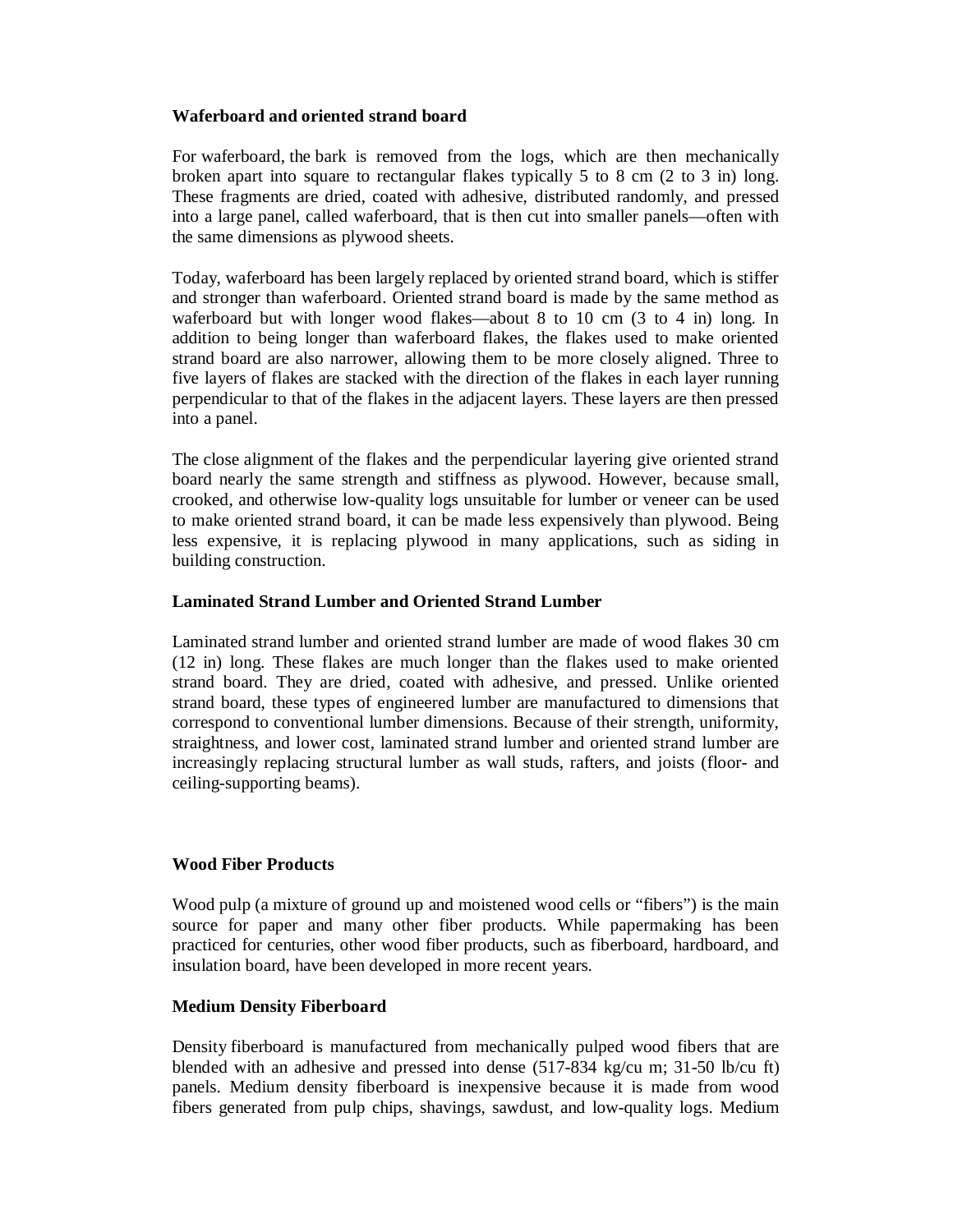density fiberboard is replacing lumber and particleboard for use as door panels and other items because it possesses excellent surface qualities and is strong and durable.

#### **Insulation Board**

Insulation board is made by passing wet wood fibers over a screen to drain, and then pressing the remaining thick mat of fibers into a low-density (167-517 kg/cu m; 10-31 lb/cu ft) panel. This panel gets its strength from bonding between the fibers rather than from adhesives. Insulation board is used for acoustic tiles or combined with urethane foams, foils, and fiberglass for use as insulating panels.

## **Hardboard**

Hardboard refers to panel products manufactured from fibers that are pressed between hot plates to densities exceeding 517 kg/cu m (31 lb/cu ft). Hardboard is fabricated either by a dry process similar to that used to make medium density fiberboard or by a wet process similar to that used to make insulation board. Dryprocess hardboard is molded into door panels and other products. Wet-process hardboard is commonly used for siding, trim, and roofing tiles.

# **CHEMICAL PRODUCTS**

Although most wood pulp is used for papermaking, some is refined to yield almost pure cellulose, an ingredient used to produce synthetic textile fibers, cellophane, food, paint, explosives, and pharmaceutical and cosmetic products.

Lignins, a natural chemical contained in wood, is being used to develop adhesives. These adhesives can substitute for adhesives that are often made from non-renewable resources, such as fossil fuels. Other chemicals extracted from wood are used to make various products, including insecticides, food flavourings, and fragrances (including lemon, spearmint, menthol, and peppermint).

## **Energy and fuel products**

About 56 percent of the wood harvested worldwide each year is used directly as fuel for heating and cooking. For example, in Brazil wood is widely used as fuel because Brazil does not have extensive deposits of coal and oil. In addition, wood industries often burn by-products such as bark, sawdust, and scrap wood to produce energy for the manufacturing process. In the United States, sawmill, veneer, and pulp industries generate over 50 percent of their energy needs by burning wood by-products.

Methyl alcohol (CH3OH), also called methanol and wood alcohol, can be made by the fermentation or hydrolysis of wood cellulose. Methanol, more commonly known as wood alcohol, is used for automobile fuel in countries such as Brazil and can also be combined with gasoline to form gasohol. Other less important mechanical properties may be critical for a particular use; for example, the elasticity and resonance of spruce render it the only material suitable for the sounding board of a fine piano.

# **Chemical wood products**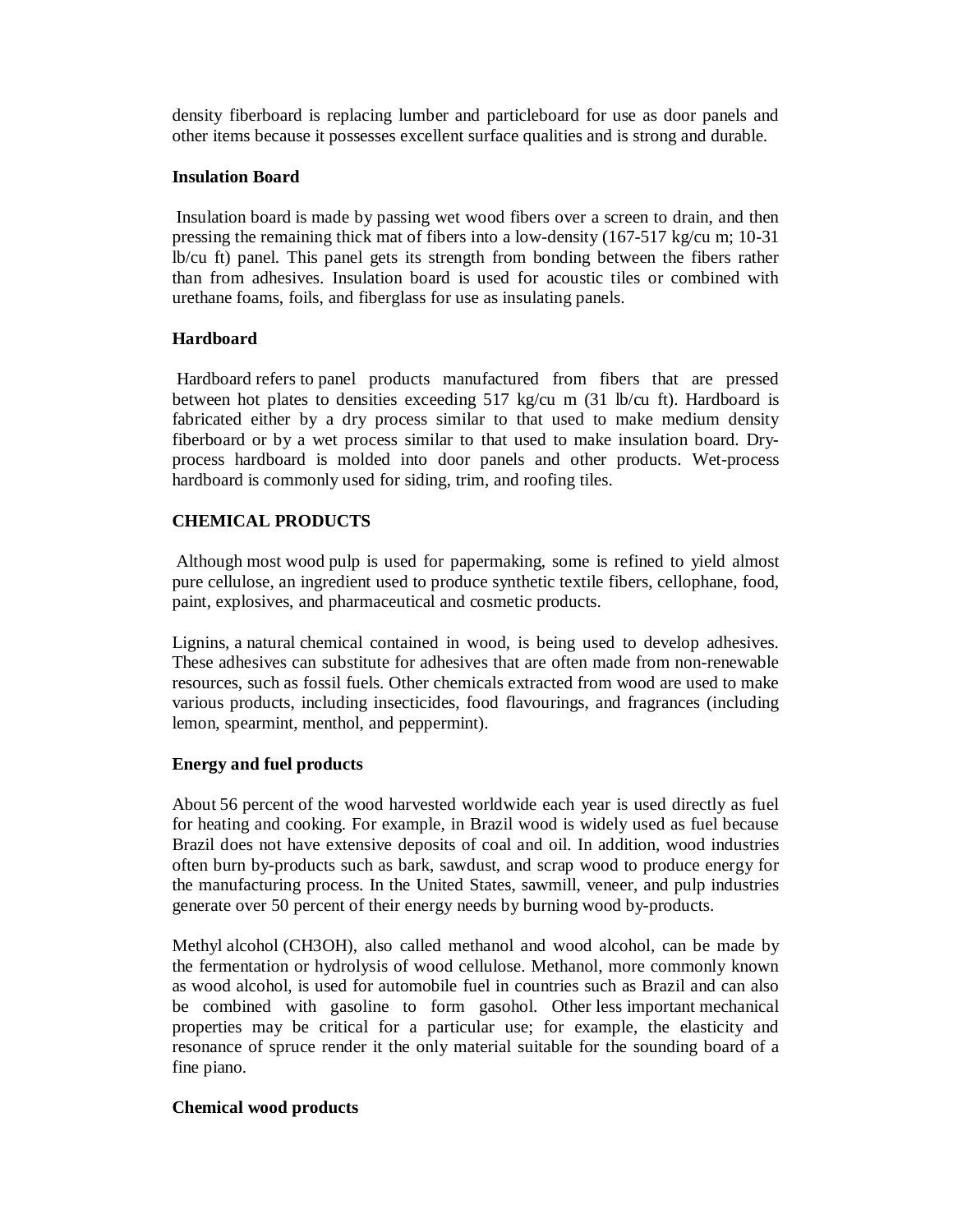Wood is an important raw material in the chemical industry. Each year an enormous quantity of wood is reduced to pulp and reconstituted mechanically to form paper. Some modern industries are based on extracting from wood its minor chemical constituents, such as tannins, pigments (*see* Paint and Varnish), gums, resins, and oils, and further modifying these constituents.

In addition to water, the principal constituent of wood is cellulose. Much of the large quantity of cellulose used today in making rayon and nitrocellulose is obtained from such comparatively pure sources as cotton, but an increasing quantity is being obtained from wood. The chief difficulty in using cellulose from wood lies in separating it from its impurities, the most important of which is lignin, a carbohydrate. Formerly, the lignin was discarded, but it was found to be a raw material for the manufacture of plastics and a suitable medium for the cultivation of yeast, which is an important livestock and poultry feed.

Wood may be used as a chemical raw material, without separating the cellulose from the lignin, by several different processes. In the Bergius process, wood is treated with hydrochloric acid in order to produce sugars, which are either used as cattle feed or fermented to produce alcohol. Wood may be converted into liquid fuels by hydrogenation. Wood has long been used also as a source of chemicals by destructive distillation. Most of these chemicals, however, including acetic acid, methyl alcohol, and acetone, are now made synthetically.

Certain new products consist essentially of a mixture of wood with certain chemicals; such a mixture will have mechanical properties similar to those of wood, but will be stronger and more resistant chemically. The most important methods of making these mixtures consist of impregnating the wood with certain chemicals, such as a mixture of phenol and formaldehyde, and then heating the impregnated wood so that the chemicals react within the cells of the wood to form a plastic. Wood treated with such resins is known as impreg. It has great resistance to decay and to insect and borer attack; its specific gravity is increased, but its strength is increased only slightly, if at all. A different product, called compreg, is made by compressing the impregnated wood in a hydraulic press at pressures of about 70 kg/sq cm (about 1000 lb/sq in) while the chemical reaction which forms the plastic is progressing. Such compressed impregnated wood may have a specific gravity up to about 1.35. The hardness is many times as great as that of the original wood, and the strength is somewhat greater, although the toughness may be less.

In the mid-1980s the annual U.S. lumber production exceeded 85.6 million cu m (36.3 billion bd ft), of which about 71.5 million cu m (about 30.3 billion bd ft) were softwoods such as fir, pine, hemlock, and spruce, and about 14.1 million cu m (6 billion bd ft) were hardwoods such as oak, maple, poplar, beech, and elm.

#### **Seasoning (Drying)**

Freshly cut wood contains considerable water, which amounts to from one-third to more than one-half of the total weight. The drying of wood before it is processed into lumber is called seasoning, and is done for a number of reasons. Seasoned wood is far more resistant to decay than fresh wood; it is much lighter and therefore less expensive to ship; it has much higher heating value, which is important if it is to be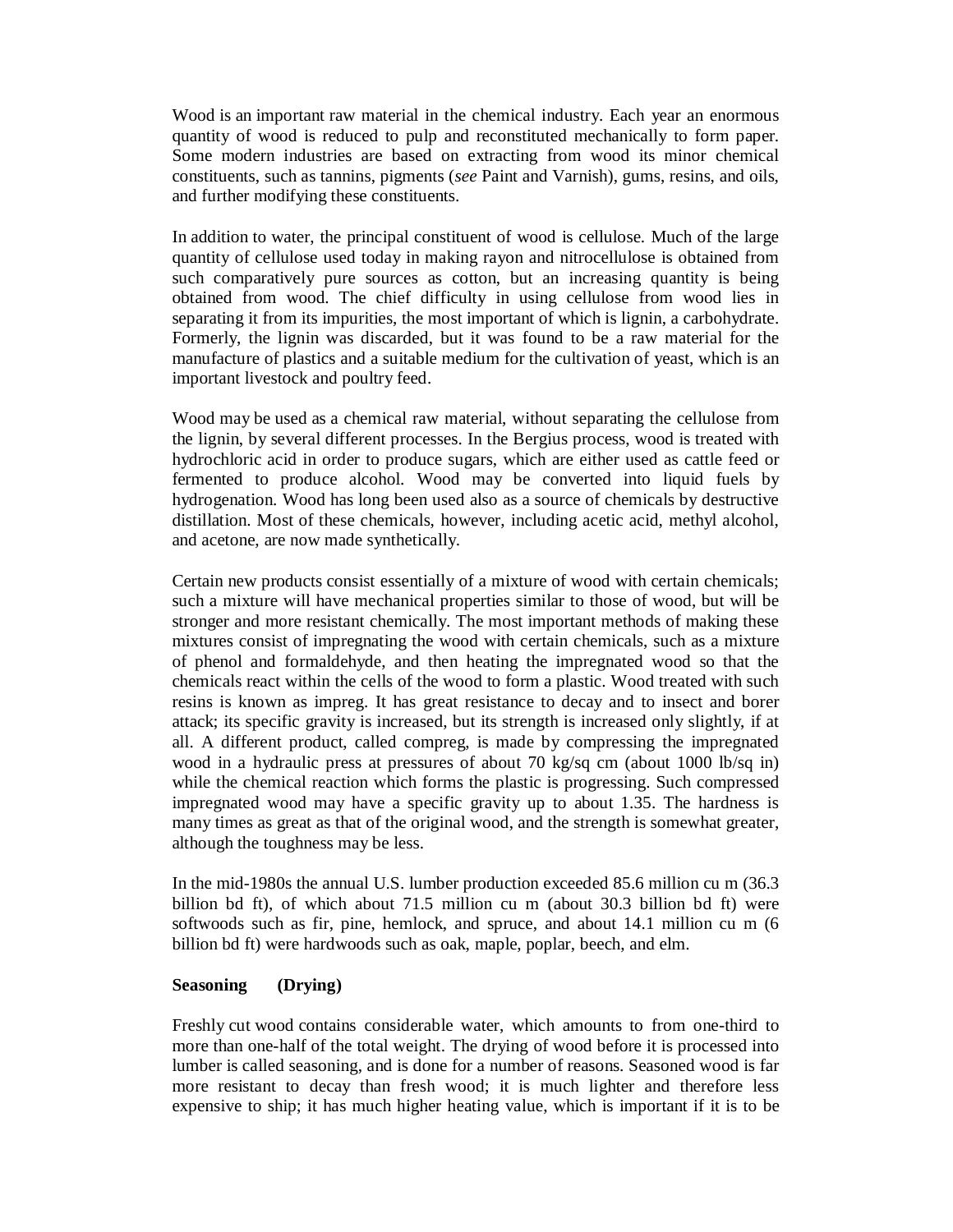used as fuel; and, most important, wood changes in shape during drying, and this change in shape should be completed before the wood is sawed.

Wood may be seasoned either by air-drying or kiln-drying. Air-drying takes several months, whereas kiln-drying takes a few days. In both cases, the wood must be carefully stacked to prevent warping, and the rate of drying must be carefully controlled.

## **Methods of drying timber**

Broadly, there are two methods by which timber can be dried: (i) natural drying or air drying and (ii) artificial drying.

## **Air drying**

Air drying is the drying of timber by exposing it to the air. The technique of air drying consists mainly of making a stack of sawn timber (with the layers of boards separated by stickers) on raised foundations, in a clean, cool, dry and shady place. Rate of drying largely depends on climatic conditions, and on the air movement (exposure to the wind). For successful air drying, a continuous and uniform flow of air throughout the pile of the timber needs to be arranged (Desch and Dinwoodie, 1996). The rate of loss of moisture can be controlled by coating the planks with any substance that is relatively impermeable to moisture; ordinary mineral oil is usually quite effective. Coating the ends of logs with oil or thick paint, improves their quality upon drying. Wrapping planks or logs in materials which will allow some movement of moisture, generally works very well provided the wood is first treated against fungal infection by coating in petrol/gasoline or oil. Mineral oil will generally not soak in more than 1–2 mm below the surface and is easily removed by planning when the timber is suitably dry. Benefits- It can be less expensive to use this drying method (there are still costs associated with storing the wood, and with the slower process of getting the wood to market), and air drying often produces a higher quality, more easily workable wood than with kiln drying. Drawbacks- Depending on the climate, it takes several months to a number of years to air-dry the wood.

## **Kiln drying**

The process of kiln drying consists basically of introducing heat. This may be directly, using natural gas and/or electricity or indirectly, through steam-heated heat exchangers, although solar energy is also possible. In the process, deliberate control of temperature, relative humidity and air circulation is provided to give conditions at various stages (moisture contents or times) of drying the timber to achieve effective drying. For this purpose, the timber is stacked in chambers, called wood drying kilns, which are fitted with equipment for manipulation and control of the temperature and the relative humidity of the drying air and its circulation rate through the timber stack (Walker *et al.*, 1993; Desch and Dinwoodie, 1996). Kiln drying provides a means of overcoming the limitations imposed by erratic weather conditions. In kiln drying as in air drying, unsaturated air is used as the drying medium. Almost all commercial timbers of the world are dried in industrial kilns. A comparison of air drying, conventional kiln and solar drying is given below: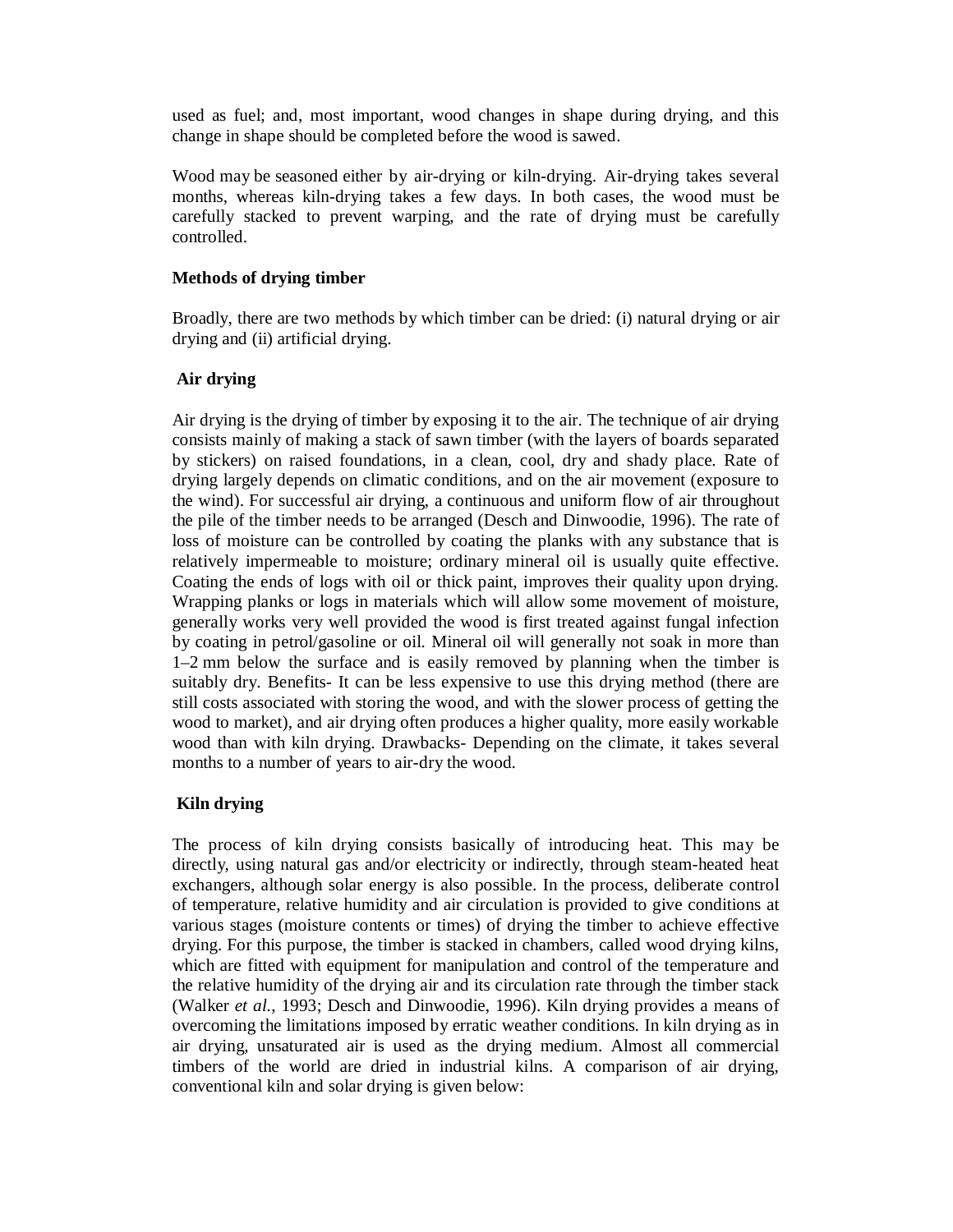- 1. Timber can be dried to any desired low moisture content by conventional or solar kiln drying, but in air drying, moisture contents of less than 18% are difficult to attain for most locations.
- 2. The drying times are considerably less in conventional kiln drying than in solar kiln drying, followed by air drying.
	- 1. This means that if capital outlay is involved, this capital is just sitting there for a longer time when air drying is used. On the other hand, installing an industrial kiln, to say nothing of maintenance and operation, is expensive.
	- 2. In addition, wood that is being air dried takes up space, which could also cost money.
- 3. In air drying, there is little control over the drying elements, so drying degrade cannot be controlled.
- 4. The temperatures employed in kiln drying typically kill all the fungi and insects in the wood if a maximum dry-bulb temperature of above 60 °C is used for the drying schedule. This is not guaranteed in air drying.
- 5. If air drying is done improperly (exposed to the sun), the rate of drying may be overly rapid in the dry summer months, causing cracking and splitting, and too slow during the cold winter months.

The significant advantages of conventional kiln drying include higher throughput and better control of the final moisture content. Conventional kiln and solar drying both enable wood to be dried to any moisture content regardless of weather conditions. For most large-scale drying operations solar and conventional kiln drying are more efficient than air drying.

Compartment-type kilns are most commonly used in timber companies. A compartment kiln is filled with a static batch of timber through which air is circulated. In these types of kiln, the timber remains stationary. The drying conditions are successively varied from time to time in such a way that the kilns provide control over the entire charge of timber being dried. This drying method is well suited to the needs of timber companies, which have to dry timbers of varied species and thickness, including refractory hardwoods that are more liable than other species to check and split.

The main elements of kiln drying are described below: a) Construction materials: The kiln chambers are generally built of brick masonry, or hollow cement-concrete slabs. Sheet metal or prefabricated aluminium in a double-walled construction with sandwiched thermal insulation, such as glass wool or polyurethane foams, are materials that are also used in some modern kilns. Some of the elements used in kiln construction. However, brick masonry chambers, with lime and (mortar) plaster on the inside and painted with impermeable coatings, are used widely and have been found to be satisfactory for many applications. b) Heating: Heating is usually carried out by steam heat exchangers and pipes of various configurations (e.g. plain or finned (transverse or longitudinal) tubes) or by large flue pipes through which hot gases from a wood burning furnace are passed. Only occasionally is electricity or gas employed for heating. c) Humidification: Humidification is commonly accomplished by introducing live steam into the kiln through a steam spray pipe. In order to limit and control the humidity of the air when large quantities of moisture are being rapidly evaporated from the timber, there is normally a provision for ventilation of the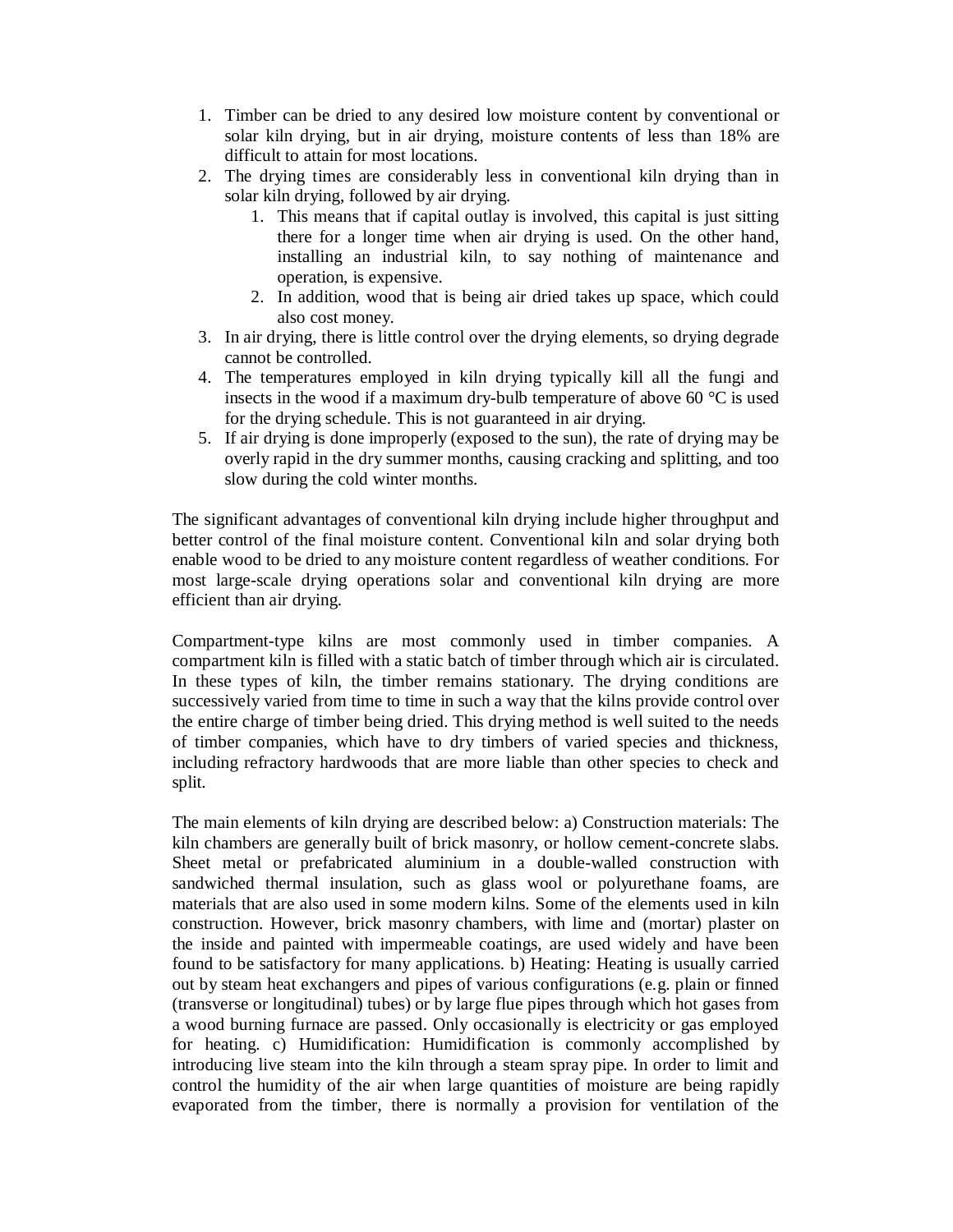chamber in all types of kilns. d) Air circulation: Air circulation is the means for carrying the heat to and the moisture away from all parts of a load. Forced circulation kilns are most common, where the air is circulated by means of fans or blowers, which may be installed outside the kiln chamber (external fan kiln) or inside it (internal fan kiln). Throughout the process, it is necessary to keep close control of the moisture content using a moisture meter system in order to reduce over-drying and allow operators to know when to pull the charge. Preferably, this in-kiln moisture meter will have an auto-shutoff feature.

## **Kiln drying schedules**

Satisfactory kiln drying can usually be accomplished by regulating the temperature and humidity of the circulating air to suit the state of the timber at any given time. This condition is achieved by applying kiln-drying schedules. The desired objective of an appropriate schedule is to ensure drying timber at the fastest possible rate without causing objectionable degrade. The following factors have a considerable bearing on the schedules.

- 1. The species; because of the variations in physical, mechanical and transport properties between species.
- 2. The thickness of the timber; because the drying time is approximately inversely related to thickness and, to some extent, is also influenced by the width of the timber.
- 3. Whether the timber boards are quarter-sawn, back-sawn or mixed-sawn; because sawing pattern influences the distortion due to shrinkage anisotropy.
- 4. Permissible drying degrade; because aggressive drying schedules can cause timber to crack and distort.
- 5. Intended use of timber; because the required appearance of the timber surface and the target final moisture contents are different depending on the uses of timber.

Considering each of the factors, no one schedule is necessarily appropriate, even for similar loads of the same species. This is why there is so much timber drying research, including this work, focused on the development of effective drying schedules.

## **Wood-drying kiln**

A variety of wood drying kiln technologies exist today: conventional, dehumidification, solar, vacuum and radio frequency.

Conventional wood dry kilns (Rasmussen, 1988) are either package-type (sideloader) or track-type (tram) construction. Most hardwood lumber kilns are sideloader kilns in which fork trucks are used to load lumber packages into the kiln. Most softwood lumber kilns are track types in which lumber packages are loaded on kiln/track cars for loading the kiln.

Modern high-temperature, high-air-velocity conventional kilns can typically dry 1 inch-thick (25 mm) green lumber in 10 hours down to a moisture content of 18%.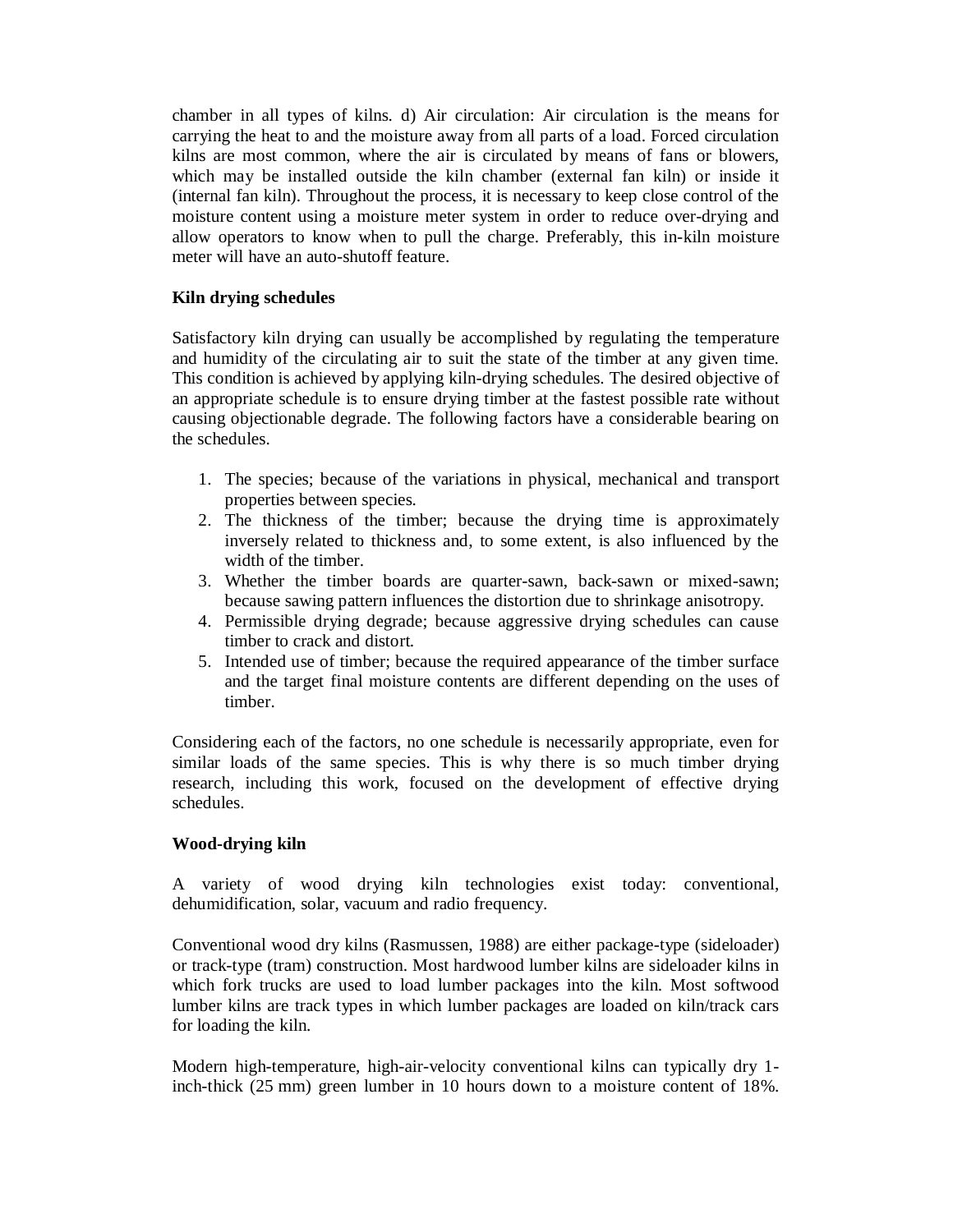However, 1-inch-thick green Red Oak requires about 28 days drying down to a moisture content of 8%.

Heat is typically introduced via steam running through fin/tube heat exchangers controlled by on/off pneumatic valves. Less common are proportional pneumatic valves or even various electrical actuators. Humidity is removed via a system of vents, the specific layout of which are usually particular to a given manufacturer. In general, cool dry air is introduced at one end of the kiln while warm moist air is expelled at the other. Hardwood conventional kilns also require the introduction of humidity via either steam spray or cold water misting systems to keep the relative humidity inside the kiln from dropping too low during the drying cycle. Fan directions are typically reversed periodically to ensure even drying of larger kiln charges.

Most softwood lumber kilns operate below 240 °F (116 °C) temperature. Hardwood lumber kiln drying schedules typically keep the dry bulb temperature below 180 °F (82 °C). Difficult-to-dry species might not exceed 140 degrees F.

Dehumidification kilns are very similar to conventional kilns in basic construction. Drying times are usually comparable. Heat is primarily supplied by an integral dehumidification unit which also serves to remove humidity. Auxiliary heat is often provided early in the schedule where the heat required may exceed the heat generated by the DH unit.

Solar kilns are conventional kilns, typically built by hobbyists to keep initial investment costs low. Heat is provided via solar radiation, while internal air circulation is typically passive.

In 1949 a Chicago company introduced a wood drying kiln that used infrared lamps that they claimed reduced the standard drying time from 14 days to 45 minutes.

Newer wood drying technologies have included the use of reduced atmospheric pressure to attempt to speed up the drying process. A variety of vacuum technologies exist, varying primarily in the method heat is introduced into the wood charge. Hot water platten vacuum kilns use aluminum heating plates with the water circulating within as the heat source, and typically operate at significantly reduced absolute pressure. Discontinuous and SSV (super-heated steam) use atmosphere to introduce heat into the kiln charge. Discontinuous technology allows the entire kiln charge to come up to full atmospheric pressure, the air in the chamber is then heated, and finally vacuum is pulled. SSV run at partial atmospheres (typically around 1/3 of full atmospheric pressure) in a hybrid of vacuum and conventional kiln technology (SSV kilns are significantly more popular in Europe where the locally harvested wood is easier to dry versus species found in North America). RF/V (radio frequency + vacuum) kilns use microwave radiation to heat the kiln charge, and typically have the highest operating cost due to the heat of vaporization being provided by electricity rather than local fossil fuel or waste wood sources.

Valid economic studies of different wood drying technologies are based on the total energy, capital, insurance/risk, environmental impacts, labor, maintenance, and product degrade costs for the task of removing water from the wood fiber. These costs (which can be a significant part of the entire plant costs) involve the differential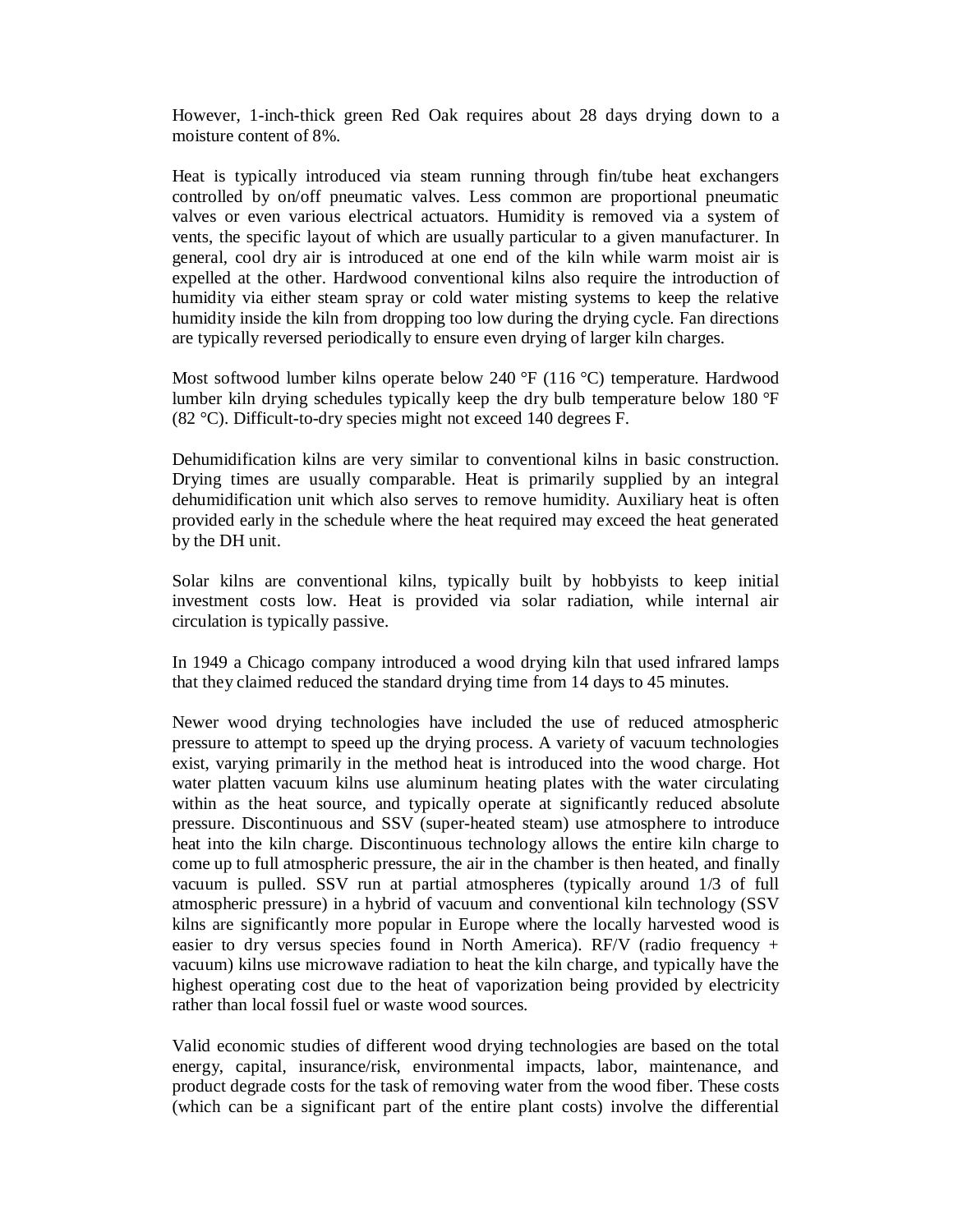impact of the presence of drying equipment in a specific plant. An example of this is that every piece of equipment (in a lumber manufacturing plant) from the green trimmer to the in feed system at the planer mill is the "drying system". Since thousands of different types of wood products manufacturing plants exist around the globe, and may be integrated (lumber, plywood, paper, etc.) or stand alone (lumber only), the true costs of the drying system can only be determined when comparing the total plant costs and risks with and without drying.

The total (harmful) air emissions produced by wood kilns, including their heat source, can be significant. Typically, the higher the temperature the kiln operates at, the larger amount of emissions are produced (per pound of water removed). This is especially true in the drying of thin veneers and high-temperature drying of softwoods.

#### **Wood Machining**

## **Machine Tools**

Machine Tools, stationary power-driven machines used to shape or form solid materials, especially metals. The shaping is accomplished by removing material from a workpiece or by pressing it into the desired shape. Machine tools form the basis of modern industry and are used either directly or indirectly in the manufacture of machine and tool parts.

Machine tools may be classified under three main categories: conventional chipmaking machine tools, presses, and unconventional machine tools. Conventional chipmaking tools shape the workpiece by cutting away the unwanted portion in the form of chips. Presses employ a number of different shaping processes, including shearing, pressing, or drawing (elongating). Unconventional machine tools employ light, electrical, chemical, and sonic energy; superheated gases; and high-energy particle beams to shape the exotic materials and alloys that have been developed to meet the needs of modern technology.

## **History**

Modern machine tools date from about 1775, when the English inventor John Wilkinson constructed a horizontal boring machine for producing internal cylindrical surfaces. About 1794 Henry Maudslay developed the first engine lathe. Later, Joseph Whitworth speeded the wider use of Wilkinson's and Maudslay's machine tools by developing, in 1830, measuring instruments accurate to a millionth of an inch. His work was of great value because precise methods of measurement were necessary for the subsequent mass production of articles having interchangeable parts.

The earliest attempts to manufacture interchangeable parts occurred almost simultaneously in Europe and the United States. These efforts relied on the use of socalled filing jigs, with which parts could be hand-filed to substantially identical dimensions. The first true mass-production system was created by the American inventor Eli Whitney, who in 1798 obtained a contract with the U.S. government to produce 10,000 army muskets, all with interchangeable parts.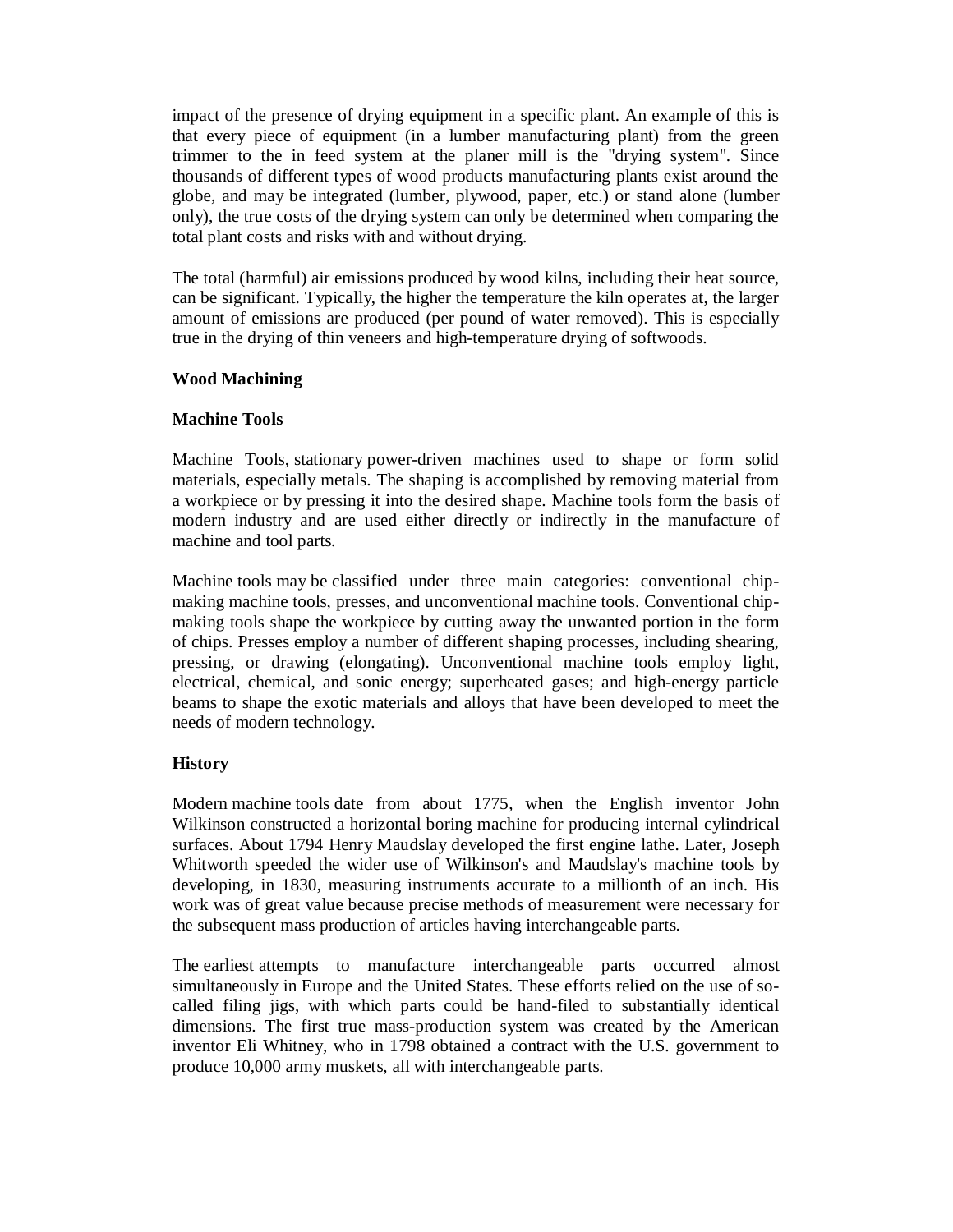During the 19th century, such standard machine tools as lathes, shapers, planers, grinders, and saws and milling, drilling, and boring machines reached a fairly high degree of precision, and their use became widespread in the industrializing nations. During the early part of the 20th century, machine tools were enlarged and made even more accurate. After 1920 they became more specialized in their applications. From about 1930 to 1950 more powerful and rigid machine tools were built to utilize effectively the greatly improved cutting materials that had become available. These specialized machine tools made it possible to manufacture standardized products very economically, using relatively unskilled labour. The machines lacked flexibility, however, and they were not adaptable to a variety of products or to variations in manufacturing standards. As a result, in the past three decades engineers have developed highly versatile and accurate machine tools that have been adapted to computer control, making possible the economical manufacture of products of complex design. Such tools are now widely used.

#### **Conventional Machine Tools**

Among the basic machine tools are the lathe, the shaper, the planer, and the milling machine. Auxiliary to these are drilling and boring machines, grinders, saws, and various metal-forming machines.

#### **Lathe**

A lathe, the oldest and most common type of turning machine, holds and rotates metal or wood while a cutting tool shapes the material. The tool may be moved parallel to or across the direction of rotation to form parts that have a cylindrical or conical shape or to cut threads. With special attachments, a lathe may also be used to produce flat surfaces, as a milling machine does, or it may drill or bore holes in the workpiece.

## **Shaper**

The shaper is used primarily to produce flat surfaces. The tool slides against the stationary workpiece and cuts on one stroke, returns to its starting position, and then cuts on the next stroke after a slight lateral displacement. In general, the shaper can produce almost any surface composed of straight-line elements. It uses a single-point tool and is relatively slow, because it depends on reciprocating (alternating forward and return) strokes. For this reason, the shaper is seldom found on a production line. It is, however, valuable for tool and die rooms and for job shops where flexibility is essential and relative slowness is unimportant because few identical pieces are being made.

## **Planer**

The planer is the largest of the reciprocating machine tools. Unlike the shaper, which moves a tool past a fixed workpiece, the planer moves the workpiece past a fixed tool. After each reciprocating cycle, the workpiece is advanced laterally to expose a new section to the tool. Like the shaper, the planer is intended to produce vertical, horizontal, or diagonal cuts. It is also possible to mount several tools at one time in any or all tool holders of a planer to execute multiple simultaneous cuts.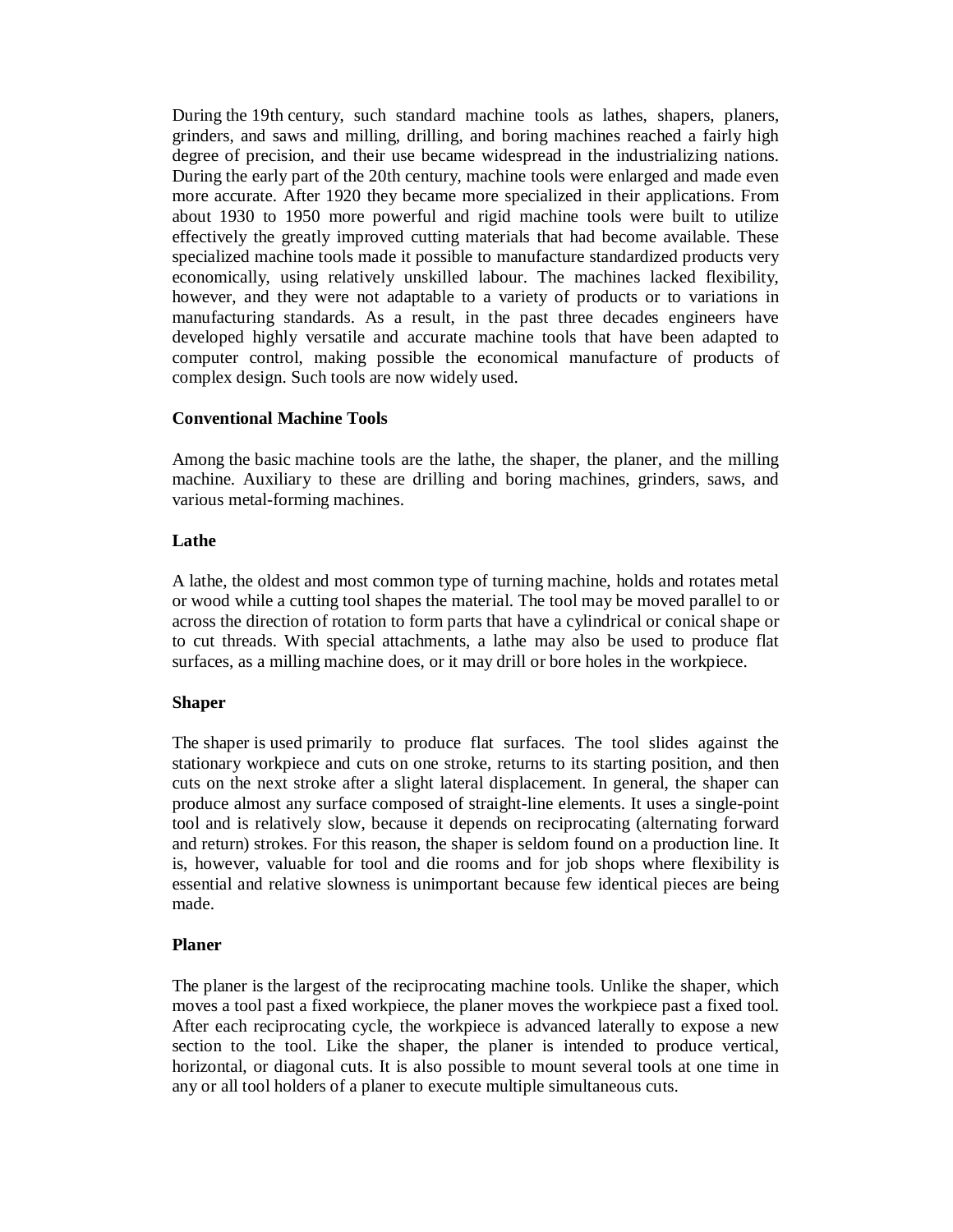#### **Milling machine**

In a milling machine, a workpiece is fed against a circular device with a series of cutting edges on its circumference. The workpiece is held on a table that controls the feed against the cutter. The table conventionally has three possible movements: longitudinal, horizontal, and vertical; in some cases it can also rotate. Milling machines are the most versatile of all machine tools. Flat or contoured surfaces may be machined with excellent finish and accuracy. Angles, slots, gear teeth, and recess cuts can be made by using various cutters.

#### **Drilling and Boring Machines**

Hole-making machine tools are used to drill a hole where none previously existed; to alter a hole in accordance with some specification (by boring or reaming to enlarge it, or by tapping to cut threads for a screw); or to lap or hone a hole to create an accurate size or a smooth finish.

Drilling machines vary in size and function, ranging from portable drills to radial drilling machines, multi-spindle units, automatic production machines, and deep-holedrilling machines.

Boring is a process that enlarges holes previously drilled, usually with a rotating single-point cutter held on a boring bar and fed against a stationary workpiece. Boring machines include jig borers and vertical and horizontal boring mills.

## **Grinders**

Grinding is the removal of metal by a rotating abrasive wheel; the action is similar to that of a milling cutter. The wheel is composed of many small grains of abrasive, bonded together, with each grain acting as a miniature cutting tool. The process produces extremely smooth and accurate finishes. Because only a small amount of material is removed at each pass of the wheel, grinding machines require fine wheel regulation. The pressure of the wheel against the workpiece can be made very slight, so that grinding can be carried out on fragile materials that cannot be machined by other conventional devices.

#### **Saws**

Commonly used power-driven saws are classified into three general types, according to the kind of motion used in the cutting action: reciprocating, circular, and bandsawing machines. They generally consist of a bed or frame, a vise for clamping the workpiece, a feed mechanism, and the saw blade.

## **Cutting Tools and Fluids**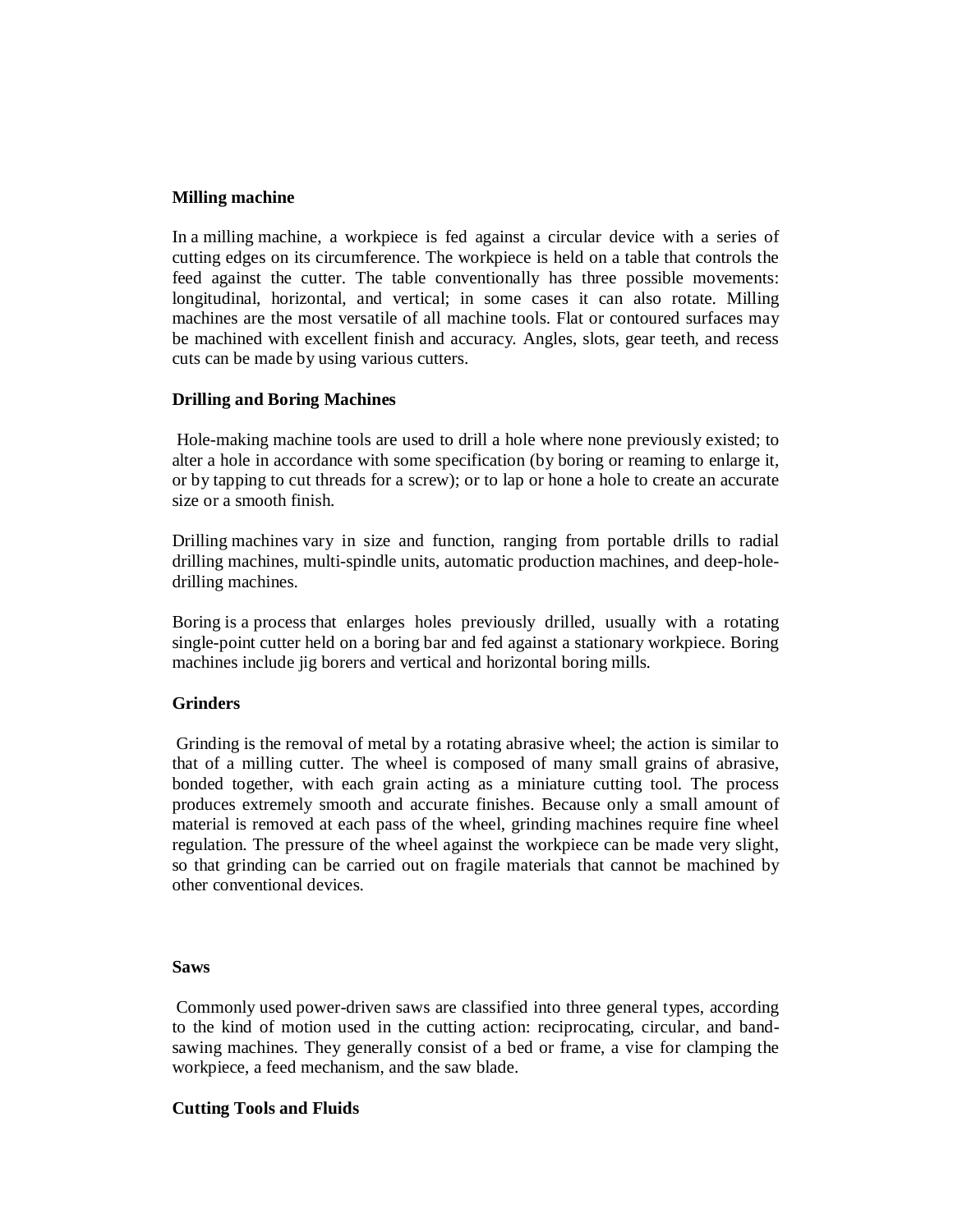Because cutting processes involve high local stresses, frictions, and considerable heat generation, cutting-tool material must combine strength, toughness, hardness, and wear resistance at elevated temperatures. These requirements are met in varying degrees by such cutting-tool materials as carbon steels (steel containing 1 to 1.2 percent carbon), high-speed steels (iron alloys containing tungsten, chromium, vanadium, and carbon), tungsten carbide, and diamonds and by such recently developed materials as ceramic, carbide ceramic, and aluminum oxide.

In many cutting operations fluids are used to cool and lubricate. Cooling increases tool life and helps to stabilize the size of the finished part. Lubrication reduces friction, thus decreasing the heat generated and the power required for a given cut. Cutting fluids include water-based solutions, chemically inactive oils, and synthetic fluids.

## **Presses**

Presses shape workpieces without cutting away material, that is, without making chips. A press consists of a frame supporting a stationary bed, a ram, a power source, and a mechanism that moves the ram in line with or at right angles to the bed. Presses are equipped with dies (*see* Die) and punches designed for such operations as forming, punching, and shearing. Presses are capable of rapid production because the operation time is that needed for only one stroke of the ram.

## **Unconventional machine tools**

Unconventional machine tools include plasma-arc, laser-beam, electrodischarge, electrochemical, ultrasonic, and electron-beam machines. These machine tools were developed primarily to shape the ultrahard alloys used in heavy industry and in aerospace applications and to shape and etch the ultrathin materials used in such electronic devices as microprocessors.

# **Plasma Arc**

Plasma-arc machining (PAM) employs a high-velocity jet of high-temperature gas (*see* Plasma) to melt and displace material in its path. The materials cut by PAM are generally those that are difficult to cut by any other means, such as stainless steels and aluminium alloys.

## **Laser**

Laser-beam machining (LBM) is accomplished by precisely manipulating a beam of coherent light (*see* Laser) to vaporize unwanted material. LBM is particularly suited to making accurately placed holes. The LBM process can make holes in refractory metals and ceramics and in very thin materials without warping the workpiece. Extremely fine wires can also be welded using LBM equipment.

## **Electrodischarge**

Electrodischarge machining (EDM), also known as spark erosion, employs electrical energy to remove metal from the workpiece without touching it. A pulsating high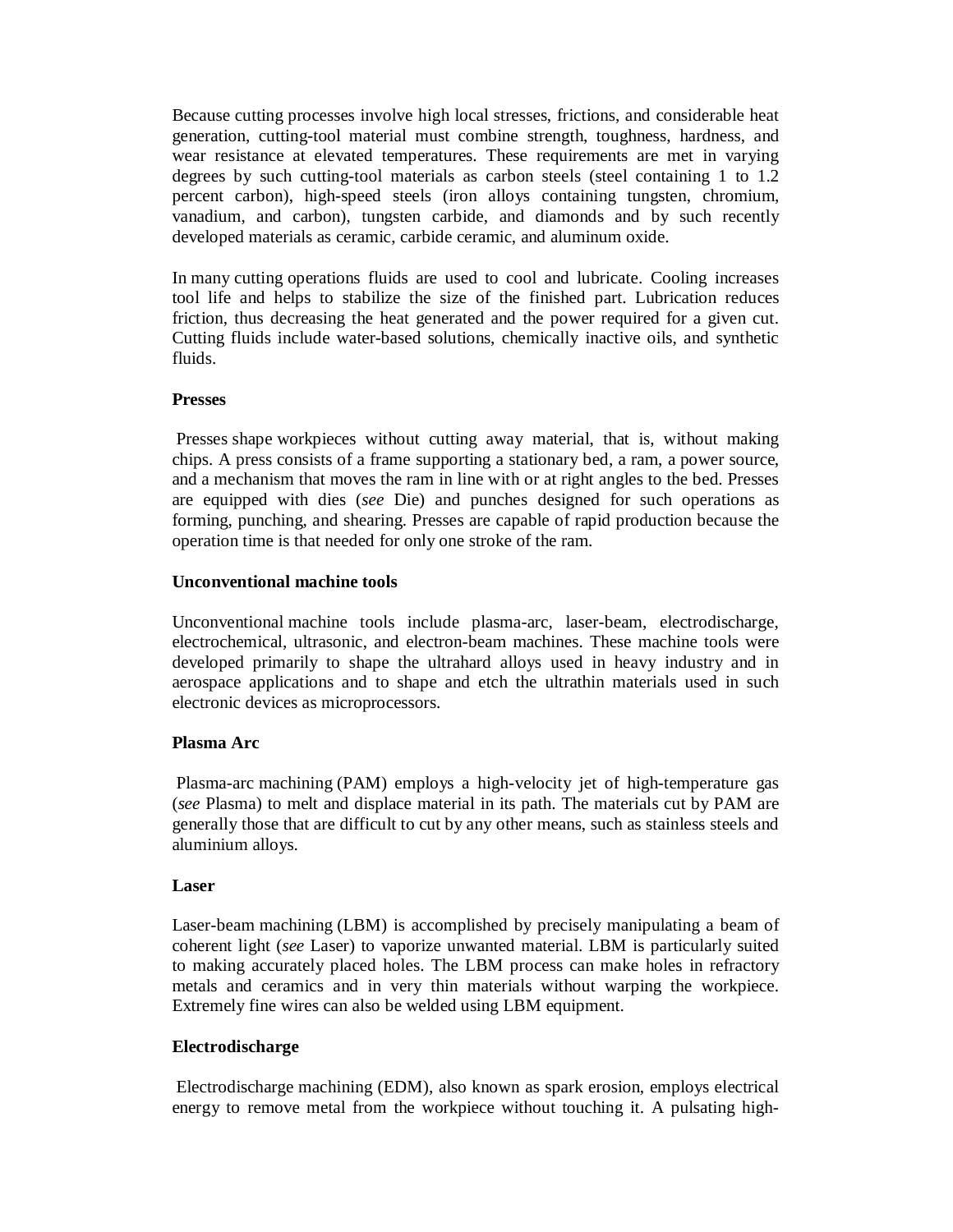frequency electric current is applied between the tool point and the workpiece, causing sparks to jump the gap and vaporize small areas of the workpiece. Because no cutting forces are involved, light, delicate operations can be performed on thin workpieces. EDM can produce shapes unobtainable by any conventional machining process.

## **Electrochemical**

Electrochemical machining (ECM) also uses electrical energy to remove material. An electrolytic cell is created in an electrolyte medium, with the tool as the cathode and the workpiece as the anode. A high-amperage, low-voltage current is used to dissolve the metal and to remove it from the workpiece, which must be electrically conductive. A wide variety of operations can be performed by ECM; these operations include etching, marking, hole making, and milling.

## **Ultrasonic**

Ultrasonic machining (USM) employs high-frequency, low-amplitude vibrations to create holes and other cavities. A relatively soft tool is shaped as desired and vibrated against the workpiece while a mixture of fine abrasive and water flows between them. The friction of the abrasive particles gradually cuts the workpiece. Materials such as hardened steel, carbides, rubies, quartz, diamonds, and glass can easily be machined by USM.

## **Electron beam**

In electron-beam machining (EBM), electrons are accelerated to a velocity nearly three-fourths that of light. The process is performed in a vacuum chamber to reduce the scattering of electrons by gas molecules in the atmosphere. The stream of electrons is directed against a precisely limited area of the workpiece; on impact, the kinetic energy of the electrons is converted into thermal energy that melts and vaporizes the material to be removed, forming holes or cuts. EBM equipment is commonly used by the electronics industry to aid in the etching of circuits in microprocessors. *See* Microprocessor.

## **Joinery and cabinet making**

Joinery is the skill of fitting pieces of wood together precisely to form various articles. The word *joiner* was originally applied to workers in the late 16th century who practiced the craft of constructing and installing doors, windows, cabinets, and fittings for houses and ships. In England the term still applies to these activities, but in North America such workers are called carpenters, cabinetmakers, and millworkers. The term *joinery* now applies primarily to the skills of the cabinetmaker, the furniture maker, and the shipwright. Joint making is one of the highest skills of the woodworking craft. The most valued pieces of antique furniture were assembled by means of joinery in such a way that they have retained their beauty and utility down to the present.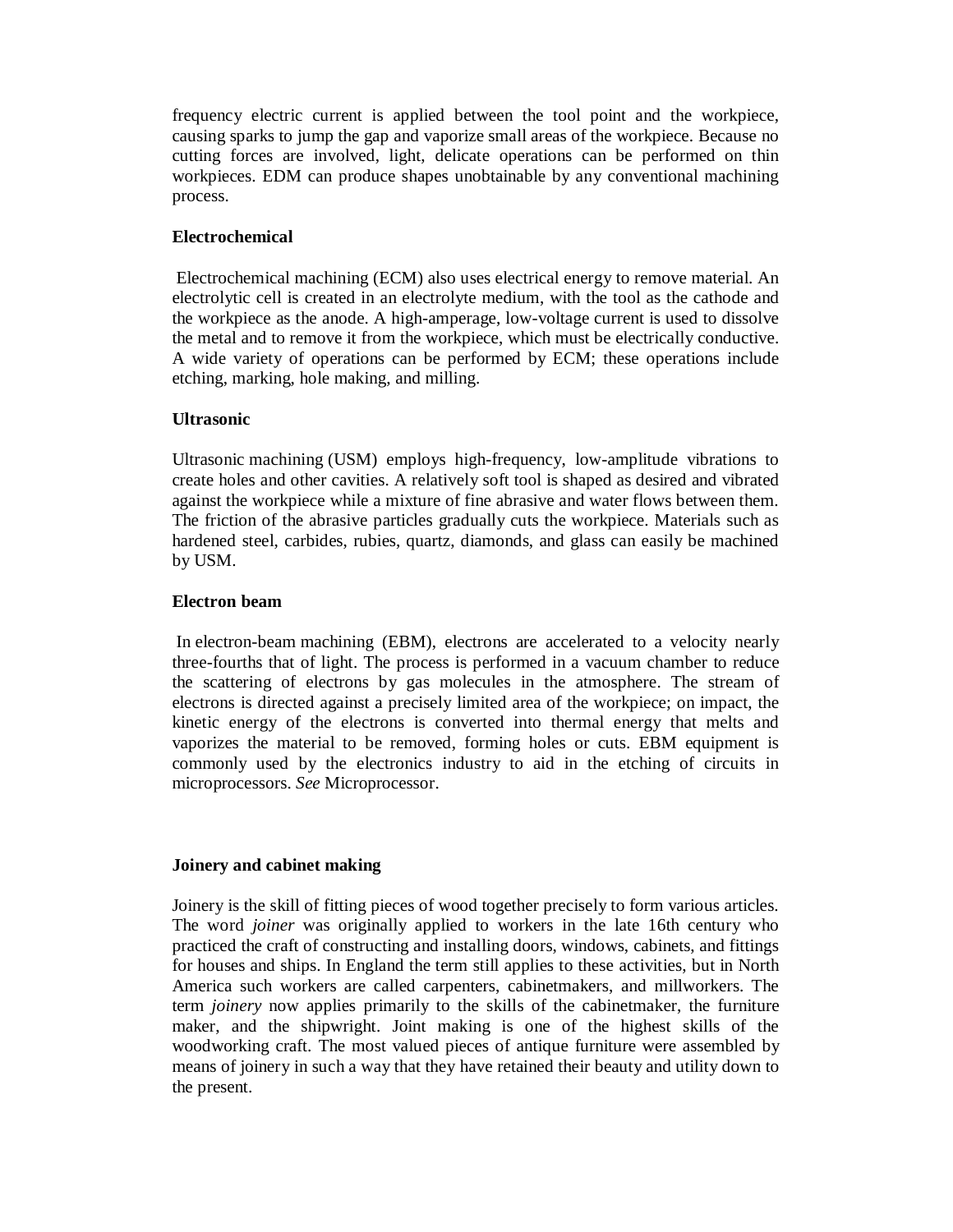Cabinetmakers are usually employed by manufacturers specializing in cabinets and furniture for storage and display. The skills of the cabinetmaker can be applied to the manufacture of pianos and harpsichords, household furnishings, ship's fittings, and other wood objects in which precise joinery, knowledge of wood qualities and characteristics, and adherence to blueprint specifications are required.

## **Basic joints**

Scores of joints can be used in wood assembly. The choice of joint depends on the quality of the wood used, the physical stresses expected in the finished product, and the preference of the artisan. Experienced woodworkers, however, usually choose the least elaborate joint that is suitable for a particular assembly. Most joints derive their strength from precise fit and glue; sometimes only wedging or pinning with brads or nails is needed.

**The butt joint**, used in box construction, is the simplest and most familiar joint. Two pieces of wood are simply placed end to end at a right angle and joined by nails, screws, or adhesives. The tongue and groove is best known as the joint used for installing hardwood floors. Today, tongue and groove joints are produced by mills, and wood so prepared is installed by carpenters.

**A bevel joint** is created by cutting the ends of wood obliquely, or with a bevel, so that the pieces to be joined meet at an angle in a continuous line. The term *miter* is applied to a bevel cut at 45°. The cuts for the miter joint are often handmade by sawing the wood along the precut grooves of a miter box.

**The dado joint**—frequently found in bookcases, shelves, and drawers—is made by cutting a channel in a piece of wood with a router. The edge of another piece of wood is then fitted, glued, and sometimes nailed into the channel.

**The rabbet joint** is similar to the dado, except that the channel, being at the end of one board, has an open side.

**The lap joint** is one of the most versatile and widely used joints. Variations on the lap joint are the cross lap, which is often used in building construction, and the half lap, end lap, and middle lap, which are used in cabinet and furniture making.

**The dovetail joint** and the notched joint are used in the manufacture of superior furniture. The dovetail joint is used to create a strong right angle from two flat pieces of wood. For the assembly of some wood items, woodworkers drill holes and insert wood dowels (round wood pegs) to create hidden joints.

**The mortise and tenon** joint is used to join two members perpendicularly. The tenon, a rectangular or square projection from the end of one member, fits snugly into the mortise cut in the second member. Variations on this joint have to do primarily with how far the tenon extends through the second member, and whether dowels or wedges are used to further strengthen the joint.

#### **Finishing**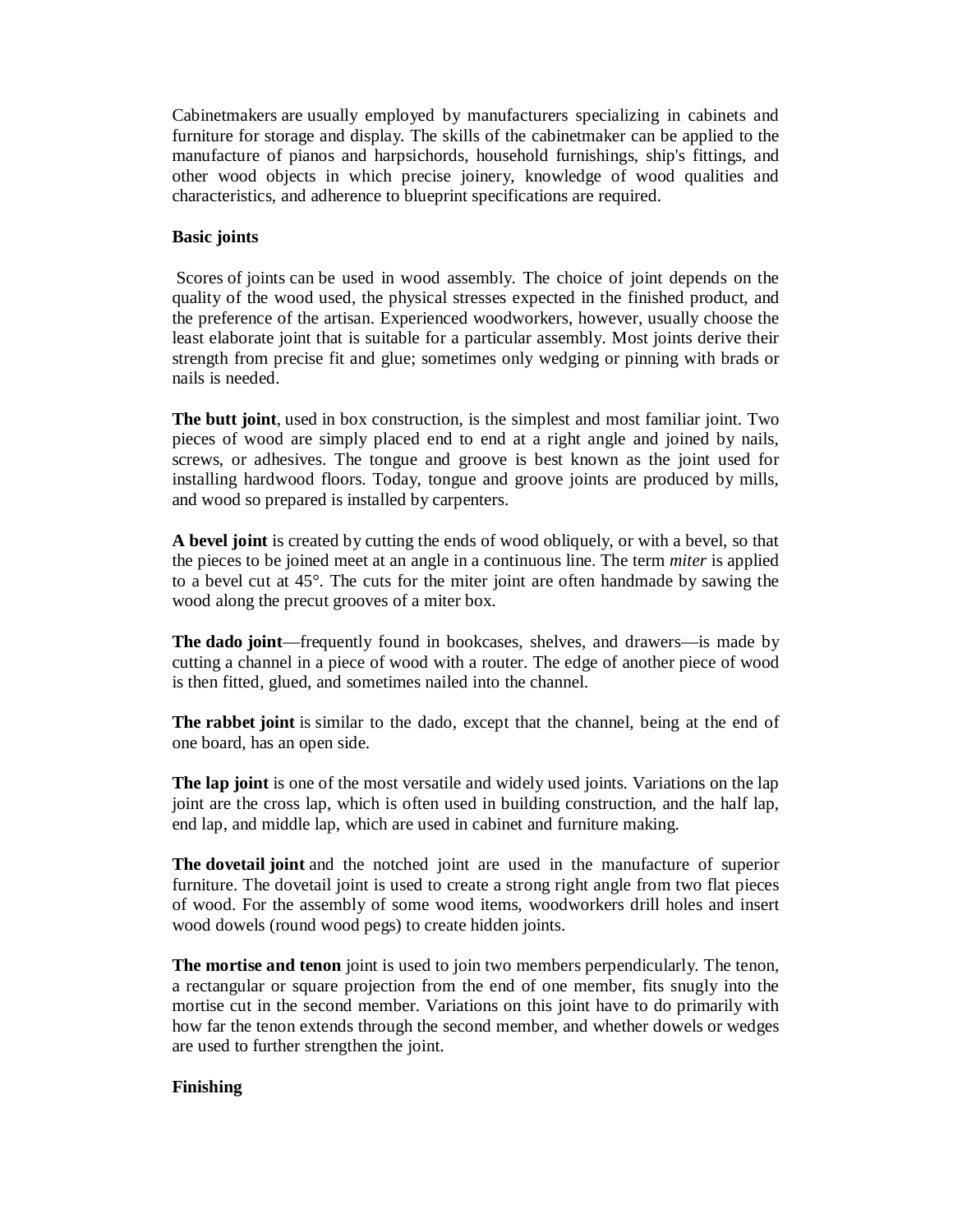The work of cabinetmakers and furniture builders is complete when the object being built is smoothed with sandpaper or steel wool to remove the marks left by the various cutting tools and, finally, when one or more finishes are applied to the object. Finishes serve to protect and preserve the wood and to bring out the beauty of the grain—or, in some cases, to cover up the imperfections of lower quality wood. Common finishes include waxes, oils, bleaches, fillers, stains, shellac, varnish, lacquer, sealers, and paints, including enamels.

Recently developed polyurethane sealers impart a clear, highly durable finish that provides excellent waterproof protection and brings out the charm and beauty of the grain. The grain of more expensive wood is often simulated on lower quality sheets of plywood panelling by means of photographic techniques.

## **PAPER**

Paper is a thin sheet of compressed vegetable cellulose fibers. Paper is used for writing and printing, for wrapping and packaging, and for a variety of special purposes ranging from the filtration of precipitates from solutions to the manufacture of certain types of building materials. Paper is a necessity in modern civilization, and the development of machinery for its high-speed production has been largely responsible for the increase in literacy and the raising of educational levels of people throughout the world.

According to tradition, the Chinese were the first to make paper when they experimented with mixing fibers from cloth rags and old fishnets with the fibrous inner bark of the mulberry plant around AD 105. Later, fibers from the bamboo plant were used as well. The Chinese mixed these plant, rag, and old fishnet fibers with water and pounded them into a pulpy mass using mortar and pestle. The mass was then placed on a cloth screen held rigid by a bamboo frame. As the water drained through the screen, the damp, thin mat of fibers left behind dried into a sheet of paper. Papermaking was confined to China for about 500 years, until it was introduced to Japan about 610, and then to Central Asia about 750.

Paper was first made in Spain around 1150, and the craft quickly spread to other European countries. The first commercially successful papermaking machine was invented by French inventor Nicholas Louis Robert in 1798 and was later modified by British papermakers Henry and Sealy Fourdrinier (for whom the modern Fourdrinier machine is named). The Fourdrinier machine contains a wire-screen conveyor belt that drains water from the wet pulp, leaving a mat of wet fibers, which are air dried and pressed between rollers. Until the 19th century in Europe, rag fibers were pressed into sheets of paper. But as demand for paper increased, cloth rags became increasingly scarce. Frenchman René de Réamur devised the idea of using wood to make paper when he observed wasps making paperlike nests by softening wood fibers with their saliva. The first mechanical wood pulp-making process was introduced about 1840.

Today more than 95 percent of paper is made from wood, while the remainder consists of fibrous materials, such as rice chaff, flax, and rags. More than one-third of wood pulp is obtained from recycling paper and paperboard. About one-quarter is obtained from wood waste generated from sawmills, veneer mills, and other wood industries. About two-fifths is obtained directly from harvested trees that are small,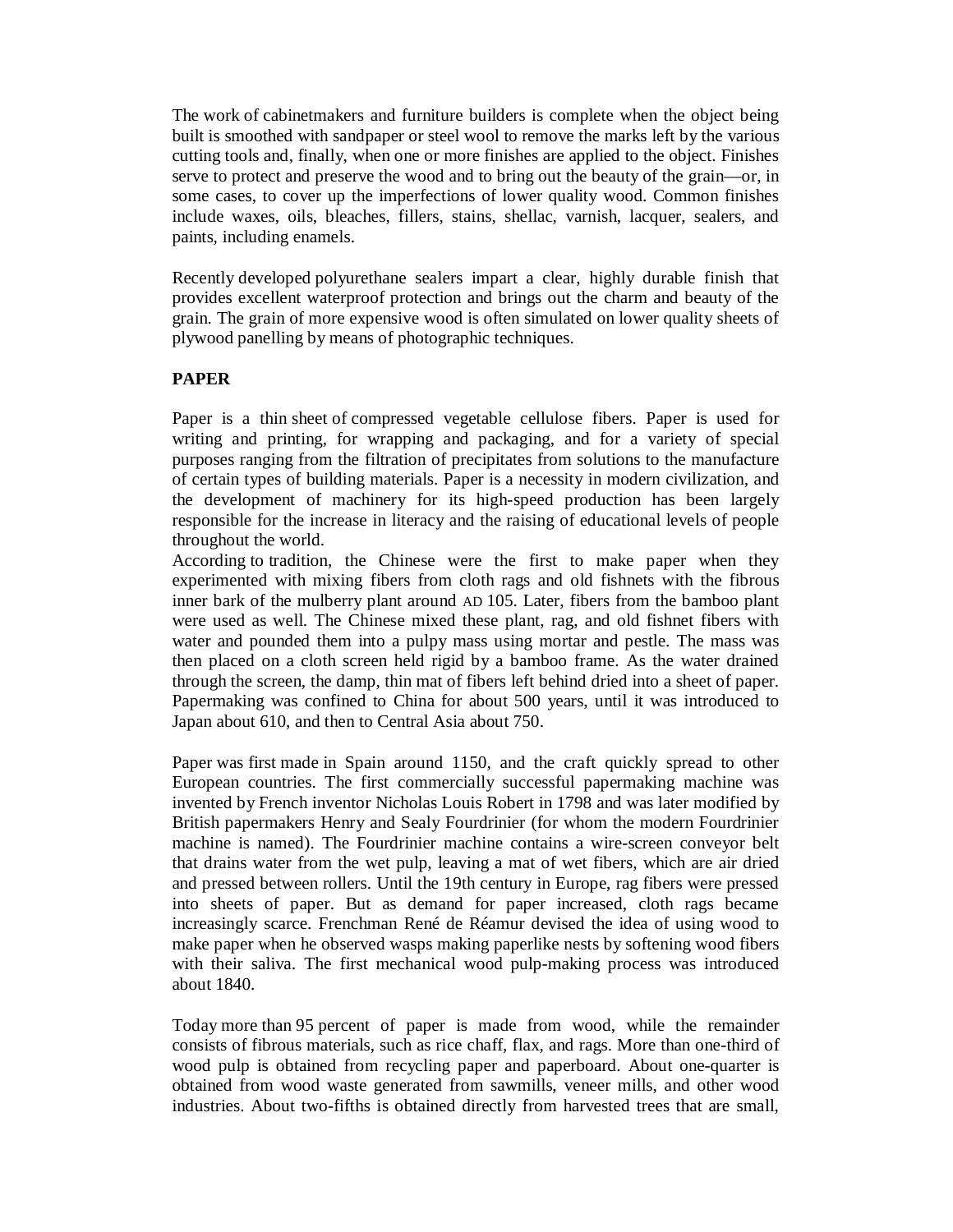crooked, or otherwise unsuitable for other uses. Other types of raw material used alone or in combination with wood fibers to make paper include cotton fibers, bamboo, wheat straw, and synthetic fibers.

The modern paper industry uses both mechanical and chemical processes to form wood pulp. In the mechanical processes, logs from which the bark has been removed are ground into pulp against a large revolving grindstone. Pulp is also made from wood chips by forcing the chips between revolving metal disks, which tear the chips into fibers. In the chemical processes, wood chips are treated with chemicals such as sodium sulfate or magnesium sulfate that dissolve lignin and other wood-binding materials, breaking the fibers into pulp. There are many variations of mechanical and chemical pulping methods, and some wood pulping plants combine both approaches. Commercial pulping processes cannot remove all the lignin from wood pulp. Because the residual lignin gives the pulp a brown color, the wood pulp is bleached with chemicals such as chlorine or sodium hydroxide to remove the residual lignin and whiten the pulp.

From the plant, the pulp is pumped to a Fourdrinier (papermaking) machine. This machine contains a wire-mesh conveyor belt that allows water to drain from the wet pulp, leaving a mat of wet fibers on the moving screen. Additional moisture is removed from the pulp by means of air suction pumps. The fibrous mat of pulp then passes through successive sets of felt and metal rollers, which press the mat into smooth paper. After being pressed, most paper is coated with substances such as clay, carbon, or calcium carbonate to increase its printing quality, as well as its colour, smoothness, and strength. The paper is then wound onto reels.

Paper products are classified as paper and paperboard with both bleached and unbleached grades. Paper includes newsprint, stationery, text paper, and computer printing paper. Paper products also include sanitary paper products such as paper towels and tissue papers, as well as coarse paper products used in grocery and shopping bags. Industrial papers are used to make filters, gaskets, and other heavyduty items.

Paperboard is a thick type of paper often used in industrial and packaging applications. One class of paperboard, known as industrial papers, is used to make filters, gaskets, and other heavy-duty items. Another type of paperboard is cardboard, which is used to make cartons and boxes. Paperboard is made the same way paper is made. The major difference is that paperboard is at least 0.3 mm (0.012 in) thick. One type of cardboard, called *containerboard*, contains corrugated paper, which is two layers of cardboard encasing a layer of cardboard pressed into small ridges. Containerboard is used for packaging and shipping boxes. Other types of paperboard are used for milk and ice cream cartons, cereal boxes, paper plates, book bindings, and other items. Certain types of paperboard are coated with plastics or metal foils to create a moisture barrier and to provide packaging for food products.

## **Pulp and paper industry**

These two kinds of industries are normally separated. The pulp (raw material for paper industry) and the paper industry, there is also a third related industry, the paper recycling industry, the three branches of industry are separated.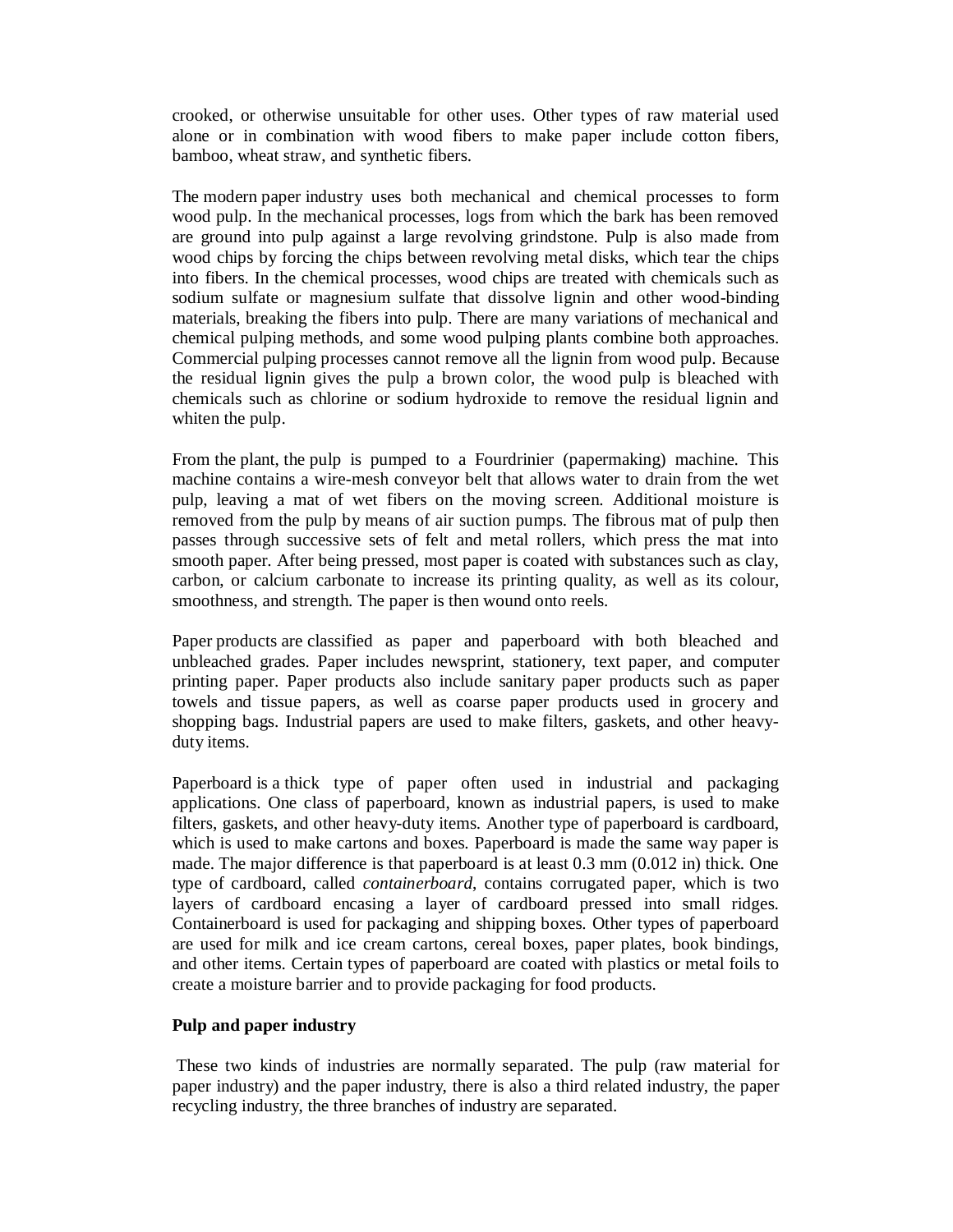## **Production process, pulp industry**

For paper production wood, bagasse (outer stalk sugar cane), hemp, straw, etc. are used. Five basic procedures are used to produce pulp in an industrial way. The conduction of case can be with or without a bleaching process.

If a bleaching process is also step of production, the Lignin will be destroyed. The effect is a whiter paper. The colour depends also on the different kinds of wood or other raw materials which are used for the production. This step has the disadvantage to load the environment more, because of the use of chemicals like chlorine or chlorine dioxide (which are restricted, because of the process). Chemical Processes

To produce pulp for fine and print paper, two chemical procedures are used.

The **Kraft process** is an alkaline process. The lignin is cracked by NaOH or Na<sub>2</sub>S, which is very effective at different kind of woods especially the wood contains pollutions.

Disadvantage is the odour problem, based on thiols and sulfides. The pulp has also to be bleached more, compared to the suphite process.

Process water of this kind of process contains  $SO<sub>2</sub>$  and the pH is between 8 and 9. BOD and COD are depending on the kind of wood. Normally the  $BOD<sub>5</sub>$  is between 1-2 g/L, and the COD is 4- 7 g/L.

The **sulphite process** is a procedure based on acids. The effect is not the same compared to the alkaline process. The procedure is more sensitive, against pollution. Branches and bark disturb the chemical process and will not solute as well as the wood. Also resin disturbs the process.

Advantages of the "sulphite process" are more process variations and producing conditions without unwanted thiol and sulfide production.

## **Semichemical processes**

The **NSSC (Neutral Sulphite Semichemical)** is most used. The yield of this process is approximately 75%,

The **TMP (Thermo-Mechanical Process)** is generally used for newsprint paper.

The new **CTMP (Chemi-Thermo-Mechanical Process)** is high efficient (approx. 95%) and the consumption of water is not as high as in other described processes. But it needs more energy to produce the pulp.

In modern pulp plants, this kind of waste water has to be treated generally:

- bleaching solutions
- washing and emptying
- evaporation condensates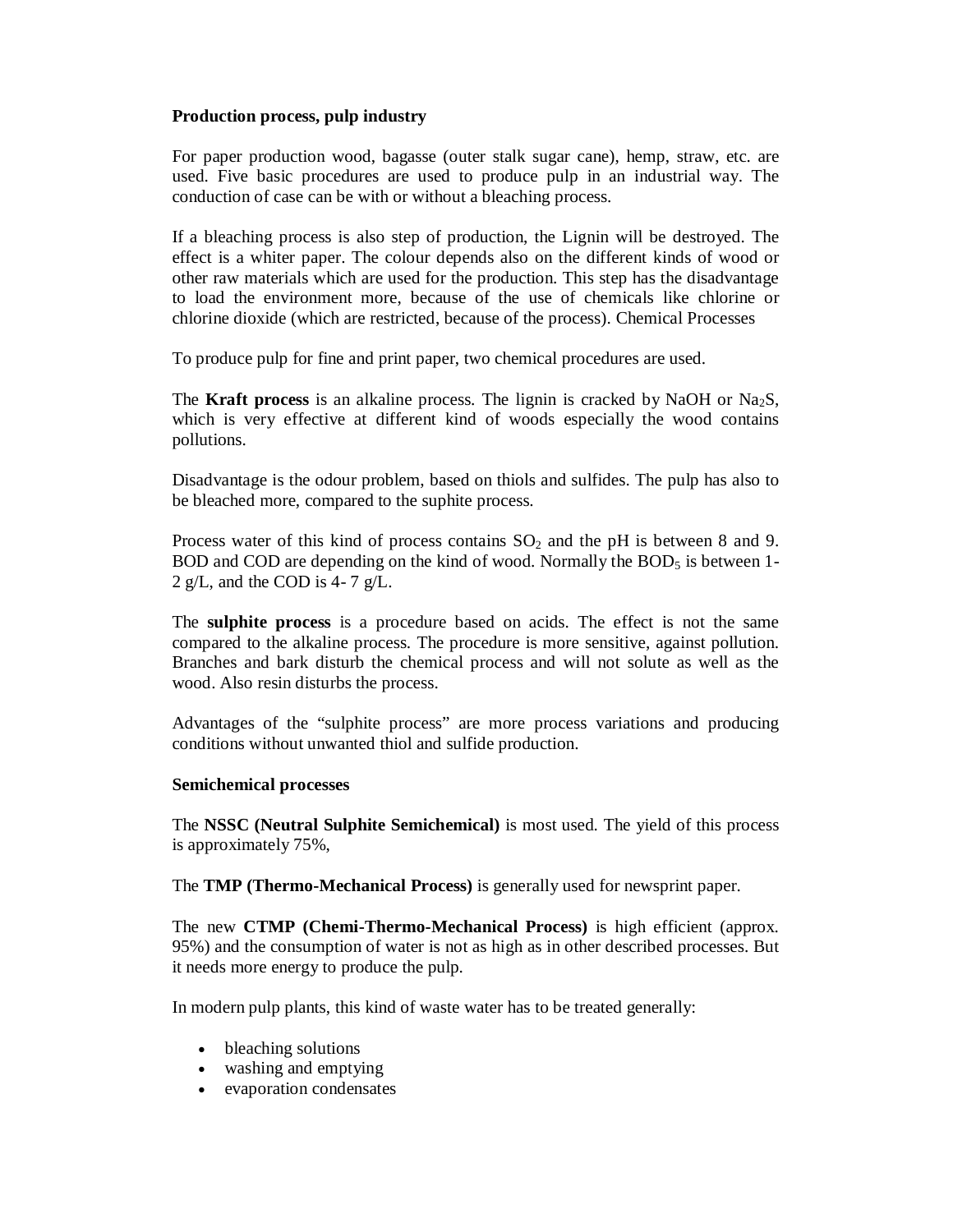The amount of water which has to be treated is very high

- Approx.  $30m^3/t$  pulp with mechanical processes and up to 150 m<sup>3</sup>/t pulp with chemical process. The waste water contains up to 10- 30% of fibres, fibrils and  $CaCO<sub>3</sub>$
- $\bullet$  BOD<sub>5</sub> and COD load vary between different kind of wood (BOD<sub>5</sub>- 100-1.000mg/L; COD- 300- 4.000mg/L)

Waste water is treated by anaerobic waste water treatment vaporizing, incineration and recovery. Paper waste water

Paper is produced from "new" or recycled pulp. Depending on the quality of pulp, it's used for different sorts of paper. During the process of paper producing, kaolin,  $CaCO<sub>3</sub>$ , talc and/or TiO<sub>2</sub> are added to the pulp, to give the paper whiter colour.

Also chemicals like organic fillers (starch, latex), colours, aluminum sulfate, etc. are used to make paper of different properties or making the process simpler.

Paper can be decoloured, which can be done with two different processes. Washing the pulp with a high amount of water or washing with a low amount of water plus additions like sodium silicates, sodium carbonate, fatty acids or non ion detergents. Paper recycling

Pulp can be also made of recycled paper. But because of the colour on written, old papers the pulp has to be bleached. The following procedures can be used.

Depending of the agents to bleach the pulp, waste water has to be treated. Bleaching with peroxides, oxygen and ozone is not as efficient as using chlorine or chlorine dioxide, but the water has generally a very low or no amount of treatment chemicals. By using chloride or chloride dioxide, the water contains these agents which increase the AOX. On the other hand, chloride bleaching is the most efficient.

The waste water of paper recycling contains also particles which have to be filtrated. Rests of plastics, metal parts (paper clips, etc.) other waste have to be removed.

## **Hand paper making**

The basic process of making paper has not changed in more than 2,000 years. It involves two stages: the breaking up of raw material in water to form a suspension of individual fibers and the formation of felted sheets by spreading this suspension on a suitable porous surface, through which excess water can drain.

In making paper by hand, the raw material—straw, leaves, bark, rags, or other fibrous material—is placed in a vat or trough and is pounded with a heavy pestle or hammer to separate the fibers. During the first portion of this operation, the material is washed with running water to remove impurities, but after the fibers have been sufficiently broken up, they are kept in suspension, and the water in the vat is not changed. At this stage the liquid material, called half stuff, is ready for the actual process of papermaking. The chief tool of the papermaker is the mould, a reinforced sheet of metal mesh having either a square mesh pattern, called a wove pattern, or a pattern of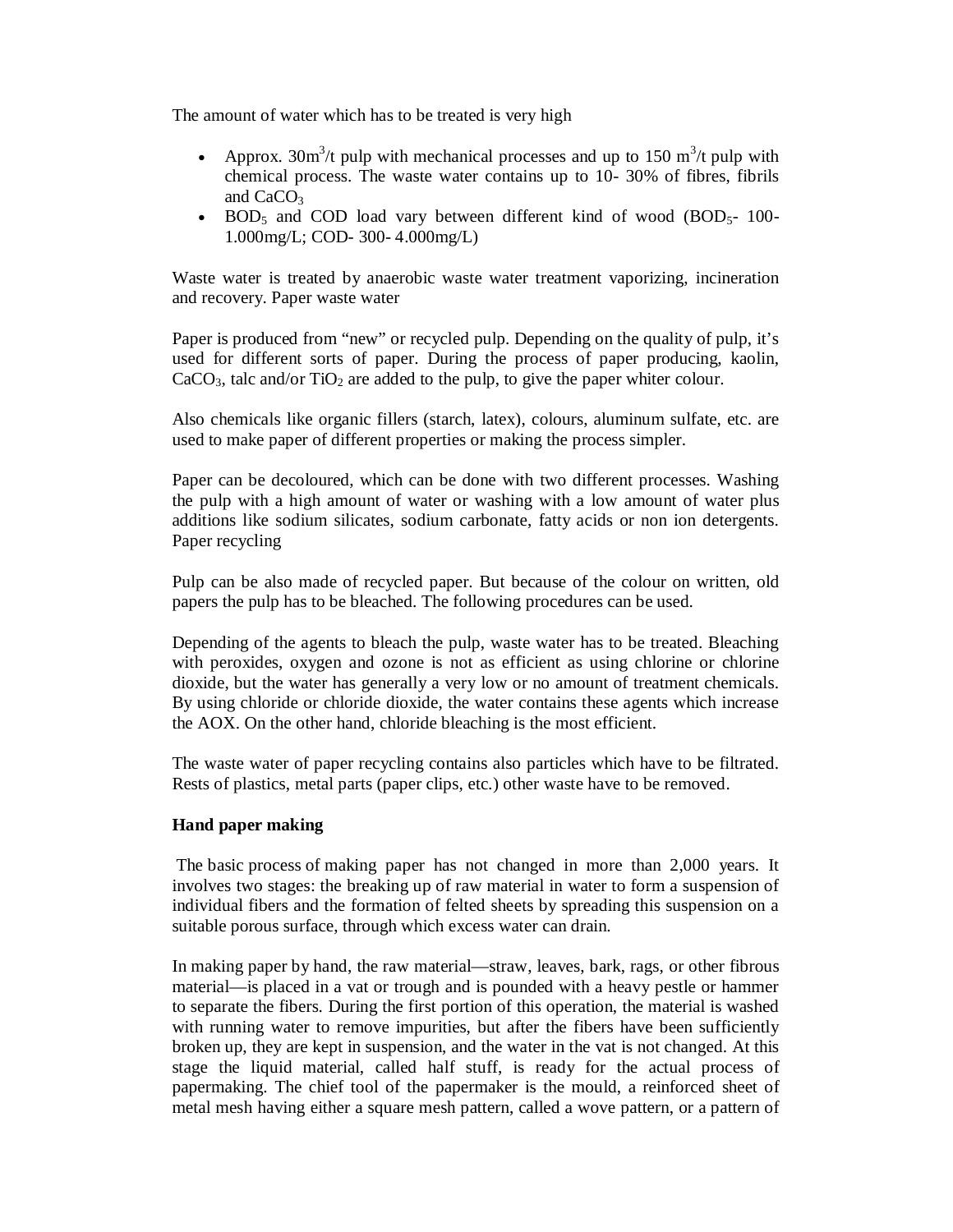more widely spaced longitudinal wires held together with smaller transverse wires, called a laid pattern. The mould pattern imprints itself on the finished sheet of paper, and thus handmade papers that are not given special finishes are identified as wove or laid papers, depending on the style of mould that is used in their making.

The mould is placed inside a removable wooden frame called a deckle, which forms a low rim around its edge. The papermaker dips the mould and deckle into a vat containing the half stuff; when the mould and deckle are removed from the vat, the surface of the mould is coated with a thin film of fiber-water mixture. The device is then shaken forward and backward and from side to side. This shaking has two effects; it distributes the mixture evenly on the surface of the mould and causes the individual fibers to interlock with the adjacent, giving strength to the sheet. While the device is being shaken, much of the water from the mixture drains out through the mould mesh. The device, with its formed sheet of wet paper, is then laid aside until the paper is sufficiently cohesive to permit the removal of the deckle.

After the deckle has been taken from the mould, the mould is turned over and the sheet of paper is laid smoothly on a sheet of woven woolen cloth, called a felt. Another felt is laid over the sheet of paper, and the process is repeated; the process of placing the paper between two felts is known as couching. When a number of sheets of paper have been interleaved with felts, the entire pile, called a post, is placed in a hydraulic press and subjected to a pressure of 100 or more tons, expelling most of the water remaining in the paper. The sheets of paper are then separated from the felts, stacked, and pressed. The process of pressing the stack of paper is repeated several times, and each time the stack is built up in a different order with the individual sheets in different positions relative to one another. This procedure is called exchanging, and its repetition improves the surface of the finished paper. The final stage in papermaking is drying. The paper is hung, in groups of four or five sheets, over ropes in a special drying room until its moisture has almost completely evaporated.

Papers that are to be used for writing or printing with ink require additional treatment following drying, because without such treatment the paper would absorb ink and yield fuzzy lines or impressions. The treatment consists of sizing the paper by dipping it into a solution of animal glue, drying the sized paper, and finally finishing the paper by pressing the sheets between sheets of metal or smooth cardboard. The amount of pressing determines the texture of the surface of the paper. Rough-textured papers are pressed lightly for a comparatively short period of time, and smooth-surfaced papers are pressed heavily for comparatively long periods.

#### **Machine paper making**

Although the essential procedures of papermaking by machine are identical with those of hand papermaking, machine papermaking is considerably more complex. The first step in machine papermaking is the preparation of the raw material. The materials chiefly used in modern papermaking are cotton or linen rags and wood pulp. Today more than 95 percent of paper is made from wood cellulose. For the cheapest grades of paper, such as newsprint, groundwood (mechanically processed) pulp alone is used; for better grades, chemical wood (pulp in which undesirable materials are chemically removed), pulp, or a mixture of pulp and rag fiber is employed; and for the finest papers, such as the highest grades of writing papers, rag fiber alone is used.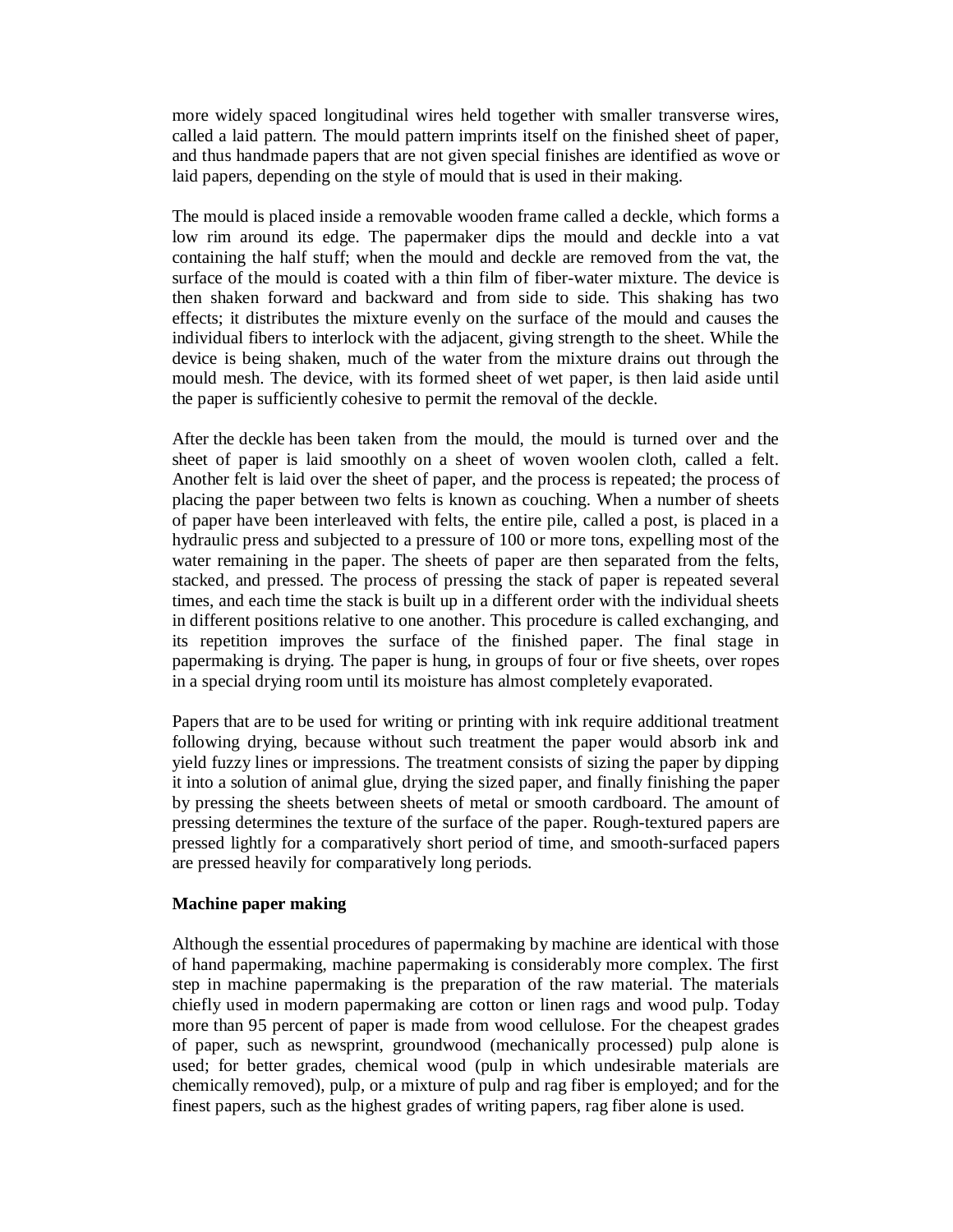Rags used in papermaking are first cleaned mechanically to remove dust and foreign matter. Following this cleaning, the rags are cooked in a large rotary boiler. This process involves boiling the rags with lime under steam pressure for a period of several hours. The lime combines with greases and other impurities in the rags to form non-soluble soaps, which can be washed away in a later process, and at the same time reduces any coloured dyes present to colourless compounds. The rags are then transferred to a machine called a beater, or Hollander, which is a long tub divided longitudinally so as to form a continuous channel around the tub. In one half of the tub, a horizontal cylinder carrying a series of knives revolves rapidly close to a curved bedplate, which is also provided with knives. The mixture of rags and water passes between the cylinder and the bedplate, and the rags are reduced to fibers. In the other half of the tub, a hollow washing cylinder covered with fine mesh screening is arranged so that it scoops water from the tub, leaving the rags and fibers behind. As the mixture of rags and water flows around the beater, the dirt is removed and the rags are gradually softened until they are finally resolved into individual fibers. The half stuff is then passed through one or more secondary beaters to break up the fibers still further. At this point are added colouring matter, sizing material such as rosin or glue, and fillers such as sulfate of lime or kaolin, which give added weight and body to the finished paper. In many American paper mills the second beater is of the type known as a Jordan engine. This machine consists of a stationary cone fitted with knives mounted outside a revolving cone also equipped with knives. The fiber material flows between these two sets of knives, and the cones can be adjusted relative to each other with great accuracy to regulate the fineness of the fibers.

The preparation of wood for papermaking is accomplished in two different ways. In various chemical-solvent processes, wood chips are treated with solvents that remove resinous material and lignin from the wood, leaving pure fibers of cellulose. The oldest of the chemical-solvent processes, the soda process, introduced in 1851, employs a solution of caustic soda (sodium hydroxide) as a solvent. The wood is cooked or "digested" in this solution under steam pressure. The fibers produced by this process do not have great strength but are used in mixtures with other wood fibers. The process most generally employed in the United States is the sulfate process, which is named for the solvent used, either sodium sulfate or magnesium sulfate.

In the groundwood process, blocks of wood are held against a rapidly revolving grindstone that shreds off short wood fibers from the block. The fibers produced by this process are used only in the production of cheap newsprint and for admixture with other types of wood fiber in the making of high-quality paper. To produce white paper from this pulp, paper mills have historically bleached the pulp with chemicals such as chlorine. Chlorine removes lignin, which gives paper an often undesired brown colour. However, because bleaching paper with chlorine produces a carcinogen (cancer-causing compound) called dioxin, in 1998 the United States Environmental Protection Agency (EPA) published the pulp and paper industry Cluster Rule, which required U.S. paper companies to eliminate chlorine from the bleaching process by 2001. Instead, the mandate will require the companies to switch to safer compounds such as chlorine dioxide or sodium hydroxide.

Most paper today is made on Fourdrinier machines, which are patterned after the first successful papermaking machine, developed in 1803 by the British brothers Henry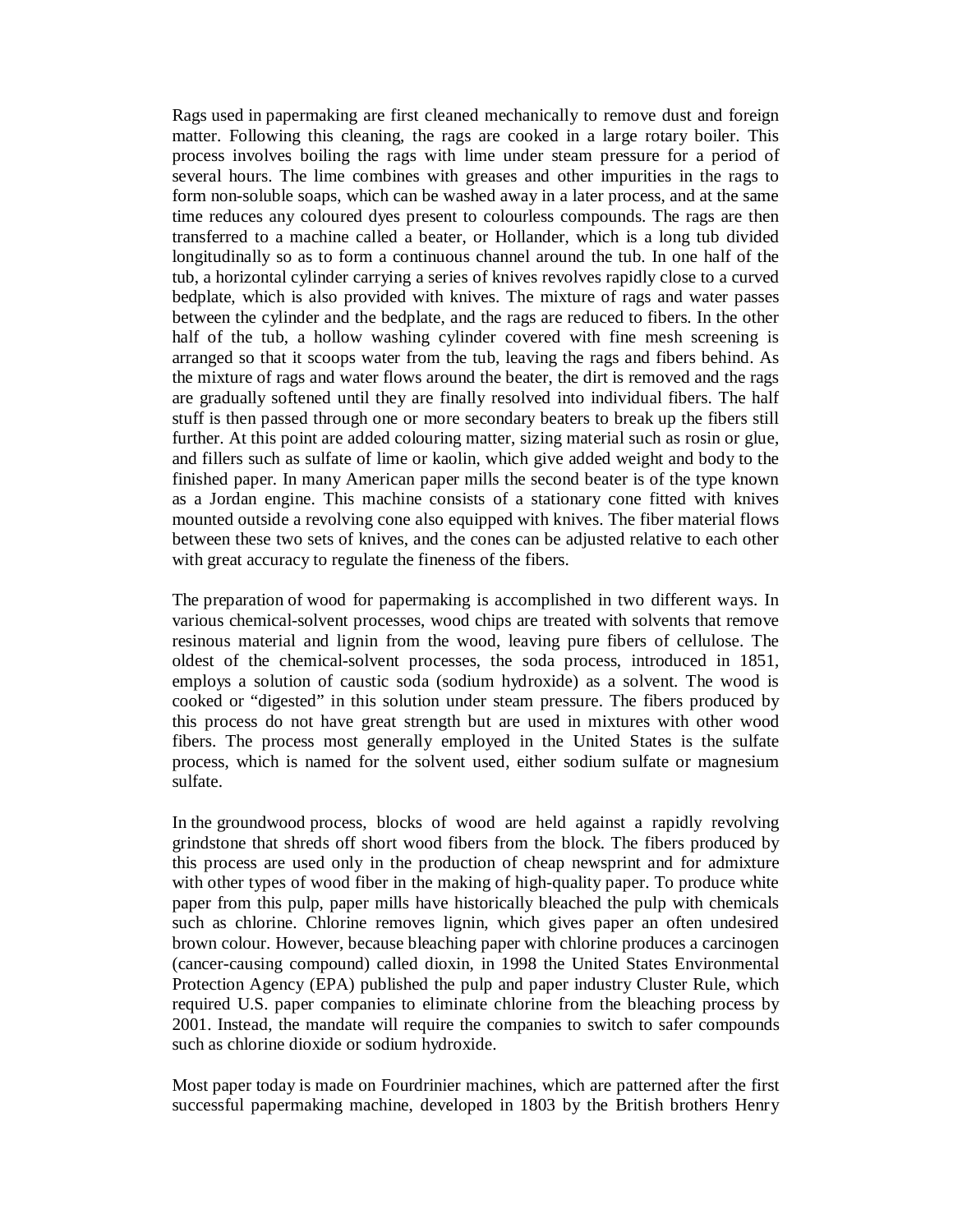Fourdrinier and Sealy Fourdrinier. The heart of the Fourdrinier machine is an endless belt of wire mesh that moves horizontally. A flow of watery pulp is spread on the level belt, which passes over a number of rolls. A shallow wooden box beneath the belt catches much of the water that drains off during this stage. This water is remixed with the pulp to salvage the fiber contained in it. Spreading of the sheet of wet pulp on the wire belt is limited by rubber deckle straps moving at the sides of the belt. Air suction pumps beneath the belt hasten drying of the paper, and the belt itself is moved from side to side to aid the felting of the fibers. As the paper travels along the belt it passes under a turning cylinder called a dandy roll. The surface of this cylinder is covered with wire mesh or single wires to impart a wove or laid surface to the paper. In addition, the surface carries words or patterns worked in wire; these are impressed on the paper and appear as watermarks that identify the grade of paper and the maker. In handmade papers, the watermark patterns are fixed to the surface of the mould.

Near the far end of the machine, the belt passes through two felt-covered couching rolls. These rolls press still more water out of the web of paper and consolidate the fiber, giving the paper enough strength to continue through the machine without the support of the belt. The function of these rolls is the same as that of the felts used in couching handmade paper. From the couching rolls, the paper is carried on a belt of cloth through two sets of smooth metal press rolls. These rolls impart a smooth finish to the upper and lower surfaces of the paper.

After pressing, the paper is fully formed. It is then carried through a series of heated rolls, which complete the drying. The next step is calendering, pressing between smooth chilled rolls to produce the smooth finish known as machine finish. At the end of the Fourdrinier machine, the paper is slit by revolving cutters and wound on reels. The manufacture of the paper is completed by cutting into sheets, unless the paper is to be used on a continuous press that employs rolls of paper. Special papers are given additional treatment. Supercalendered paper is subjected to a further calendering process under great pressure between metal and paper-covered rolls. Coated paper, such as is used for fine halftone reproduction, is sized with clay or glue and calendered. Paper is also made on cylinder machines. Much of the tissue paper manufactured is made on Yankee machines, which have a single steam-heated cylinder for drying. Equipment used in pulp making and papermaking is constantly being improved and modernized. For example, the Inverform machine, which was invented in England in the 1940s, is a high-speed machine that produces a range of box board used by the food packaging industry.

#### **Synthetic-fiber paper**

In 1955 papers were prepared from nylon, Dacron, and Orlon fibers, and from blends of these fibers with wood pulp. Such papers are produced on conventional papermaking machinery and can be made with a wide range of appearances and characteristics, from crisp stock resembling ordinary paper to drapable, fabriclike materials. Because of their unique properties, synthetic-fiber papers have many applications for which ordinary paper is unsuitable, notably as electrical insulation, filtration material in air-conditioning equipment, electrical tapes for sound recording, shoe fabrics, and interlining in clothing.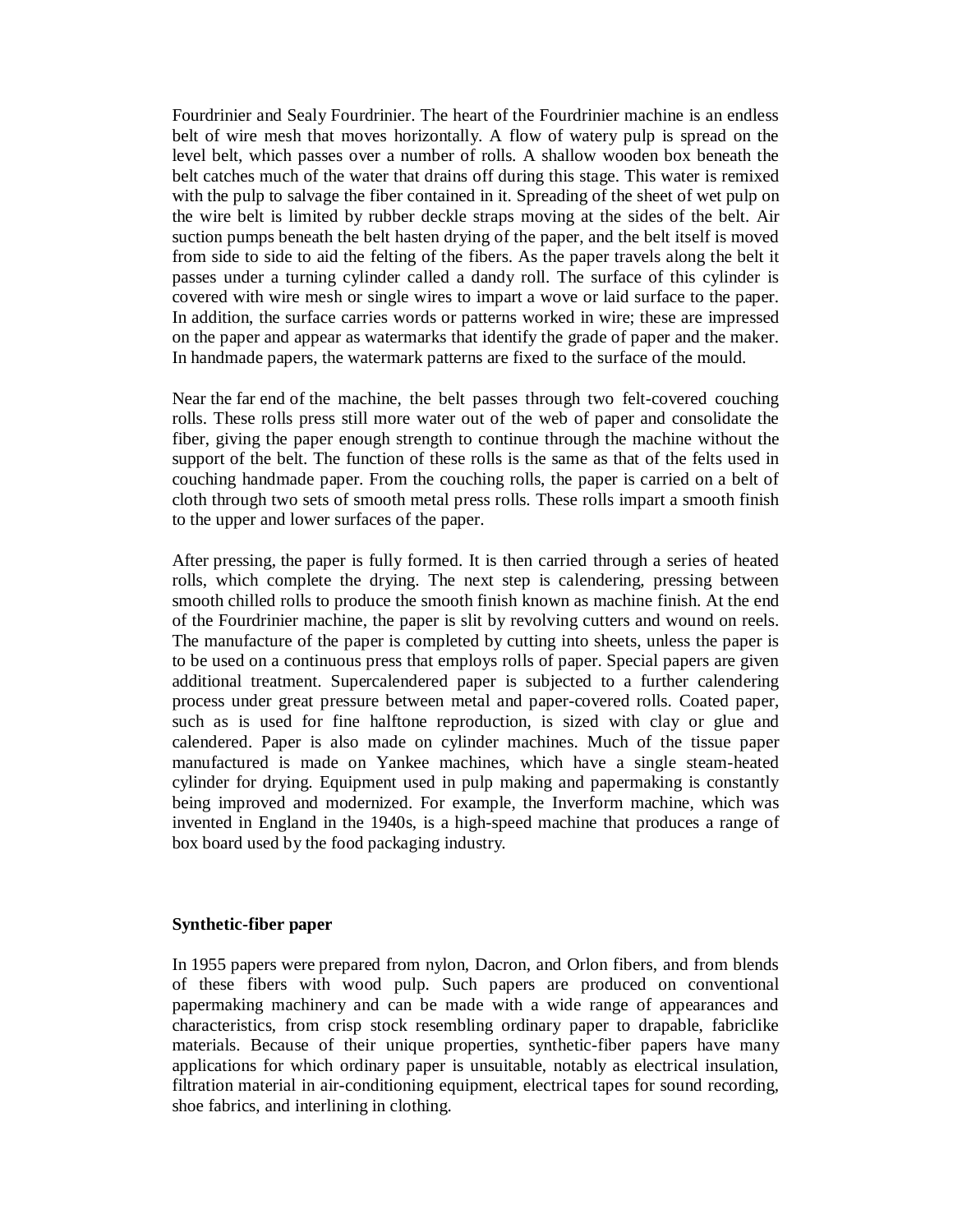#### **CHARCOAL**

Charcoal is the dark grey residue consisting of impure carbon obtained by removing water and other volatile constituents from animal and vegetation substances. Charcoal is usually produced by slow pyrolysis, the heating of wood or other substances in the absence of oxygen. The resulting soft, brittle, lightweight, black, porous material resembles coal.<sup>[1]</sup> Note that the current trade nomenclature for charcoal is "lump charcoal" and that products sold as "charcoal briquettes" are not actually charcoal, but are made from coal or coke. Historically, production of wood charcoal in districts where there is an abundance of wood dates back to a very ancient period, and generally consists of piling billets of wood on their ends so as to form a conical pile, openings being left at the bottom to admit air, with a central shaft to serve as a flue. The whole pile is covered with turf or moistened clay. The firing is begun at the bottom of the flue, and gradually spreads outwards and upwards. The success of the operation depends upon the rate of the combustion. Under average conditions, 100 parts of wood yield about 60 parts by volume, or 25 parts by weight, of charcoal; small scale production on the spot often yields only about 50%, large scale was efficient to about 90% even by the seventeenth century. The operation is so delicate that it was generally left to colliers (professional charcoal burners).

The massive production of charcoal (at its height employing hundreds of thousands, mainly in Alpine and neighbouring forests) was a major cause of deforestation, especially in Central Europe. In England, many woods were managed as coppices, which were cut and regrew cyclically, so that a steady supply of charcoal would be available (in principle) forever; complaints (as early as the Stuart period) about shortages may relate to the results of temporary over-exploitation or the impossibility of increasing production to match growing demand. The increasing scarcity of easily harvested wood was a major factor for the switch to the fossil fuel equivalents, mainly coal and brown coal for industrial use.

The use of charcoal as a smelting fuel has been experiencing a resurgence in South America following Brazilian law changes in 2010 to reduce carbon emissions as part of President Lula da Silva's commitment to make "green steel".

The modern process of carbonizing wood, either in small pieces or as sawdust in cast iron retorts, is extensively practiced where wood is scarce, and also for the recovery of valuable byproducts (wood spirit, pyroligneous acid, wood tar), which the process permits. The question of the temperature of the carbonization is important; according to J. Percy, wood becomes brown at 220 °C (428 °F), a deep brown-black after some time at 280 °C (536 °F), and an easily powdered mass at 310 °C (590 °F).<sup>[citation needed]</sup> Charcoal made at  $300^{\circ}$ C (572  $^{\circ}$ F) is brown, soft and friable, and readily inflames at 380  $\degree$ C (716  $\degree$ F); made at higher temperatures it is hard and brittle, and does not fire until heated to about 700  $^{\circ}$ C (1,292  $^{\circ}$ F).

In Finland and Scandinavia, the charcoal was considered the by-product of wood tar production. The best tar came from pine, thus pinewoods were cut down for tar pyrolysis. The residual charcoal was widely used as substitute for metallurgical coke in blast furnaces for smelting. Tar production led to rapid deforestation: it has been estimated all Finnish forests are younger than 300 years. The end of tar production in the end of the 19th century meant also rapid re-forestation.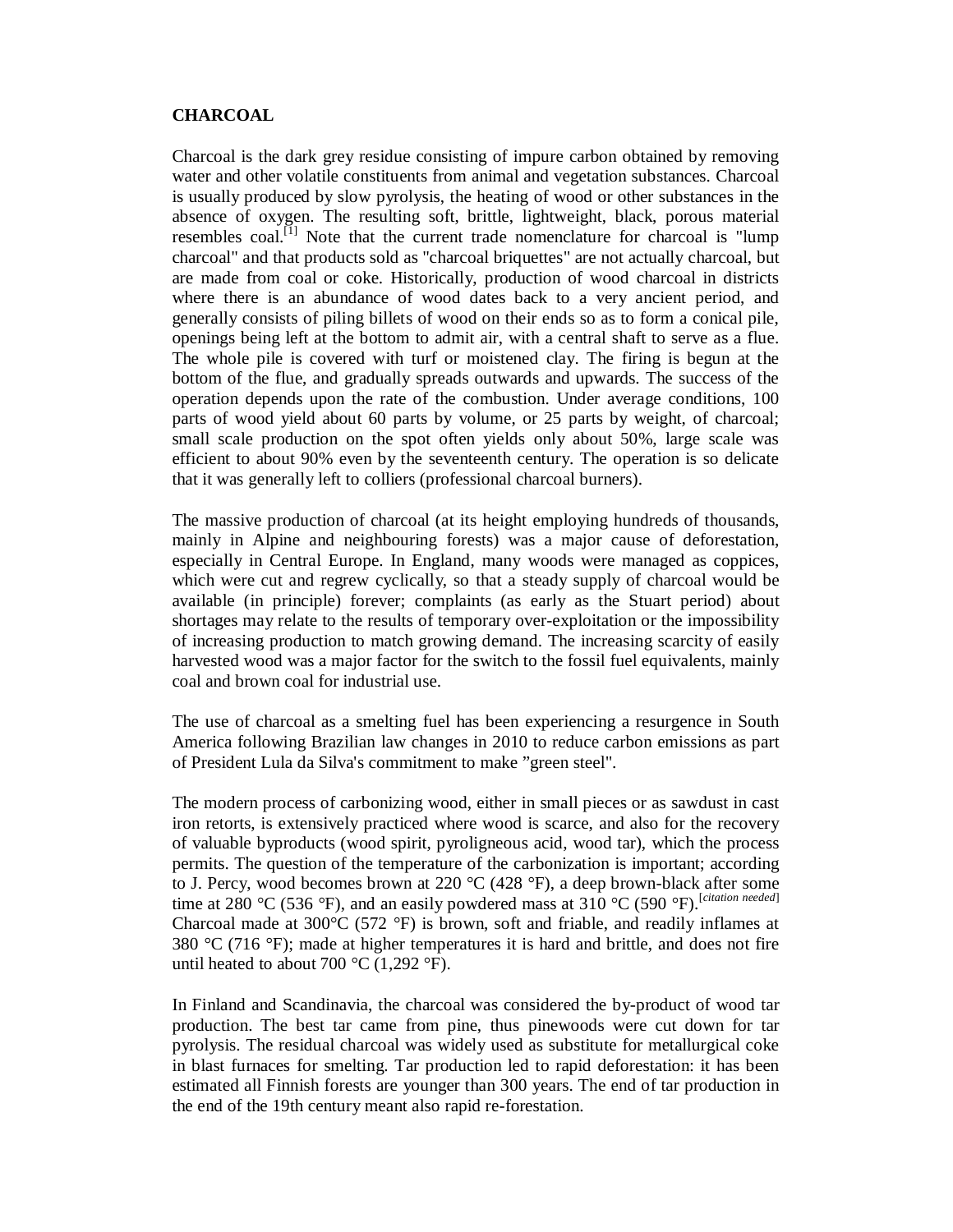The charcoal briquette was first invented and patented by Ellsworth B. A. Zwoyer of Pennsylvania in  $1897^{[2]}$  and was produced by the Zwoyer Fuel Company. The process was further popularized by Henry Ford, who used wood and sawdust byproducts from automobile fabrication as a feedstock. Ford Charcoal went on to become the Kingsford Company.

## **Production methods**

Charcoal has been made by various methods. The traditional method in Britain used a clamp. This is essentially a pile of wooden logs (e.g. seasoned oak) leaning against a chimney (logs are placed in a circle). The chimney consists of 4 wooden stakes held up by some rope. The logs are completely covered with soil  $\&$  straw allowing no air to enter. It has to be lit by introducing some burning fuel into the chimney; the logs burn very slowly (cold fire) and transform into charcoal in a period of 5 days burning. If the soil covering gets torn (cracked) due to the fire, additional soil is placed on the cracks. Once the burn is complete, the chimney is plugged to prevent air to enter.

Modern methods use a sealed metal container, as this does not have to be watched lest fire break through the covering.

## **Types**

- **Lump charcoal** is made directly from hardwood material and usually produces far less ash than briquettes.
- **Briquettes** are made by compressing charcoal, typically made from sawdust and other wood by-products, with a binder and other additives. The binder is usually starch. Some briquettes may also include brown coal (heat source), mineral carbon (heat source), borax, sodium nitrate (ignition aid), limestone (ash-whitening agent), raw sawdust (ignition aid), and other additives like paraffin or petroleum solvents to aid in ignition.<sup>[4]</sup>
- **Extruded charcoal** is made by extruding either raw ground wood or carbonized wood into logs without the use of a binder. The heat and pressure of the extruding process hold the charcoal together. If the extrusion is made from raw wood material, the extruded logs are then subsequently carbonized.[*citation needed*]

The characteristics of charcoal products (lump, briquette, or extruded forms) vary widely from product to product. Thus it is a common misconception to stereotype any kind of charcoal, saying which burns hotter, etc.

- Bamboo charcoal
- Activated carbon

## **Uses**

Charcoal has been used since the earliest times for a range of purposes including art and medicine, but by far its most important use has been as a metallurgical fuel. Charcoal is the traditional fuel of a blacksmith's forge and other applications where an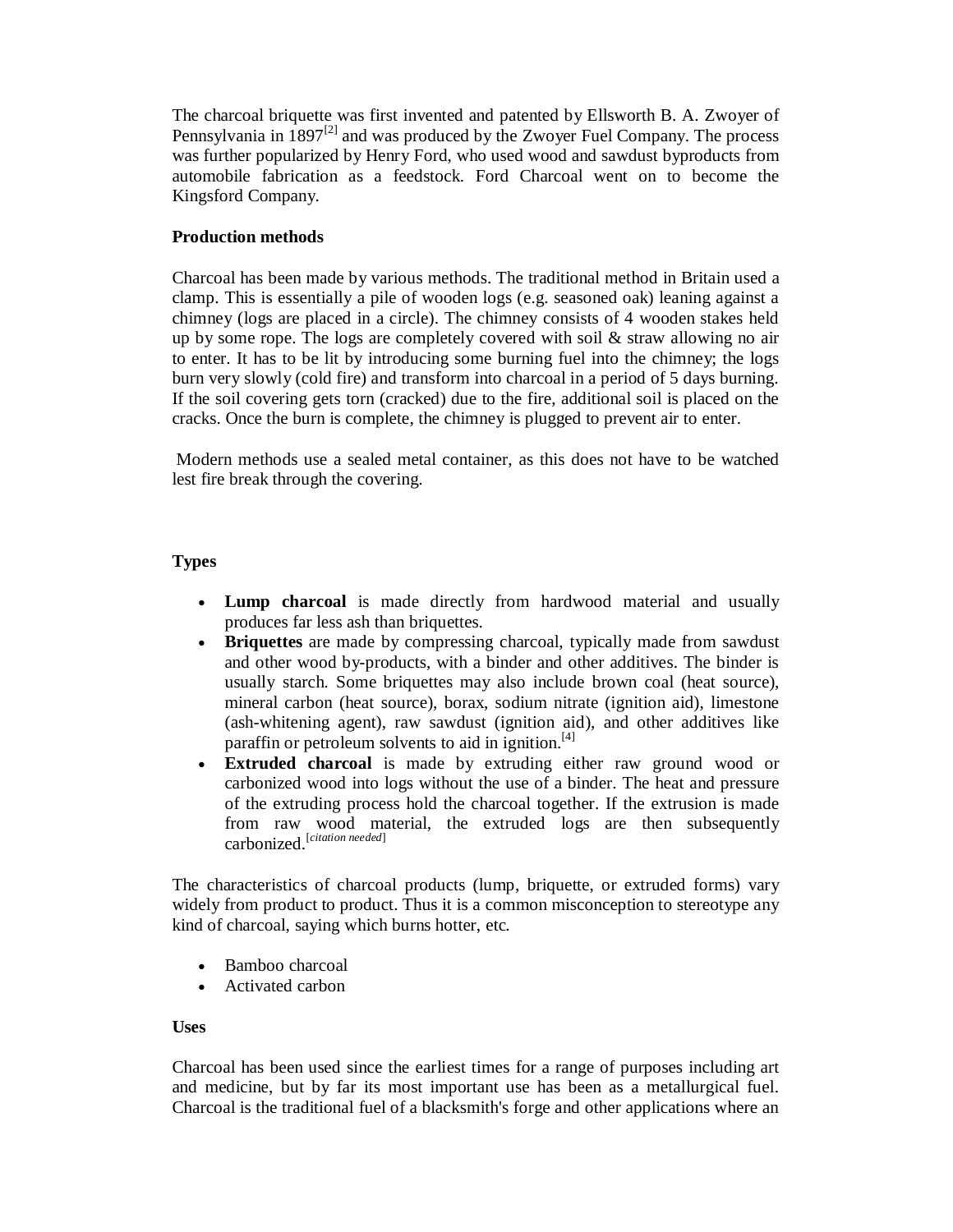intense heat is wanted. Charcoal was also used historically as a source of carbon black by grinding it up. In this form charcoal was important to early chemists and was a constituent of formulas for mixtures such as gunpowder. Due to its high surface area charcoal can be used as a filter, as a catalyst or as an absorbent.

## **Metallurgical fuel**

Charcoal burns at intense temperatures, up to 2700 degrees Celsius. By comparison the melting point of iron is approximately 1200 to 1550 degrees Celsius. Due to its porosity it is sensitive to the flow of air and the heat generated can be moderated by controlling the air flow to the fire. For this reason charcoal is an ideal fuel for a forge and is still widely used by blacksmiths. Charcoal is also an excellent reducing fuel for the production of iron and has been used that way since Roman times. In the 16th century England had to pass laws to prevent the country from becoming completely denuded of trees due to production of iron. In the 19th century charcoal was largely replaced by coke, baked coal, in steel making due to cost. Charcoal is far superior fuel to coke, however, because it burns hotter and has no sulfur. Until World War II charcoal was still being used in Sweden to make ultra high-quality steel.

## **Cooking fuel**

Prior to the industrial revolution charcoal was occasionally used as a cooking fuel. Modern "charcoal briquettes", widely used for outdoor grilling and barbecues in backyards and on camping trips, imitate this use, but are not actually charcoal. They are usually compacted mixtures of coal or coke and various binders.

## **Industrial fuel**

Historically, charcoal was used in great quantities for smelting iron in bloomeries and later blast furnaces and finery forges. This use was replaced by coke during the Industrial Revolution. For this purpose, charcoal in England was measured in dozens (or loads) consisting of 12 sacks or shems or seams, each of 8 bushels

## **Automotive fuel**

In times of scarce petroleum, automobiles and even buses have been converted to burn wood gas (gas mixture containing primarily carbon monoxide) released by burning charcoal or wood in a wood gas generator. In 1931 Tang Zhongming developed an automobile powered by charcoal, and these cars were popular in China until the 1950s. In occupied France during World War II, wood and wood charcoal production for such vehicles (called *gazogènes*) increased from pre-war figures of approximately fifty thousand tons a year to almost half a million tons in 1943.<sup>[5]</sup>

## **Purification and filtration**

## **Activated carbon**

Charcoal may be *activated* to increase its effectiveness as a filter. Activated charcoal readily adsorbs a wide range of organic compounds dissolved or suspended in gases and liquids. In certain industrial processes, such as the purification of sucrose from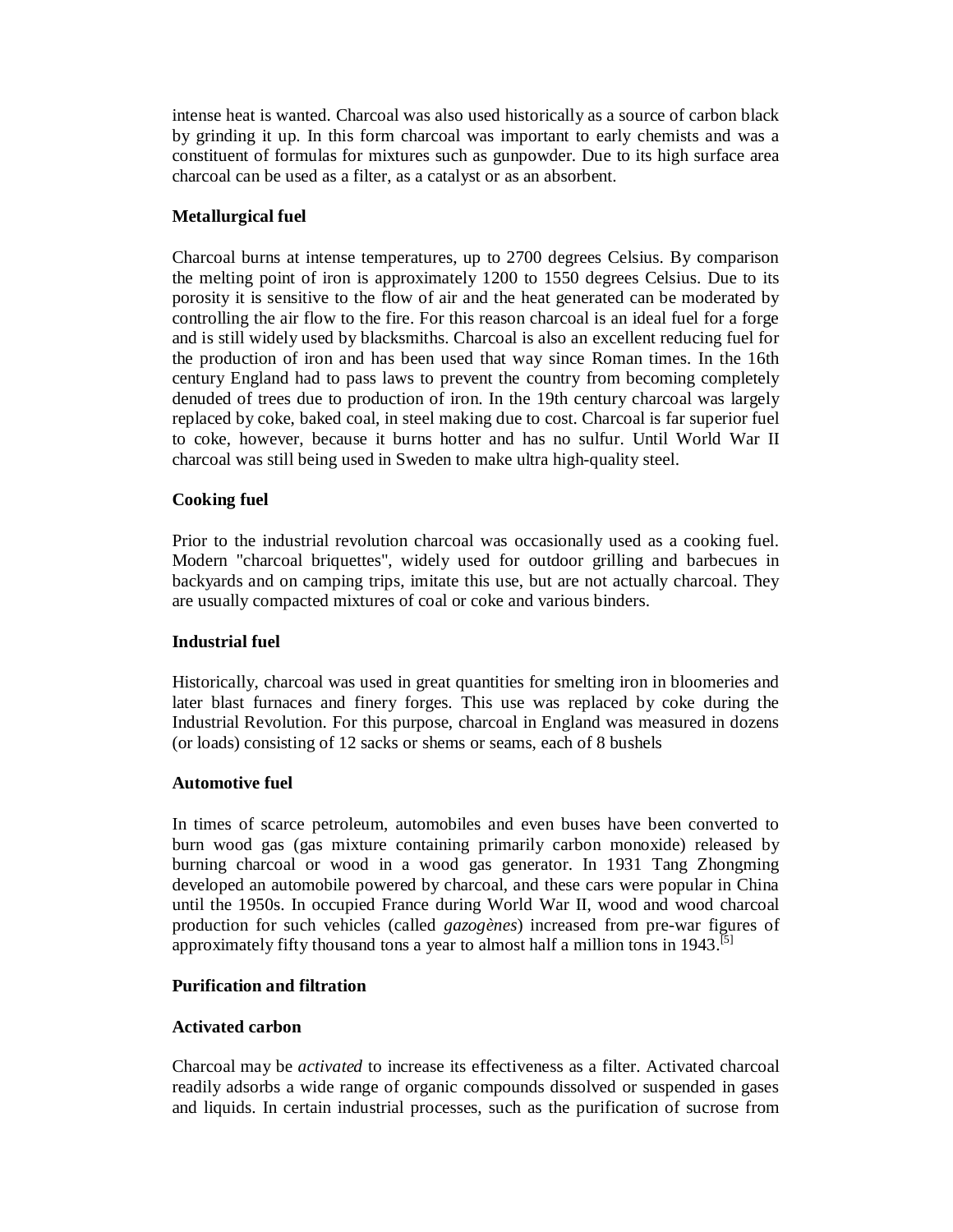cane sugar, impurities cause an undesirable color, which can be removed with activated charcoal. It is also used to absorb odors and toxins in gases, such as air. Charcoal filters are also used in some types of gas masks. The medical use of activated charcoal is mainly the adsorption of poisons, especially in the case of suicide attempts in which the patient has ingested a large amount of a drug. Activated charcoal is available without a prescription, so it is used for a variety of health-related applications. For example, it is often used to reduce discomfort (and embarrassment) due to excessive gas in the digestive tract. Animal charcoal or bone black is the carbonaceous residue obtained by the dry distillation of bones. It contains only about 10% carbon, the remainder being calcium and magnesium phosphates (80%) and other inorganic material originally present in the bones. It is generally manufactured from the residues obtained in the glue and gelatin industries. Its decolorizing power was applied in 1812 by Derosne to the clarification of the syrups obtained in sugar refining; but its use in this direction has now greatly diminished, owing to the introduction of more active and easily managed reagents. It is still used to some extent in laboratory practice. The decolorizing power is not permanent, becoming lost after using for some time; it may be revived, however, by washing and reheating. Wood charcoal also to some extent removes coloring material from solutions, but animal charcoal is generally more effective.

#### Art

Two charcoal pencils in paper sheaths designed to be unwrapped as the pencil is used and two charcoal pencils in wooden sheaths

Charcoal is used in art for drawing, making rough sketches in painting and is one of the possible media for making a parsemage. It must usually be preserved by the application of a fixative. Artists generally utilize charcoal in three forms:

- **Vine charcoal** is created by burning sticks of wood (usually willow or linden/Tilia) into soft, medium, and hard consistencies
- **Compressed charcoal** charcoal powder mixed with gum binder compressed into round or square sticks. The amount of binder determines the hardness of the stick. Compressed charcoal is used in charcoal pencils.
- **Powdered charcoal** is often used to "tone" or cover large sections of a drawing surface. Drawing over the toned areas will darken it further, but the artist can also lighten (or completely erase) within the toned area to create lighter tones.

#### **Horticulture**

One additional use of charcoal rediscovered recently is in horticulture. Although American gardeners have been using charcoal for a short while, research on Terra preta soils in the Amazon has found the widespread use of biochar by pre-Columbian natives to turn otherwise unproductive soil into very rich soil. The technique may find modern application, both to improve soils and as a means of carbon sequestration.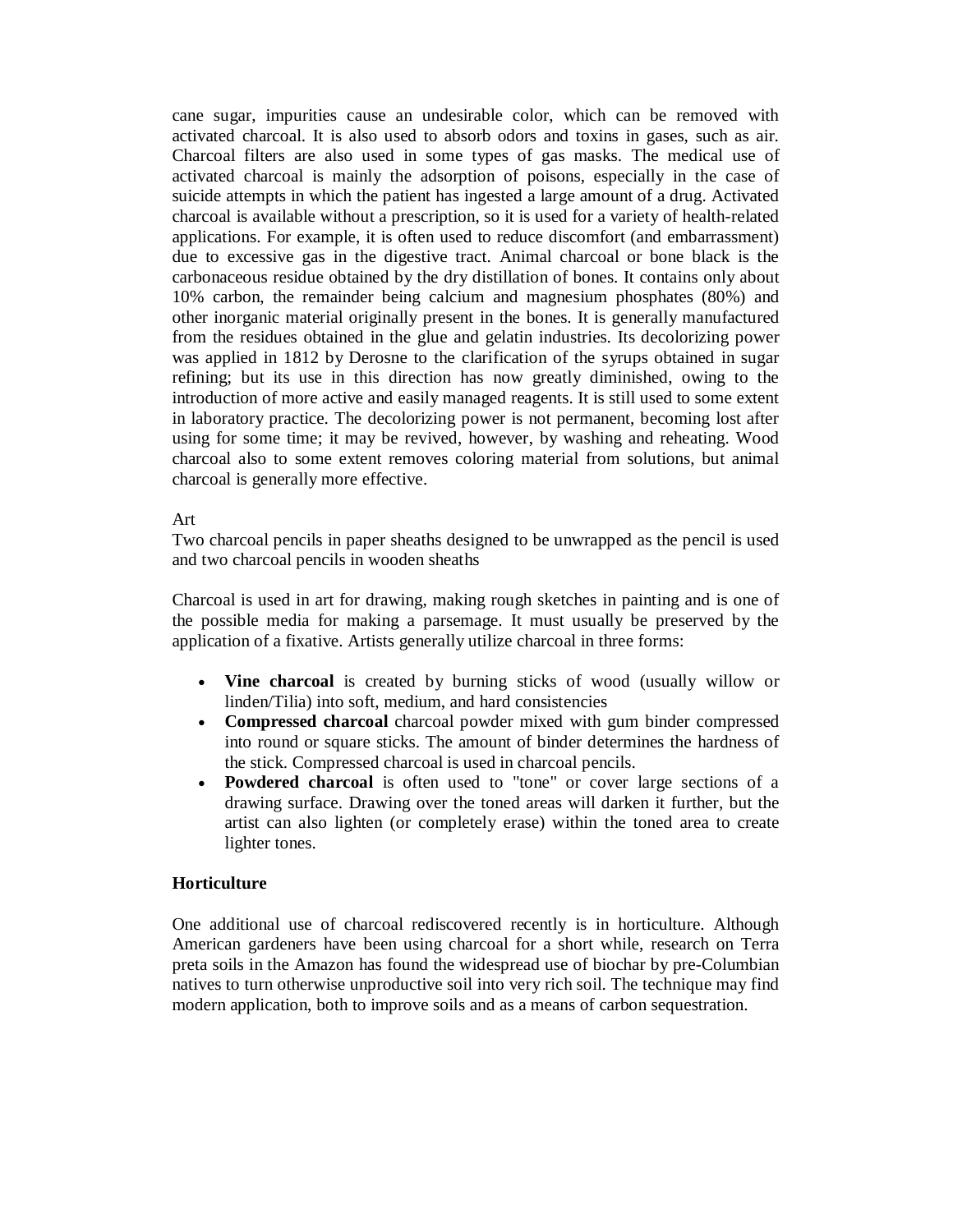#### **Medicine**

Charcoal was consumed in the past as dietary supplement for gastric problems in the form of charcoal biscuits. Now it can be consumed in tablet, capsule or powder form, for digestive effects.[*citation needed*]

Red colobus monkeys in Africa have been observed eating charcoal for the purposes of self-medication. Their leafy diets contain high levels of cyanide, which may lead to indigestion. So they learned to consume charcoal, which absorbs the cyanide and relieves indigestion. This knowledge about supplementing their diet is transmitted from mother to infant.

#### **Environmental implications**

Charcoal production at a sub-industrial level is one of the primary causes of deforestation in the Developing World. Charcoal production is usually illegal and nearly always unregulated. Massive forest destruction has been documented in areas such as Virunga National Park in the Democratic Republic of Congo, where it is considered to be a primary threat to the survival of the mountain gorillas.

## **GLUE AND GLUING**

There are many varieties of glue, ranging in price from twelve cents to fifty cents per pound. For general use, a good quality of glue can be purchased for twenty or twentyfive cents per pound. Previous to cooking, glue should be soaked in cold water till it becomes quite soft and pliable; the length of time required depends on the kind and quality of the glue: poor, cheap glue will nearly, and sometimes completely, dissolve in cold water; while good glue will require several hours' soaking; some kinds require to be soaked twenty-four hours or more, but such glue is not commonly used. When the glue has been soaked sufficiently, drain off what water remains, and set the dish holding the glue into a dish containing water, and set it over the fire to cook. The object of setting the glue-dish into water is to prevent the glue from getting scorched. The water cannot get hotter than 212°, which is not hot enough to injure the glue. To secure the best possible results, the following conditions must be complied with: namely, the glue must be of good quality and newly made; it must be of the proper consistency, neither too thick - or the two surfaces will not come together - nor yet too thin; the glue must be as hot as boiling water can heat it; the work must be properly fitted, and should be as warm as can be borne against the cheek: the room should be very warm, especially in gluing large surfaces, and veneering: the glue should be plentifully applied to both surfaces, and then the work should be clamped together firmly; and the clamps should not be taken off until the glue is hard, clear into the middle of the joints. Very large jobs of gluing should set two or three days before the clamps are removed. The consistency of the glue will depend somewhat on the kind of work to be done. For large surfaces, the glue may be quite thin, and plentifully used. For small work, the glue may be of thicker consistency; but it must be applied hot. For gluing wood endways, the ends should first be sized with a very thin coat of glue; when the sizing gets thoroughly dry. smooth the raised grain with a piece of fine sand-paper used over a straight stick; then coat each end with hot glue, and clamp firmly together; let it set over night, sure. In gluing boards together edgeways, many workmen do not bother to joint them both true, but depend on the clamps to force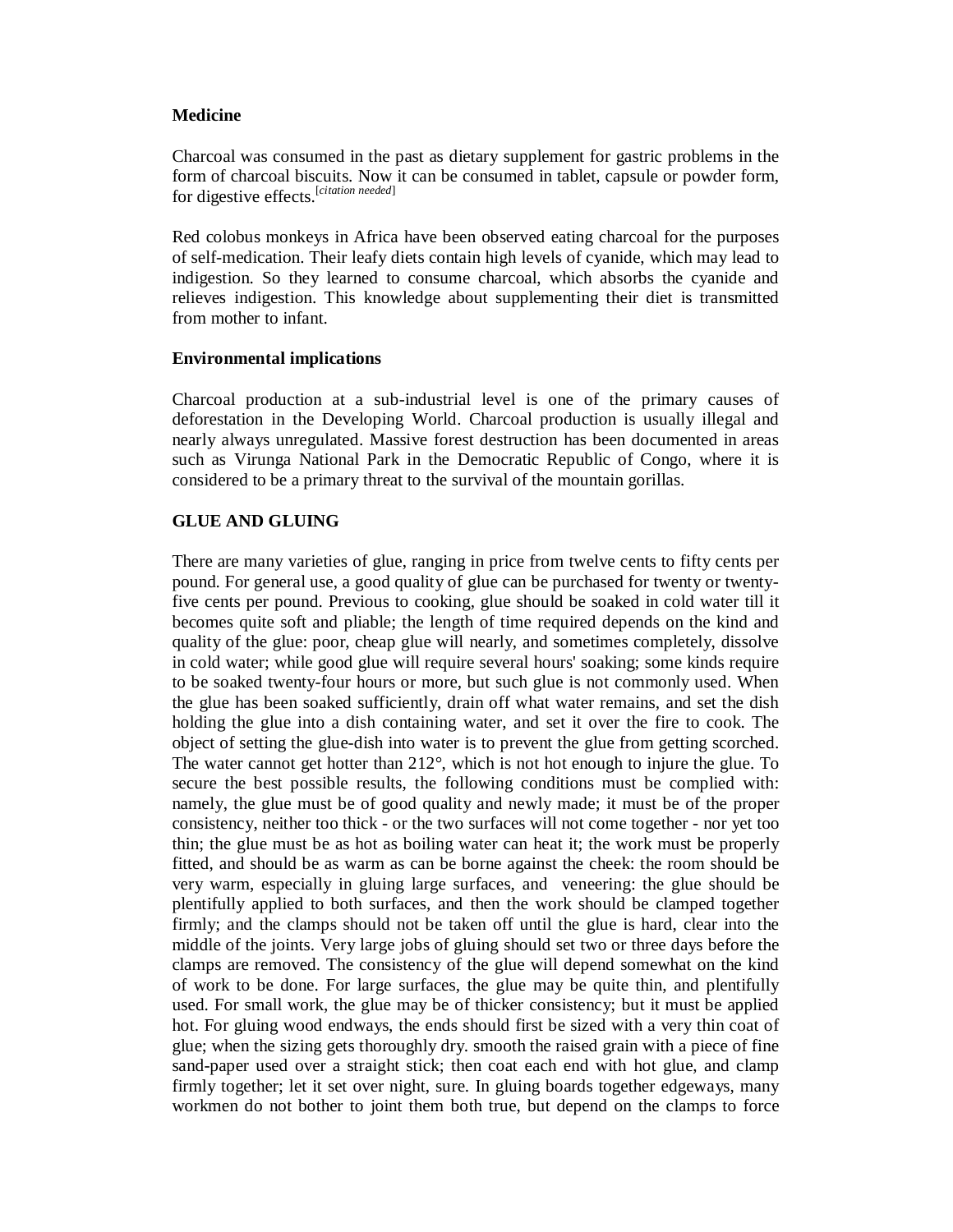them to a joint. If the glue is good, the work may hold together some time; but there is always a strain on the glue. Some spell of damp weather may soften the glue a very little, and open goes the joint. Of course, the glue gets the blame, instead of the workman, who deserves to be blamed. While many workmen make rubbed joints six feet or more in length, it is a bad practice: no joint longer than two feet ought ever to be merely rubbed together, and it is safer to apply clamps in every case. In veneering, put a thickness of newspaper between the veneer and the caul. This prevents the glue, which strikes through the veneer, from sticking the veneer to the caul. Some accomplish the same purpose by using sheets of zinc, which they rub with a piece of hard soap or wax. This is better than using paper, as it saves the labour of cleaning the paper off from the veneer.

To keep glue from smelling, take the dish holding the glue out of the dish containing the water, when done using, so as to let the glue get cold as soon as possible. Also do not keep the glue boiling all day long, but heat it only when it is needed. It is a good plan to make up only enough at a time to last two or three days, especially in the summer-time, so as to have it fresh and good. A piece of sheet-zinc, as large as will lay in the bottom of the glue-pot, will also greatly aid in keeping the glue from smelling. Some put in a little alcohol, but it is doubtful whether it does any good: it probably very quickly evaporates. Oil of cloves would be better.

#### **TYPES OF GLUE**

#### **Animal glue**

These are the oldest known glues and date back to at least Egyptian times and probably even earlier. They are produced by immersing the hides of animals (usually cattle) in hot water to extract the parent substance of hide glue -- collagen. This product is processed further to yield glue. One interesting note is that the same process with cleaner, stainless steel equipment is used to make gelatine, the ingredient in Jelly.

Hide glues are available in different gram strengths, with the best furniture glues being 135-250g. Gram strength does not imply bond strength, rather, the higher the gram strength, the more viscous the glue is when mixed with equal amounts of water. Lower gram strengths have longer open times. Hide glues must be mixed with water to form a jelly-like mass and then must be heated to be applied as a glue. Glue pots are available for this purpose, but a double boiler will work just as well. 140 - 160 degrees F is the optimum temperature. At temperatures less than 140 degrees the glue will start to gel.

Hide glue is the only glue that possesses the unique property of re-adhering to its self. This is important when repairing pre World War II furniture. Use hide glue and it will re-melt the old glue a form a new permanent bond. The most unique property of hide glue is that since it is a protein, it will absorb stains and dyes in a similar manner as wood. Consequently, any errant splotches of glue won't show up under the finish.

The downside of hide glue is that it is not particularly moisture and heat resistant. This disadvantage to one woodworker however can be viewed as an advantage to another. Violin makers use hide glue because these instruments need to be taken apart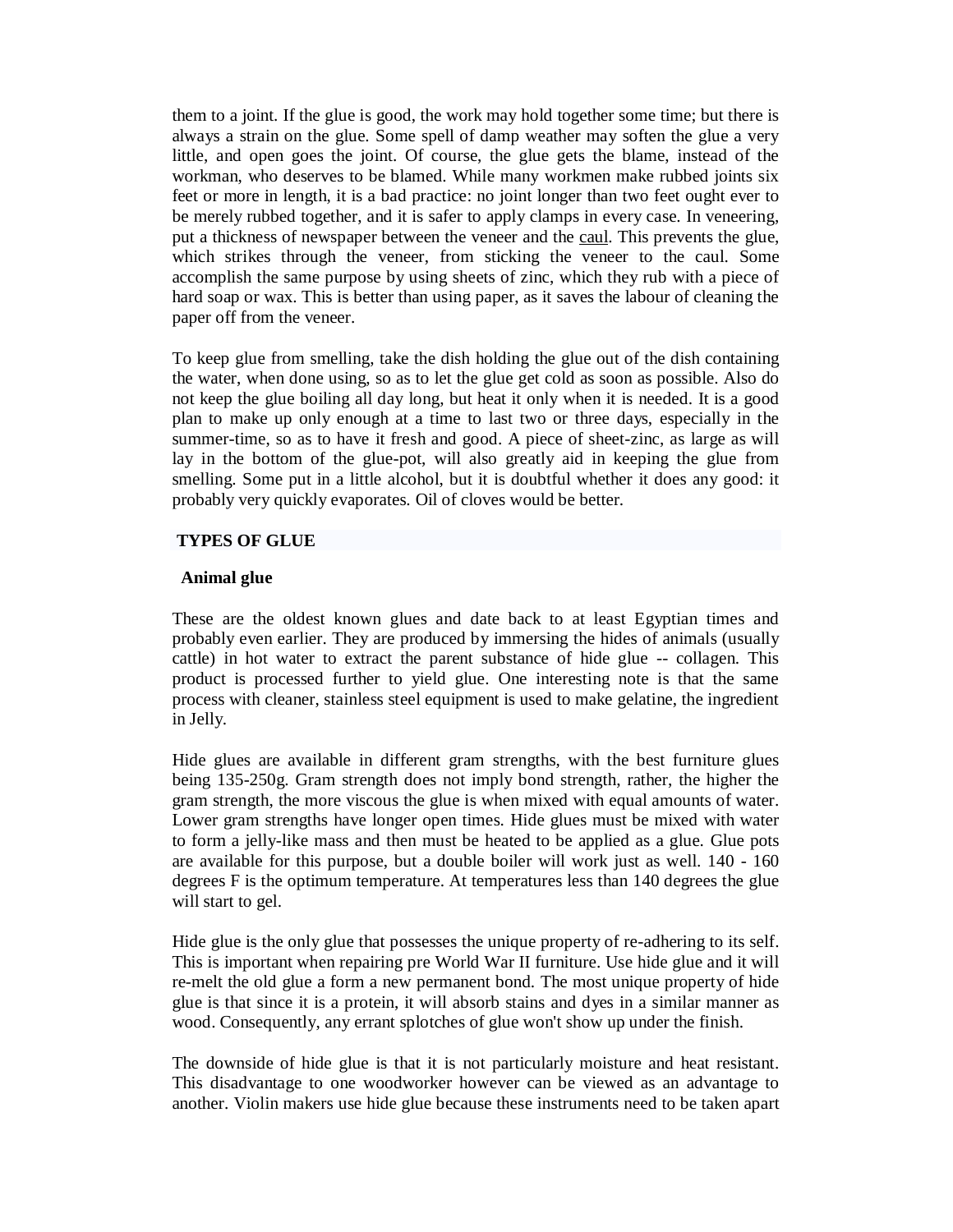periodically to be "tuned" and conservators and restorers of antiques prefer it for its reversibility. Another downside for most woodworkers is that it gels very quickly or, has a very short open assembly time. Cold dry weather accelerates this feature. The open assembly time can be extended by adding table salt or urea to the hot glue. Approximately 1/2 - 1 tablespoon can be added to each cup of dry glue prepared.

#### **Polyvinyl acetate adhesive (PVA Glues)**

These are the most common woodworking glues which can be divided further into two types - white and yellow glues. They are an emulsion of polyvinyl acetate resin in water and are inexpensive, nontoxic and easy to use.

White PVA Glues - White glues like Elmer's are often dismissed as poor glues for wood but they are just as strong as their yellow counterparts. On the positive side, they have a slightly longer open time which makes them good for complex assemblies like chairs and large panels. On the negative side, they are rather runny and do not sand well because they soften easily under heat. Yellow PVA Glues - Yellow PVA's were originally formulated to overcome the negative aspects of white PVA's and are as close to all-purpose woodworking glue as you can get. Some companies market a version of yellow glue that is coloured brown to be less noticeable on dark woods.

Yellow glues are really white glues that have been modified to have better woodworking properties. They are less runny because they are thicker and have higher solids content (the ratio of resin to solvent.) They sand better because the resin is harder and consequently doesn't gum up and clog sandpaper.

While yellow glues have a number of advantages, there are several disadvantages you need to take into consideration. They have a short open time of around five minutes so you have to work quickly. They also have a high initial tack which makes repositioning very difficult. Also, these type of glues and the white varieties have poor creep resistance. Their elastic nature allows them to slowly stretch under sustained loads. This is a problem in bent lamination and load bearing assemblies like structural beams. What happens is that the glue is so elastic it will move, which results in eventual joint failure.

Cross-linking PVA's - These are the newest PVA's on the market and were formulated to overcome the biggest objection to normal PVA's which is their poor moisture resistance. Cross-linking glues pass industrial standards for water resistance and can be used on outdoor furniture and projects that come into contact with a lot of water vapour - like kitchen cabinets. They handle very much like the normal yellow PVA's with the only difference being that they are slightly thicker and a different colour.

#### **Urea formaldehyde adhesive and Resorcinol Glues**

These glues are unequalled in all around performance. They have excellent water resistance, good gap-filling properties, sand extremely well, clean up with water and have the longest open time of most glues, approximately 20 to 30 minutes. They are creep-resistant and are used extensively in structural assemblies, veneering and production furniture shops. The downside is that they require longer clamping time usually up to 12 hours. They also are sensitive to temperature and do not cure at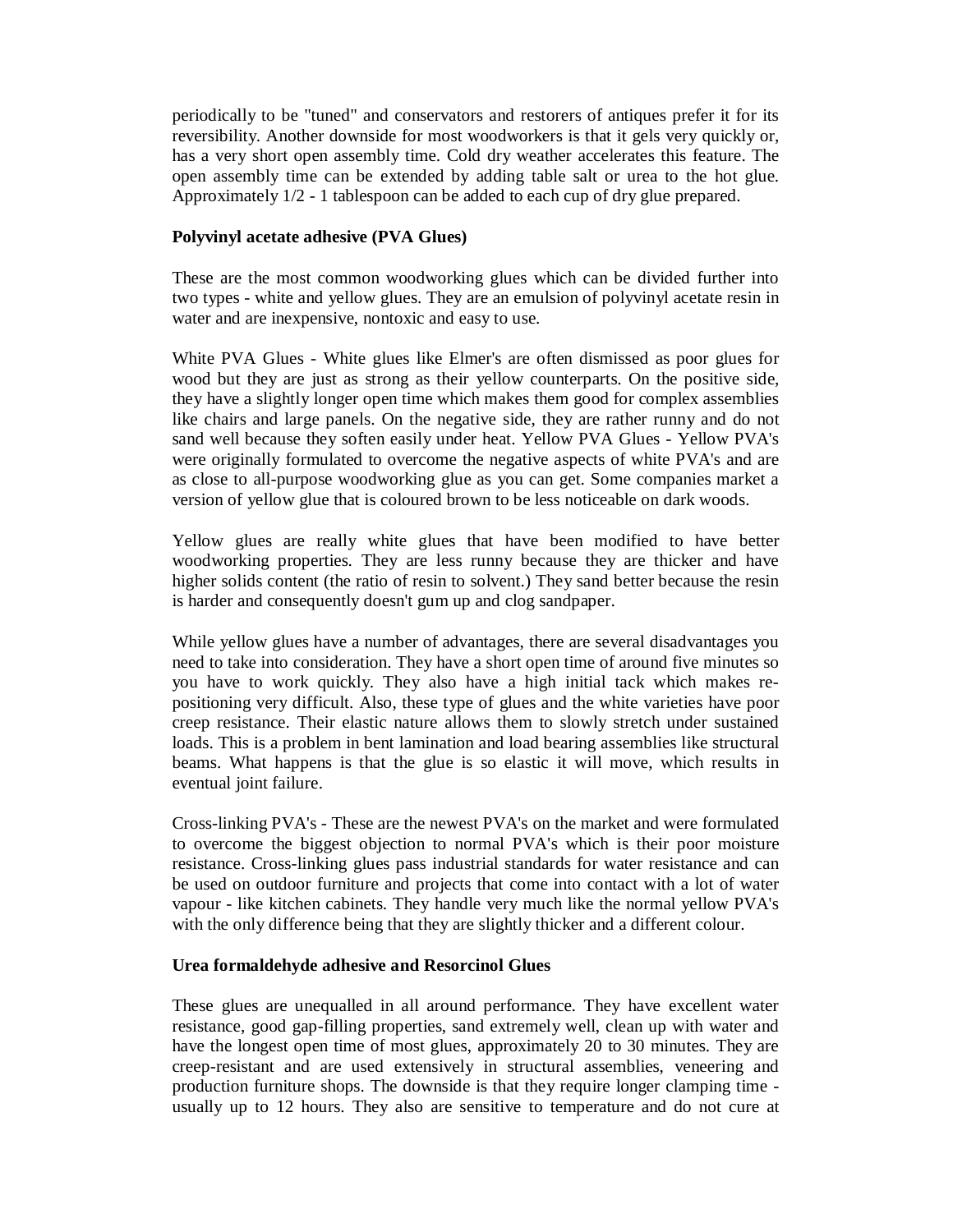temperatures below 21C or 70F degrees (18C or 65F degrees for Unibond, discussed below). They need to be carefully mixed in the proper ratio of resin to catalyst. The curing process releases small amounts of formaldehyde but this is a negligible amount.

Some woodworkers may find the fumes irritating so it's a good idea to use these glues in well- ventilated areas and wear gloves when using. My favourite Ureaformaldehyde glue is Unibond 800 and I use it exclusively in my veneering work. This glue is sold as a modified Urea -formaldehyde and comes packaged as a liquid resin which is mixed with a powdered catalyst. The distinct advantage of this glue is that it contains no water, which is beneficial in veneering large and complicated assemblies. The powder comes in several colours, white, tan and brown so that the hard glue will match the wood being glued. Another manufacturer, Weldwood, sells a UF glue called Weldwood Plastic Resin and the powder is mixed with water to activate it. This is an easy glue to use and is similar to glues used to bond plywood and structural beams. Don't use this glue for veneering - water makes the veneer curl. The glue can be coloured by the addition of water-soluble dyes.

Resorcinol formaldehyde glues like Weldwood, have exceptional water resistance and are used in marine applications. I don't usually use them on furniture, as the glue mixes to a dark, reddish glue line, but on hidden joints like mortise and tenons this would not be a problem.

#### **Epoxies**

Epoxy is the best choice for prolonged immersion or contact wit water, such as boats. They are solvent resistant, have low creep, do not shrink, have excellent gap filling ability and parts can be assembled without using clamps. They are generally available in 5 minute and slow-set versions, but the final cure can take anywhere from 24 hours up to a week. Uncured and gelled epoxies can be cleaned up with alcohol but I know of no chemical that will remove cured epoxy. The glue can only be removed by burning. For this reason epoxy should never be used on wooden pieces that may need to be dismantled at a later date. This includes repairs to antiques as well as musical instruments.

The major advantage of epoxies is that they do not lose bonding power when they are used for gap-filling. Other glues fail in this regard. Consequently epoxy is a good choice when you have to glue parts that cannot be made to fit precisely. Another application for epoxies is in gluing oily woods like teak, rosewood and cocobolo. I like epoxy for repair work -- the clear resin and hardener can be mixed with anything from sawdust to powdered pigments to blend the dried glue with the surrounding surface. Another aspect I like is that you can deliberately adjust the mixing ratio to achieve different cured resin properties. More resin will increase the hardness and tensile strength, while more hardener will increase the elasticity or the cured glue. Many manufacturers sell additives for epoxies. Anti- sag additives could be purchased to keep the epoxy from running before it is cured.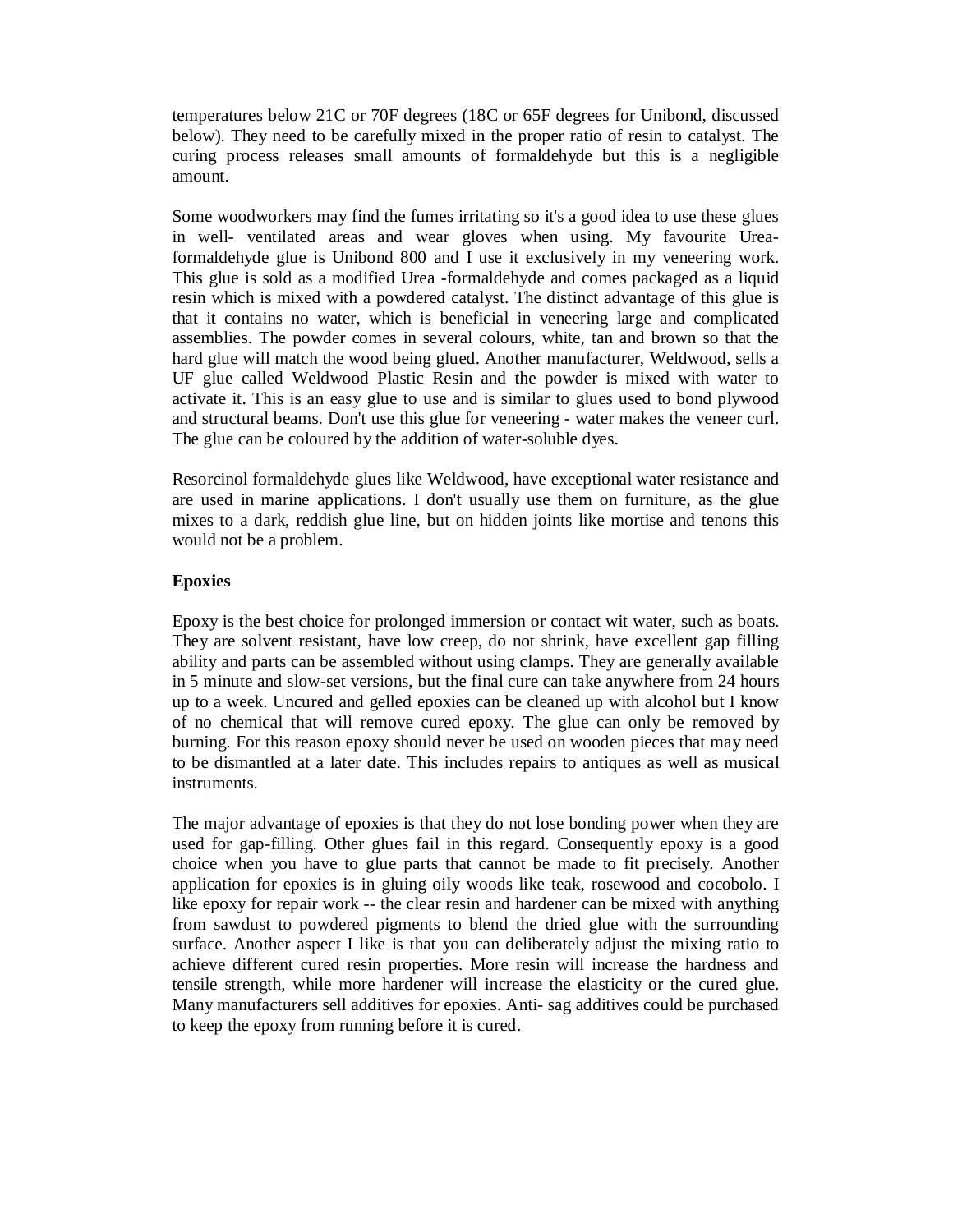## **There are also fillers which will make the epoxy act like putty.**

**One note of caution** -- most epoxies do not need clamps, but if it will be used, just enough pressure to bring the parts together should be used. The minimum thickness for an epoxy joint should be at least 5 thousandths of an inch thick, about double that required for other glues. The down side of Epoxy is that it is expensive, with some of the optical grades even more so. It is also toxic, and gloves must be worn when using. However, the cured bond is non-toxic.

# **Cyanocrylate Adhesives**

Cyanocrylate or "super-glues" are relatively new glue for woodworkers. They cure instantly, form waterproof bonds and do not need clamping. They are widely used by wood turners and are invaluable for quick repairs to annoying problems like small cracks and slivers. The downside is that they can be expensive and the fact that they cure to an extremely brittle bond. This is bad where joints are placed under stress such as chair rungs and mortise and tenon joints. The joint will break apart easily with a sharp rap or knock. They are invaluable for repairs to small pieces of inlay and the thin varieties of these glues will actually wick into small cracks by capillary action. I use these glues every day. I find them invaluable for quick assembly of jigs and fixtures, and for repair work they are extremely versatile. One technique I find invaluable are small imperfections in the wood that I find during sanding of new furniture. I place a few drops of glue on the defect and then immediately begin sanding. The glue mixes with the sawdust to form an almost imperceptible repair. Don't do this on furniture that will be subsequently stained. You will never remove all of the glue and this will show up as an unsightly splotch under the stain. On furniture that will be unstained, this technique is fine.

# **Miscellaneous Glues**

There are other glues that eventually crop up in discussion of woodworking glues, but I don't consider them capable of forming a permanent bond on wood. These include hot-melt glues which will temporarily attach pieces together for jigs and fixtures. Contact cements are sometimes recommended for veneering, but I would discourage their use since any of the glues above is better for this purpose. Contact cements are used for attaching plastic laminates like Formica to particle board, but do not find any other use for them in woodworking techniques.

It should be clear that matching the right glue to the job is one of the most important factors in choosing glue. There isn't one all-purpose glue for all woodworking jobs, so most shops keep several for different tasks. Because my shop does a lot of repair work, both on modern and antique furniture, I use almost all of the glues mentioned in the article. I use white and yellow PVA's and hide glue the most -- but invariably find uses for cyanoacrylates, urea-formaldehyde and epoxies. I prefer the slow-set epoxies because they form a more water-resistant, harder bond, and the parts can be repositioned before the glue sets. The five minute epoxies are handy for repair work where you need good gap-filling properties. If all you're doing is new furniture construction you can get by with the yellow PVA's. However, don't be led into the false assumption that some glues will make up for poor joints. Good glue joints are the result of a number of factors, beginning with good joint preparation.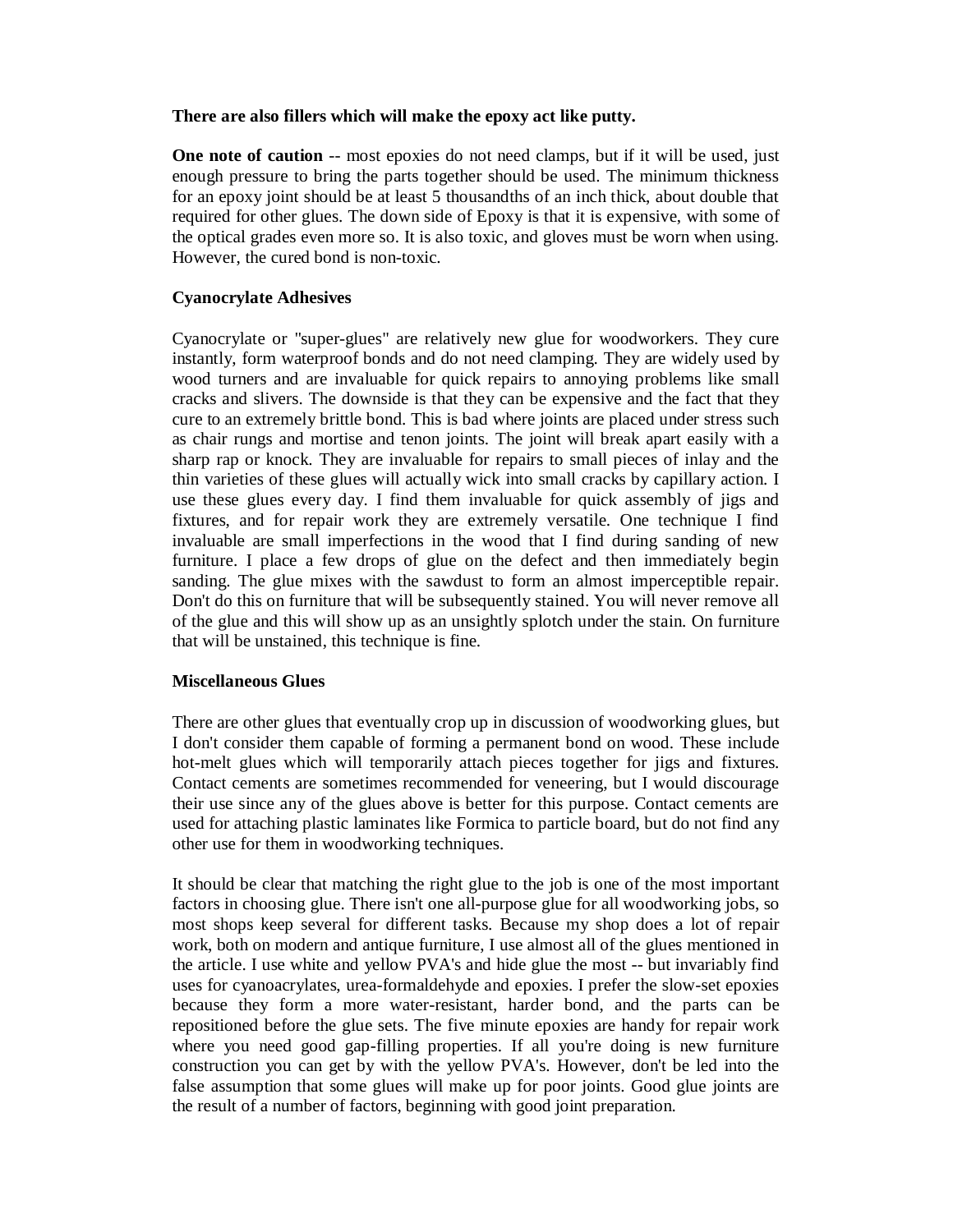## **NATURAL ADHESIVES**

#### **Animal Glue**

These adhesives (often called "hot glue") are made from hides, bones, and other parts of cattle. These are applied hot to the pieces to be glued and, as the adhesives cool and lose their moisture, they become quite hard. The glue is supplied in flakes, which are soaked in water and then heated with additional water in the old-time glue pot. In addition, the wood must also be warm: cold wood can cool the adhesive too rapidly to permit a strong joint. The major drawback to these adhesives is their low moisture resistance. In the presence of moisture, the strength of the joint deteriorates.

#### **Starch (vegetable) Glues**

This is made from cassava starch in water, these adhesives can be available that can eliminate these disadvantages.

#### **Other natural: Soybean and Blood Glue**

These adhesives are similar to vegetable and casein and are used primarily for veneer gluing. Blood glues are quite moisture resistant due to natural phenolics.

#### **Synthetic Adhesives**

These adhesives are of two basic chemical types: (1) thermosetting, which require heat to cure, and thermoplastic, which undergo irreversible chemical curing reactions to produce the glue joint; and (2) those that do not chemically cure and, therefore, may soften with heat. The thermosetting adhesives often contain formaldehyde as a major ingredient (but the name may not include the word "formaldehyde"). Most thermosetting adhesives have catalysts added to control the speed of the curing reaction. Fillers can be added to control glue properties - for example, to make the adhesive thicker. Extenders can be added to reduce the amount of glue used (and therefore costs). Two other subgroups are emulsion, which is dispersed through a water system, and elastomeric, which remains elastic.

## **THERMOSETTING ADHESIVES**

**Urea, urea-formaldehyde.** - This is one of the most popular woodworking adhesives, as it will provide moderate moisture resistance, colourless gluelines, and a wide variety of properties through multiple formations. Its chief disadvantage is that it is not good gap filler. In gaps, it will crystallize and crumble in time, so the joints must fit well. Although often cured in minutes at high temperature, it can be formulated to cure at room temperature.